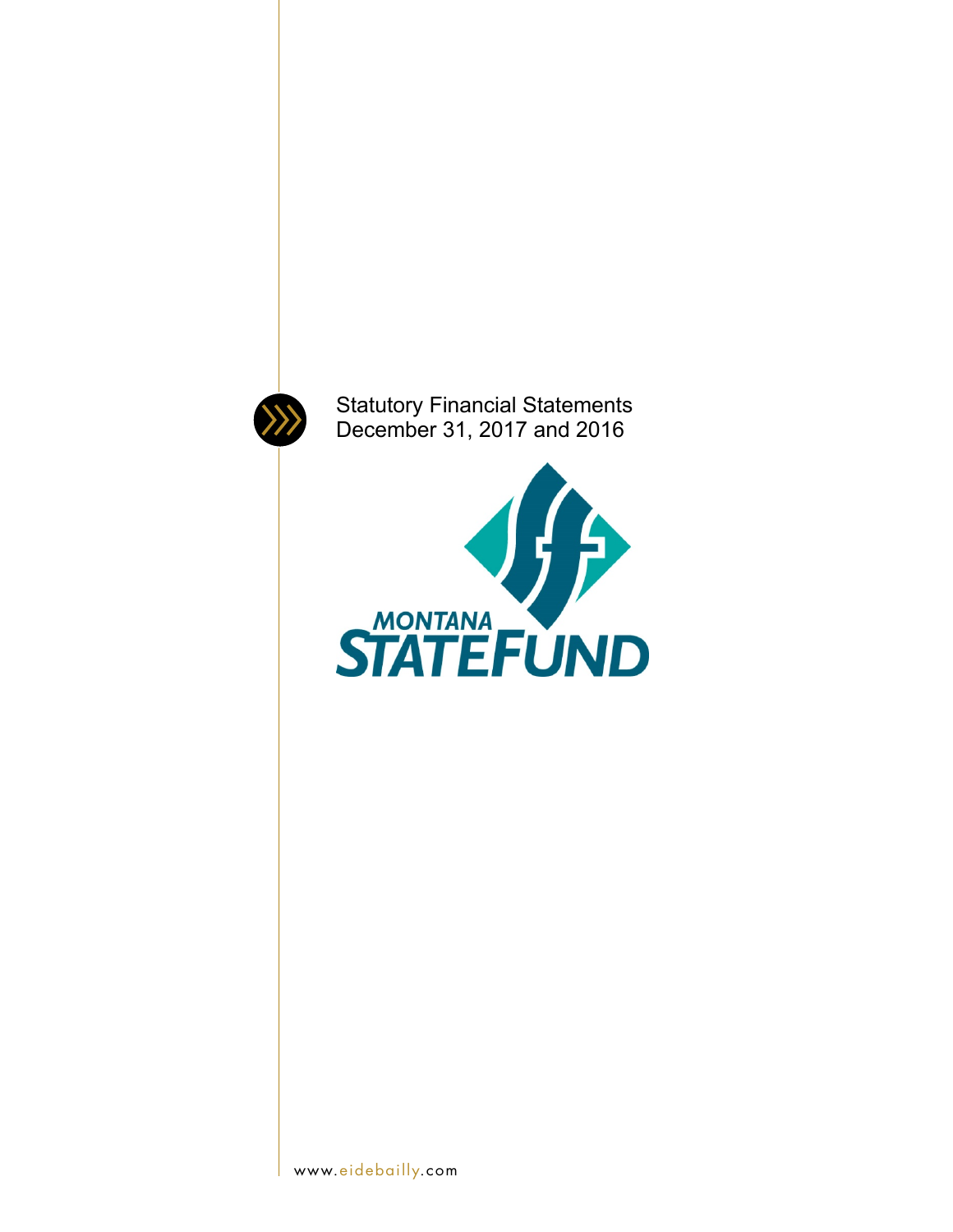| <b>Statutory Financial Statements</b> |  |
|---------------------------------------|--|
|                                       |  |
|                                       |  |
|                                       |  |
| Supplementary Information             |  |
|                                       |  |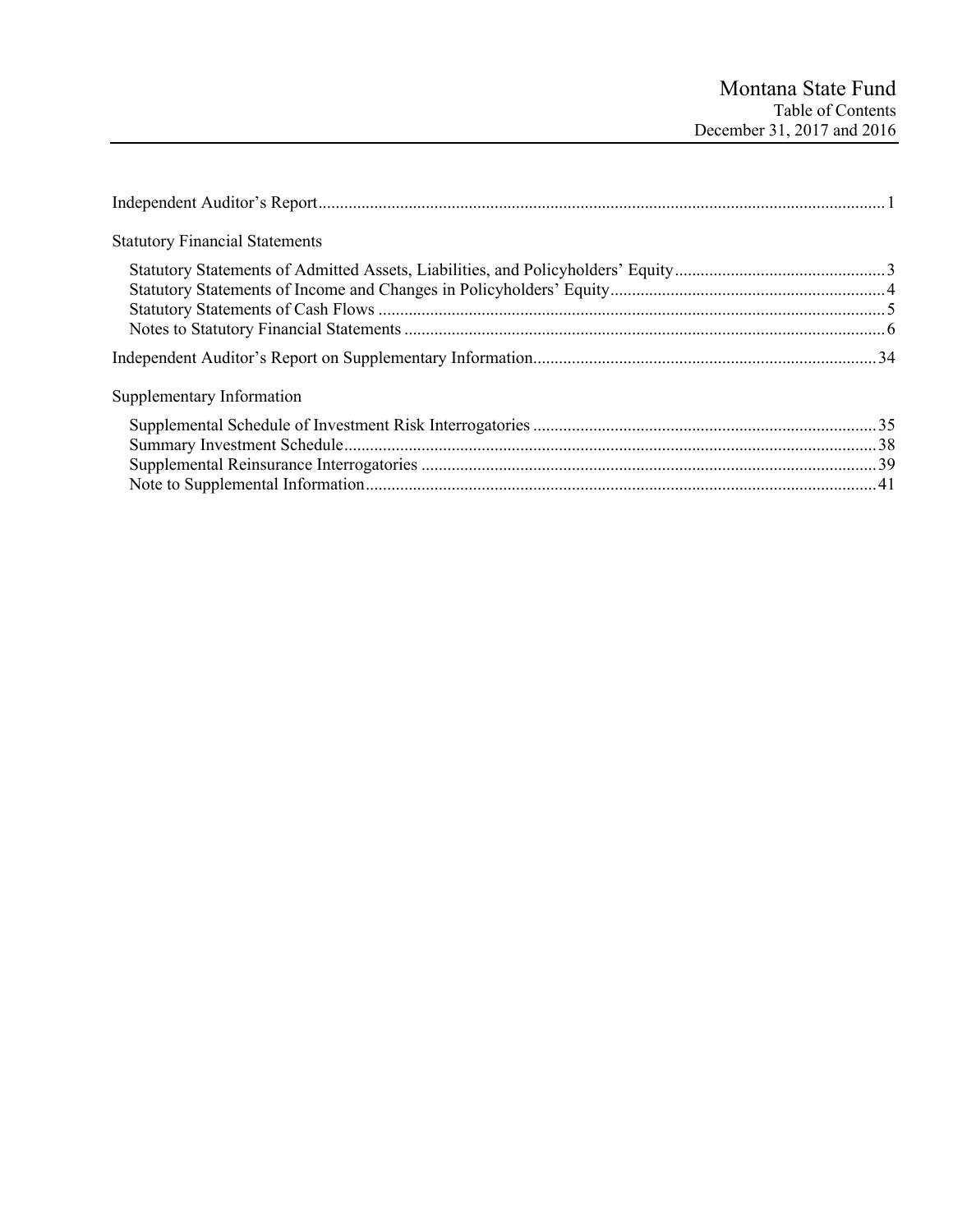

#### CPAs & BUSINESS ADVISORS

### **Independent Auditor's Report**

To the Board of Directors Montana State Fund Helena, Montana

## **Report on the Statutory Financial Statements**

We have audited the accompanying statutory financial statements of Montana State Fund (MSF), a component unit of the State of Montana, which comprise the statutory statements of admitted assets, liabilities, and policyholders' equity as of December 31, 2017 and 2016, and the related statutory statements of income and changes in policyholders' equity, and cash flows for the years then ended, and the related notes to the statutory financial statements.

### **Management's Responsibility for the Statutory Financial Statements**

Management is responsible for the preparation and fair presentation of these statutory financial statements in accordance with the accounting practices prescribed or permitted by the Insurance Department of the Montana State Auditor's Office. Management is also responsible for the design, implementation, and maintenance of internal control relevant to the preparation and fair presentation of statutory financial statements that are free from material misstatement, whether due to fraud or error.

#### **Auditor's Responsibility**

Our responsibility is to express an opinion on these statutory financial statements based on our audits. We conducted our audits in accordance with auditing standards generally accepted in the United States of America. Those standards require that we plan and perform the audit to obtain reasonable assurance about whether the statutory financial statements are free from material misstatement.

An audit involves performing procedures to obtain audit evidence about the amounts and disclosures in the statutory financial statements. The procedures selected depend on the auditor's judgment, including the assessment of the risks of material misstatement of the statutory financial statements, whether due to fraud or error. In making those risk assessments, the auditor considers internal control relevant to the entity's preparation and fair presentation of the statutory financial statements in order to design audit procedures that are appropriate in the circumstances, but not for the purpose of expressing an opinion on the effectiveness of the entity's internal control. Accordingly, we express no such opinion. An audit also includes evaluating the appropriateness of accounting policies used and the reasonableness of significant accounting estimates made by management, as well as evaluating the overall presentation of the statutory financial statements.

We believe that the audit evidence we have obtained is sufficient and appropriate to provide a basis for our audit opinions.

#### **Basis for Adverse Opinion on U.S. Generally Accepted Accounting Principles**

As described in Note 1 to the statutory financial statements, the statutory financial statements are prepared using accounting practices prescribed or permitted by the Insurance Department of the Montana State Auditor's Office, which is a basis of accounting other than accounting principles generally accepted in the United States of America. The effects on the statutory financial statements of the variances between the statutory basis of accounting described in Note 1 and accounting principles generally accepted in the United States of America, although not reasonably determinable, are presumed to be material.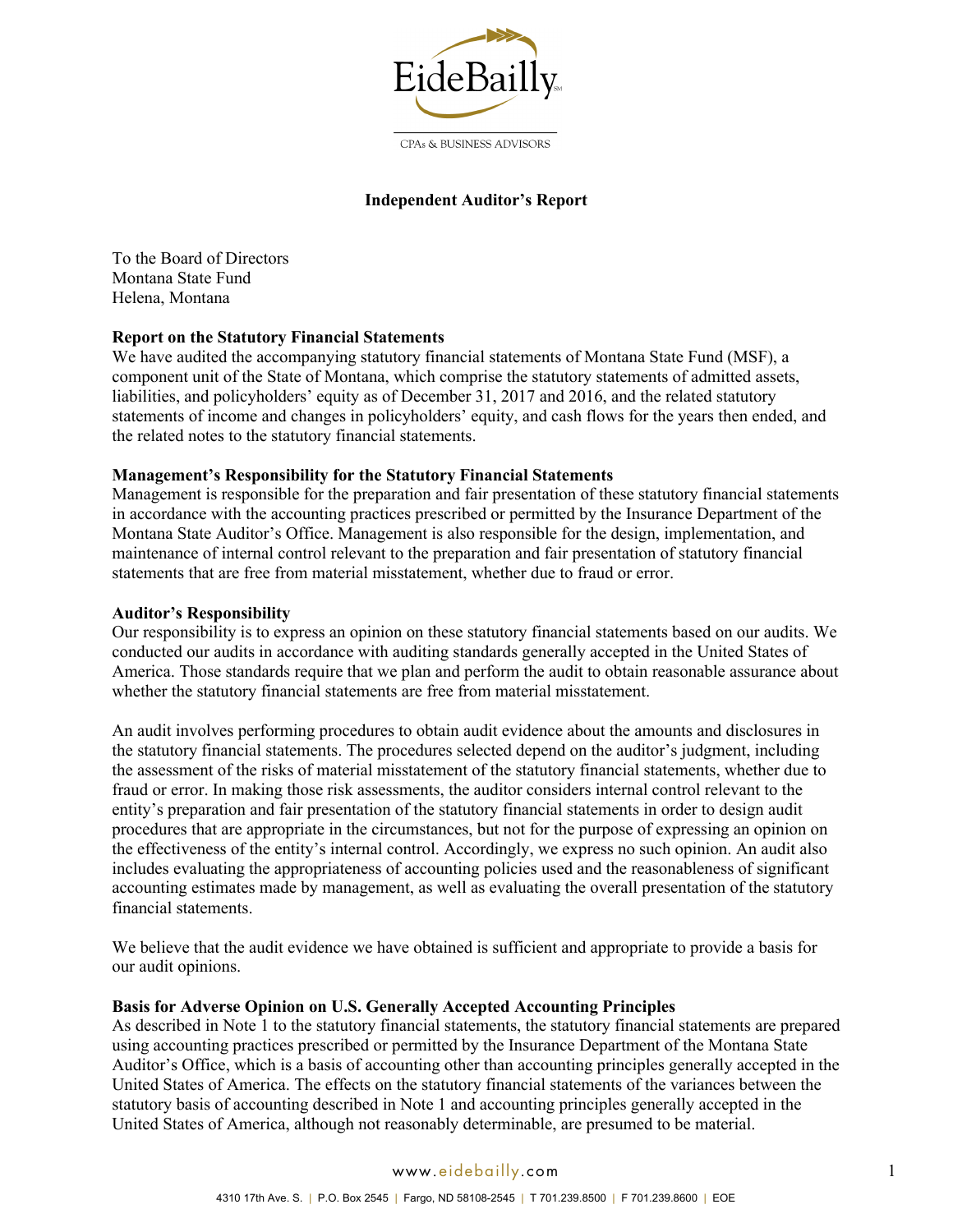## **Adverse Opinion on U.S. Generally Accepted Accounting Principles**

In our opinion, because of the significance of the matter described in the Basis for Adverse Opinion on U.S. Generally Accepted Accounting Principles paragraph, the statutory financial statements referred to above do not present fairly, in accordance with accounting principles generally accepted in the United States of America, the financial position of Montana State Fund as of December 31, 2017 and 2016, or the results of its income or its cash flows for the years ended December 31, 2017 and 2016.

### **Opinion on Regulatory Basis of Accounting**

In our opinion, the statutory financial statements referred to above present fairly, in all material respects, the admitted assets, liabilities, and policyholders' equity of Montana State Fund as of December 31, 2017 and 2016, and the results of its operations, changes in policyholders' equity and its cash flows for the years then ended, on the basis of accounting described in Note 1.

### **Emphasis of Matter**

As discussed in Note 1 to the statutory financial statements, MSF changed its method of accounting for the "Other Postemployment Benefit Plan" sponsored by the State of Montana, which provides health coverage to retirees. Accordingly, as prescribed in Statement of Statutory Accounting Principles No. 3 "Accounting Changes and Corrections," the cumulative effect of the change has been reported in the Statement of Changes in Policyholders' Equity as of December 31, 2017. Our opinion is not modified with respect to that matter.

Gade Sailly LLP

March 22, 2018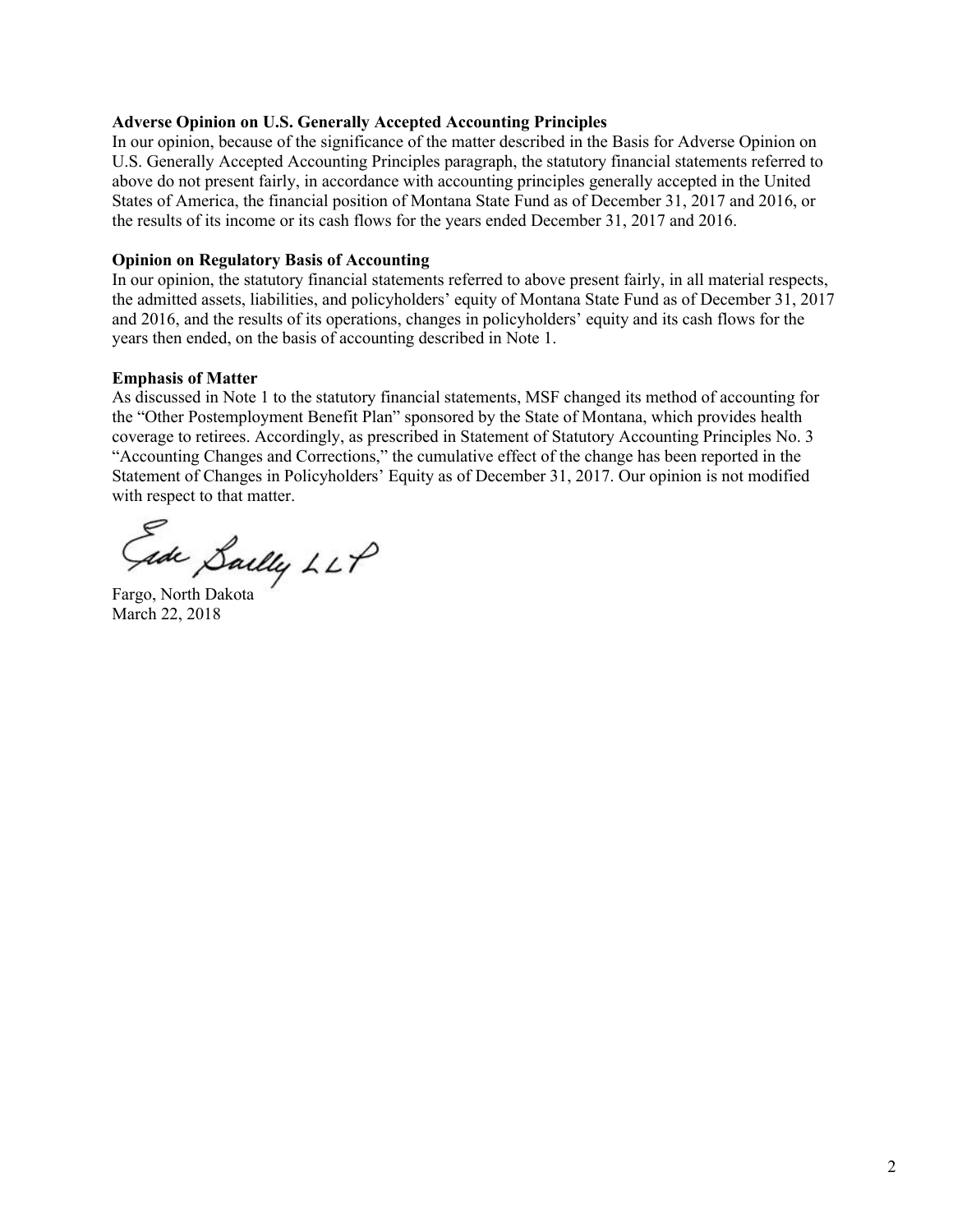Montana State Fund

# Statutory Statements of Admitted Assets, Liabilities, and Policyholders' Equity December 31, 2017 and 2016

|                                                                                                                   | 2017                 | 2016                |
|-------------------------------------------------------------------------------------------------------------------|----------------------|---------------------|
| <b>Admitted Assets</b>                                                                                            |                      |                     |
| Cash and Invested Assets                                                                                          |                      |                     |
| <b>Bonds</b>                                                                                                      | \$1,141,780,261      | \$1,151,130,004     |
| Equity securities<br>Real estate                                                                                  | 188,728,648          | 165,474,113         |
| Properties occupied by the Company                                                                                | 25,054,904           | 25,585,789          |
| Cash and short-term investments                                                                                   | 50,398,301           | 35,091,741          |
| Other invested assets                                                                                             | 97,755,954           | 91,394,518          |
| Securities lending reinvested collateral assets                                                                   | 20,998,735           | 45,360,715          |
| Total cash and invested assets                                                                                    | 1,524,716,803        | 1,514,036,880       |
| <b>Other Admitted Assets</b>                                                                                      |                      |                     |
| Investment income due and accrued                                                                                 | 8,744,301            | 9,429,791           |
| Receivables, net                                                                                                  |                      |                     |
| Uncollected premiums                                                                                              | 9,784,207            | 8,543,898           |
| Deferred premiums and installments booked but                                                                     |                      |                     |
| deferred and not yet due                                                                                          | 65,476,178           | 68,133,955          |
| Accrued retrospective premiums                                                                                    | 20,015               | 119,752             |
| Amounts recoverable from reinsurers                                                                               | 84,502               |                     |
| Funds held by or deposited with reinsured companies                                                               | 278,310              | 278,310             |
| Reinsurance funds withheld net of reinsurance losses                                                              |                      |                     |
| recoverable of \$12,035,842 and \$13,125,837, respectively                                                        | 73,834,301           | 62,613,491          |
| Equipment, net                                                                                                    | 811,738              | 885,367             |
| Healthcare and other amounts receivable<br>Aggregate write-ins for other-than-invested assets                     | 787,719              | 797                 |
| Total other admitted assets                                                                                       | 159,821,271          | 150,005,361         |
|                                                                                                                   |                      |                     |
| Total admitted assets                                                                                             | 1,684,538,074        | 1,664,042,241<br>S  |
| Liabilities and Policyholders' Equity                                                                             |                      |                     |
| Liabilities                                                                                                       |                      |                     |
| Liability for unpaid losses                                                                                       | \$<br>803,663,822    | \$<br>805, 392, 247 |
| Liability for unpaid loss adjustment expenses                                                                     | 116,025,873          | 116,139,385         |
| Commissions payable                                                                                               | 3,829,346            | 3,071,226           |
| Other expenses payable                                                                                            | 26,508,601           | 18,181,305          |
| Unearned premium                                                                                                  | 66,963,436           | 68,179,913          |
| Dividend declared and unpaid                                                                                      | 1,386,295            | 915,070             |
| Ceded reinsurance premium payable                                                                                 | 78,011               | 75,554              |
| Funds held by Company under reinsurance treaties<br>Amounts withheld or retained by company for account of others | 85,870,143           | 75,739,328          |
| Remittances and items not allocated                                                                               | 3,654,792<br>391,668 | 3,674,613           |
| Payable to affiliates                                                                                             | 91,946               | 78,948              |
| Securities lending liability                                                                                      | 20,998,735           | 45,360,715          |
| Retrospective premiums payable                                                                                    | 374,323              | 767,479             |
| <b>Total liabilities</b>                                                                                          | 1,129,836,991        | 1,137,575,783       |
| Policyholders' Equity                                                                                             |                      |                     |
| Policyholders' equity                                                                                             | 554,701,083          | 526,466,458         |
|                                                                                                                   |                      |                     |
| Total liabilities and policyholders' equity                                                                       | 1,684,538,074        | \$1,664,042,241     |

See Notes to Statutory Financial Statements 3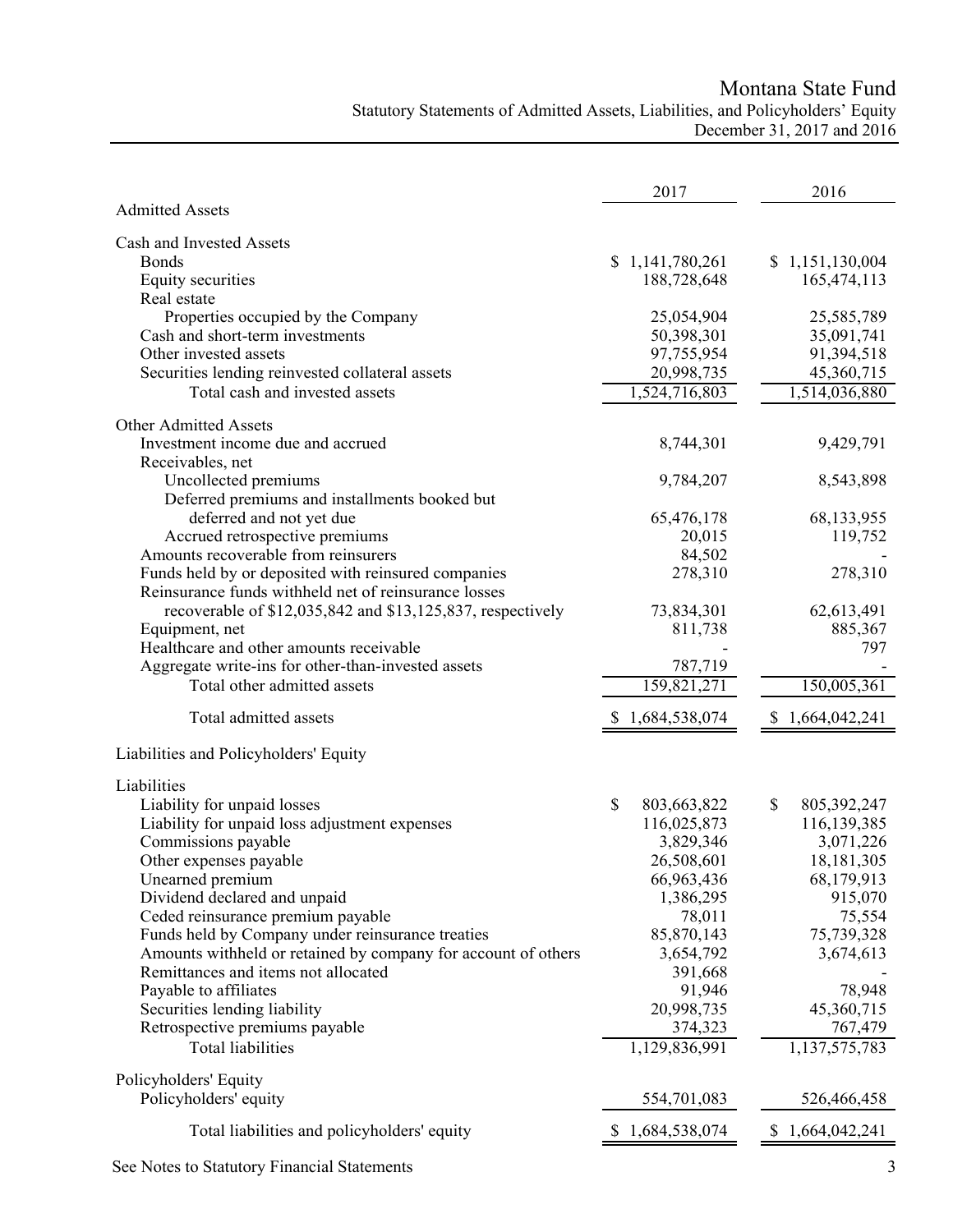Montana State Fund Statutory Statements of Income and Changes in Policyholders' Equity Years Ended December 31, 2017 and 2016

|                                                         | 2017              | 2016              |
|---------------------------------------------------------|-------------------|-------------------|
| Net Premium Earned                                      | \$<br>166,767,685 | \$<br>169,677,070 |
| <b>Operating Expenses</b>                               |                   |                   |
| Losses incurred                                         | 119,230,790       | 126,265,371       |
| Loss expenses incurred                                  | 19,738,797        | 20,863,871        |
| Underwriting expenses incurred                          | 51,621,966        | 34,155,441        |
| Contingent commission income                            | (11,220,810)      | (10, 255, 193)    |
| Net underwriting loss                                   | (12,603,058)      | (1,352,420)       |
| Net investment income earned                            | 37,049,901        | 40,475,841        |
| Net realized capital gains                              | 29,647,110        | 10,538,407        |
| Receivable balances charged off, net of                 |                   |                   |
| recoveries of \$1,180,943 and \$1,168,956, respectively | (202, 936)        | (337,078)         |
| Other expenses                                          | (3,819,738)       | (3,508,348)       |
| Net Income Before Dividends                             | 50,071,279        | 45,816,402        |
| Policyholder Dividends                                  | (40,002,289)      | (35,000,685)      |
| Net Income After Dividends                              | 10,068,990        | 10,815,717        |
| Changes in Policyholders' Equity                        |                   |                   |
| Balance, Beginning of Year                              | \$<br>526,466,458 | \$<br>505,157,612 |
| Net income                                              | 10,068,990        | 10,815,717        |
| Net unrealized gain on investments                      | 13,168,884        | 10,294,827        |
| Change in non-admitted assets                           | (1,328,100)       | 198,302           |
| Cumulative effect of changes in accounting principles   | 6,324,851         |                   |
| Balance, End of Year                                    | \$<br>554,701,083 | \$<br>526,466,458 |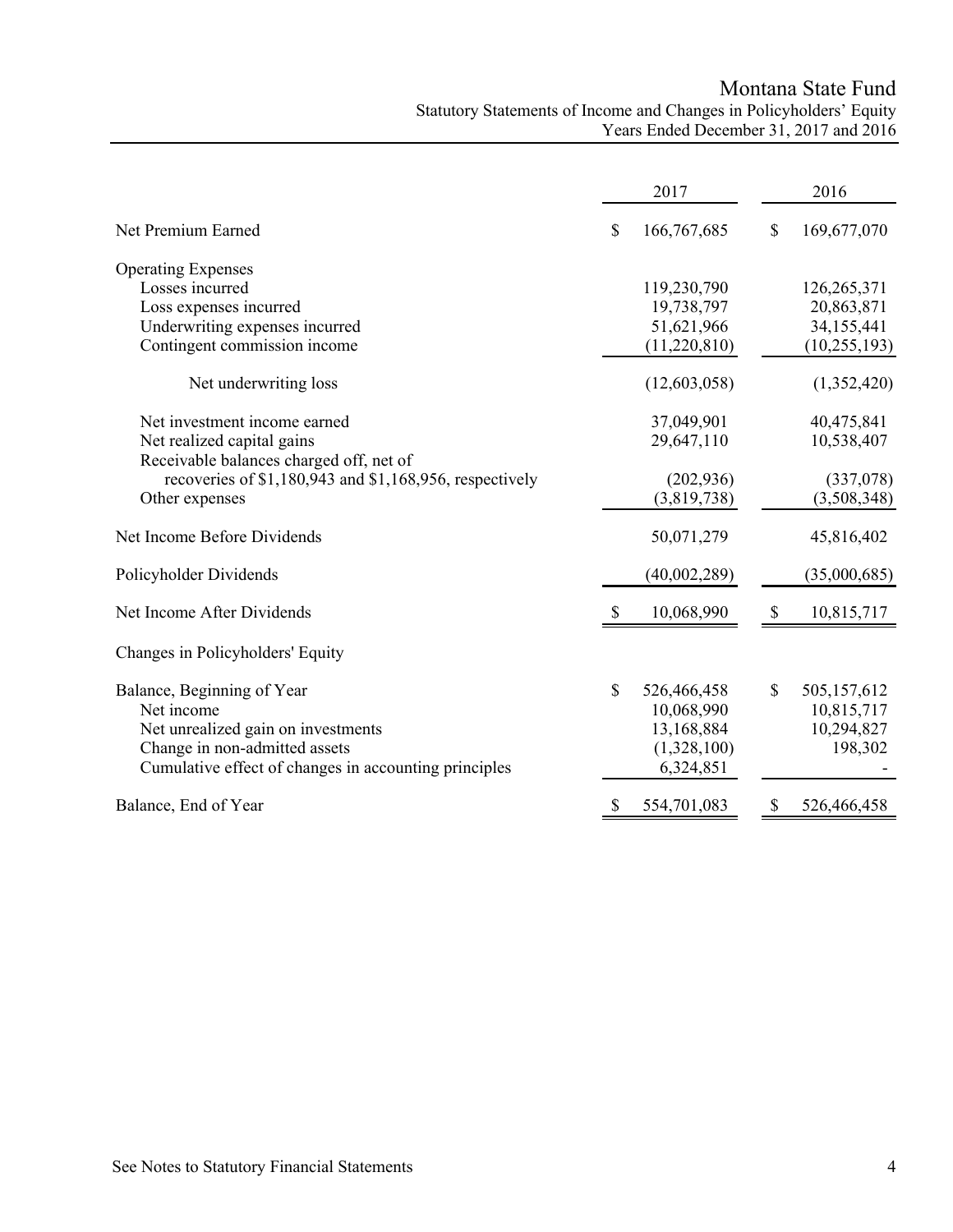# Montana State Fund Statutory Statements of Cash Flows Years Ended December 31, 2017 and 2016

|                                                                                                                                                                                                                                                                                                                                                                                                                | 2017                                                                                                                               | 2016                                                                              |
|----------------------------------------------------------------------------------------------------------------------------------------------------------------------------------------------------------------------------------------------------------------------------------------------------------------------------------------------------------------------------------------------------------------|------------------------------------------------------------------------------------------------------------------------------------|-----------------------------------------------------------------------------------|
| Cash from Operations<br>Premiums collected, net of reinsurance<br>Net investment income<br>Miscellaneous expense                                                                                                                                                                                                                                                                                               | \$<br>166,767,474<br>38,451,223<br>(4,022,674)<br>201,196,023                                                                      | \$<br>168,874,700<br>41,607,932<br>(3,845,426)<br>206,637,206                     |
| Benefit and loss related payments<br>Loss adjustments and underwriting expenses paid<br>Dividends paid to policyholders                                                                                                                                                                                                                                                                                        | (132, 264, 529)<br>(44, 843, 197)<br>(39, 531, 064)<br>(216, 638, 790)                                                             | (101, 630, 077)<br>(43,365,840)<br>(67, 367, 126)<br>(212, 363, 043)              |
| Net Cash used for Operations                                                                                                                                                                                                                                                                                                                                                                                   | (15, 442, 767)                                                                                                                     | (5,725,837)                                                                       |
| Cash from Investments<br>Proceeds from investments sold, matured, or repaid<br><b>Bonds</b><br>Equity securities<br>Other invested assets<br>Gain or loss on cash, cash equivalents<br>and short-term investments<br>Securities lending collateral<br>Total investment proceeds<br>Cost of investments acquired<br><b>Bonds</b><br>Equity securities<br>Other invested assets<br>Securities lending collateral | 309,698,709<br>29,000,000<br>35,133,435<br>(8,799)<br>24,361,980<br>398,185,325<br>(296, 458, 634)<br>(15,001,724)<br>(40,000,000) | 252,132,570<br>15,000,000<br>9,228<br>267, 141, 798<br>(290, 793, 494)<br>(4,409) |
| Total investments acquired                                                                                                                                                                                                                                                                                                                                                                                     | (351, 460, 358)                                                                                                                    | (17,061,442)<br>(307, 859, 345)                                                   |
| Net Cash from (used for) Investments                                                                                                                                                                                                                                                                                                                                                                           | 46,724,967                                                                                                                         | (40,717,547)                                                                      |
| Cash from Financing and Other Sources<br>Cash provided or (applied)<br>Other sources                                                                                                                                                                                                                                                                                                                           | (15,975,640)                                                                                                                       | 2,755,947                                                                         |
| Net Cash from (used for) Financing and Other Sources                                                                                                                                                                                                                                                                                                                                                           | (15,975,640)                                                                                                                       | 2,755,947                                                                         |
| Net Increase (Decrease) in Cash and Short-Term Investments                                                                                                                                                                                                                                                                                                                                                     | 15,306,560                                                                                                                         | (43,687,437)                                                                      |
| Cash and Short-Term Investments - Beginning of Year                                                                                                                                                                                                                                                                                                                                                            | 35,091,741                                                                                                                         | 78,779,178                                                                        |
| Cash and Short-Term Investments - End of Year                                                                                                                                                                                                                                                                                                                                                                  | \$<br>50,398,301                                                                                                                   | \$<br>35,091,741                                                                  |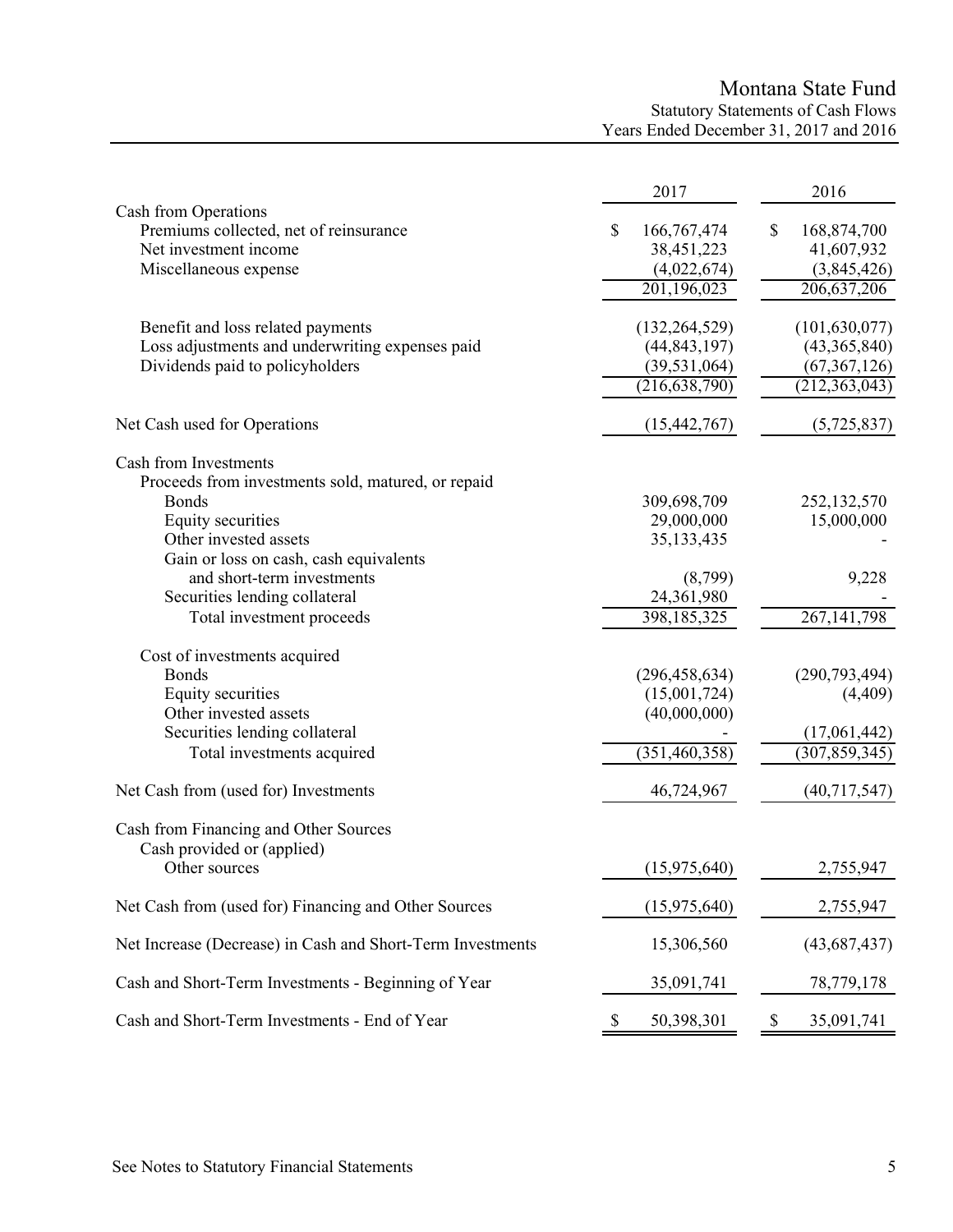# **Note 1 - Nature of Operations and Significant Accounting Policies**

## **Nature of Operations**

The Montana State Fund (MSF or the Company) is a nonprofit, independent public corporation established under Title 39, Chapter 71 of the Montana Code Annotated (MCA). MSF provides Montana employers with an option for workers' compensation and occupational disease insurance and guarantees available coverage for all employers in Montana. MSF is governed by a seven member Board of Directors appointed by the Governor. The Board has full power, authority, and jurisdiction in the administration of MSF as fully and completely as the governing body of a private mutual insurance carrier. MSF is allocated to the State of Montana, Department of Administration for administrative purposes only, and is reported as a component unit in the State's Comprehensive Annual Financial Reports. MSF is exempt from federal or state income and premium taxes.

MSF functions as an autonomous insurance entity supported solely from its own revenues. All assets, debts, and obligations of MSF are separate and distinct from assets, debts, and obligations of the State of Montana. State law requires MSF to set premiums at least annually at a level sufficient to ensure adequate funding of the insurance program during the period the rates will be in effect. MSF governs, operates, and completes its financial reporting as an insurance company domiciled in the State of Montana. However, prior to 2016, MSF was not required to file its annual statement and audited financial report with the Insurance Department (MDOI) of the Montana State Auditor's Office (SAO).

During the 1990 Montana Special Legislative Session, legislation passed establishing separate liabilities, funding and accounts for claims of injuries resulting from accidents occurring before July 1, 1990, referred to as the Old Fund, and claims occurring on or after July 1, 1990, referred to as MSF. This report reflects only the operations of MSF. MSF administers and manages the remaining claims of the Old Fund. The State of Montana pays MSF an administrative fee and provides the funding for the Old Fund benefit payments.

## **Basis of Presentation**

The accompanying financial statements of MSF have been prepared in conformity with accounting practices prescribed and permitted by the MDOI (Statutory Accounting Principles or SAP), which is a comprehensive basis of accounting other than accounting principles generally accepted in the United States of America (GAAP). Certain amounts in the notes to the financial statements have been rounded to the nearest thousand or million and such amounts are annotated with a "K" or "M", respectively.

The MDOI recognizes only statutory accounting practices prescribed or permitted by the State of Montana for determining and reporting the financial condition and results of operations of an insurance company. The National Association of Insurance Commissioners' (NAIC) *Accounting Practices and Procedures* manual (NAIC SAP) has been adopted as a component of prescribed or permitted practices by the State of Montana.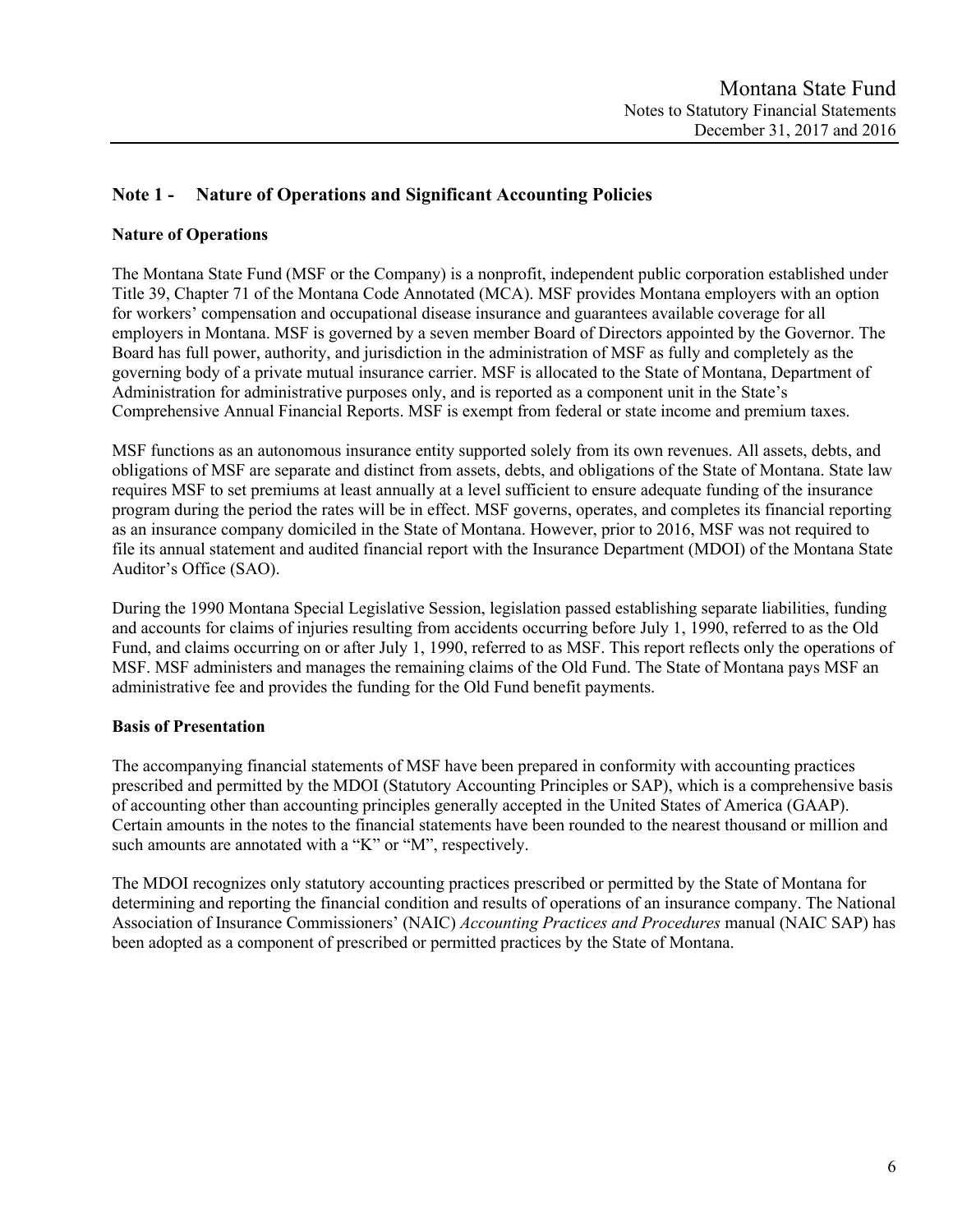## Change in Accounting Principle

As a component unit of the State of Montana, MSF participates in the other postemployment benefit (OPEB) plan sponsored by the State of Montana that provides health coverage to retirees. Prior to January 2016, the Company was not required to file with the NAIC, although statutory basis financials were prepared and audited for industry comparability and internal business measures. Historically, the Company reported an allocated share of the plan's overall liabilities on its required GAAP financial statements and included the liability on the statutory financial statements. When the Company transitioned to a regulated insurance company under MCA Title 33 in 2016, it sought additional information to clarify the differences between the treatment of OPEB under governmental accounting principles and statutory accounting principles. MSF obtained a legal opinion in 2017 that indicates the Company does not have any legal liability for the obligations of the plan; and therefore, it is more appropriate to follow statutory accounting principle SSAP 92, consolidated/holding company guidance. Accordingly, an accounting change is necessary to remove the liability previously reported as determined under governmental accounting principles. This statement reflects a current year decrease in liabilities of \$6.9M, a decrease in expense of \$581K, and a corresponding increase to surplus of \$6.3M. Disclosure of the OPEB liability reported on the GAAP financial statements is disclosed in Note 9 - Retirement Plans, Deferred Compensation, and Postretirement Plans.

## Differences of NAIC SAP from Generally Accepted Accounting Principles

Statutory accounting practices vary in some respects from U.S. generally accepted accounting principles (GAAP). Such significant differences include the following:

a. Investments in bonds with an NAIC rating of 1 or 2 are carried at NAIC determined value or amortized cost, whereas bonds with an NAIC rating of 3 through 6 are assigned specific year-end values by the NAIC and are written down to Securities Valuation Office (SVO) assigned values (if less than amortized cost) by charging statutory equity. Under GAAP, bonds are classified into three categories: held to maturity, available for sale, or trading. Bonds held to maturity are stated at amortized cost; bonds available for sale are stated at fair value and the resulting unrealized gains or losses, net of applicable income taxes, are charged or credited to equity; and bonds held for trading are reported at fair value and the resulting unrealized gains or losses are reported in earnings. The fair value of investments on a statutory basis is determined by the SVO, whereas for GAAP, the fair value of investments is determined based on the expected exit price.

For loan-backed and structured securities, if the Company determines that they intend to sell a security or no longer have the ability and intent to retain the investment for a period of time sufficient to recover the amortized cost, that security shall be written down to fair value. For statutory purposes, if the Company subsequently changes their assertion, and now believes they do not intend to sell the security and have the ability and intent to retain the investment for a period of time sufficient to recover the amortized cost, that security will continue to be carried at the lower of cost or market with any future decreases in fair value charged through operations until the security is disposed. For GAAP purposes, once the Company alters their assertion, that security's amortized cost basis will not be decreased for future reductions in fair value unless an other-than-temporary impairment is determined to have occurred.

Also, for GAAP purposes, other-than-temporary impairment losses related to debt securities are bifurcated between credit and non-credit with only the credit component charged to earnings, whereas for statutory purposes, the total other-than-temporary impairment loss is reported in earnings.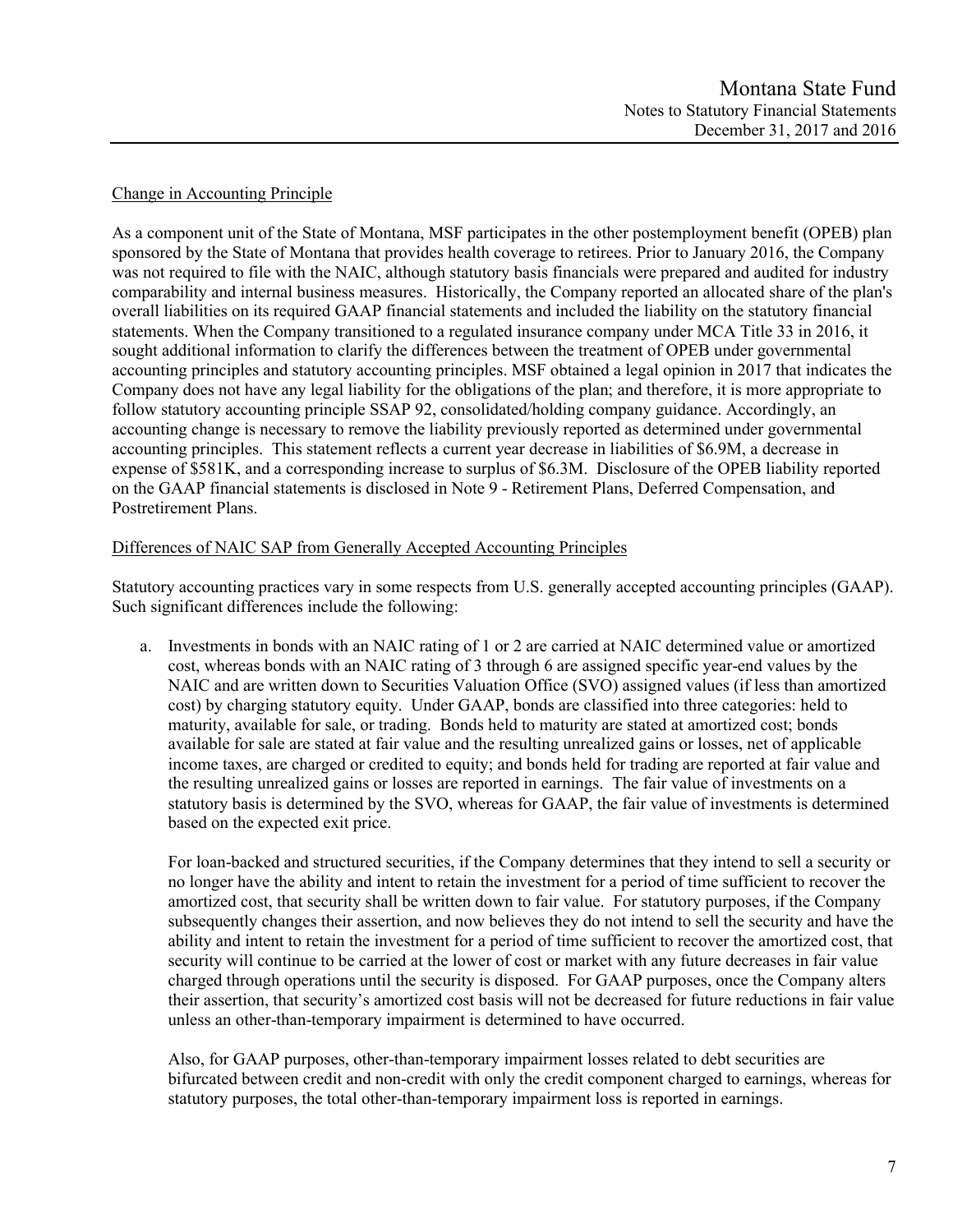- b. Assets having economic value other than those that can be used to fulfill policyholder obligations are categorized as "nonadmitted assets" and are not permitted to be included in the statutory financial statements of admitted assets, liabilities, and policyholders' equity, whereas for GAAP, these assets are recognized in the balance sheet, subject to any valuation allowances. Assets reported under NAIC SAP as "non-admitted" are excluded through a charge against unassigned policyholders' equity. Included with non-admitted assets are furniture, certain equipment and software, prepaid expenses and certain receivables that do not meet statutory criteria for admitted assets.
- c. Receivables over 90 days outstanding are not admitted to the statutory financial statements and charged against statutory policyholders' equity, whereas, for GAAP, the Company assesses the collectability of premiums receivable and any charge for uncertain collection is made to the income statement.
- d. The statutory statement of admitted assets, liabilities, and policyholders' equity is presented net of the effects of reinsurance, whereas, for GAAP, the balance sheet is presented gross of the effects of reinsurance.
- e. Cash, cash equivalents, and short-term investments in the statement of cash flows represent cash balances and investments with initial maturities of one year or less. Under GAAP, the corresponding caption of cash and cash equivalents include cash balances and investments with initial maturities of three months or less.
- f. Commissions allowed by reinsurers on business ceded are reported as income when received rather than being deferred and, to the extent recoverable, amortized over the life of the policy, as required under GAAP.
- g. Governmental pension accounting standards (GASB 68) require recognition of an allocation of the state's unfunded retirement plan liability at the agency level. Under SAP, the recording of a portion of the unfunded liability is not required for a reporting entity who participates in a plan sponsored by another entity, but is not directly liable for the obligations under the plan (SSAP No. 102 paragraph 86); however, the amounts contributed to the plan by MSF are recorded as expense in the current period.
- h. Governmental postemployment benefit accounting standards (GASB 45) require recognition of an allocation of the state's OPEB liability at the agency level. Under SAP, the recording of a portion of the liability is not required for a reporting entity who participates in a plan sponsored by another entity, but is not directly liable for the obligations under the plan (SSAP No. 92 paragraph 100).
- i. The statutory statement of cash flows differs in certain respects from the presentation required within GAAP literature, including presentation of changes of cash and short investments instead of cash and cash equivalents. In addition, GAAP requires a reconciliation of net income to net cash from operating activities. Short-term investments include securities with a maturity of one year or less and are included in the cash balance, whereas GAAP excludes short-term investments from cash. Both statutory and GAAP include cash equivalents in the cash balance. Cash equivalents are defined as highly liquid investments with a maturity of three months or less at acquisition.
- j. Comprehensive income is not determined for statutory reporting purposes, whereas, for GAAP, such income is presented.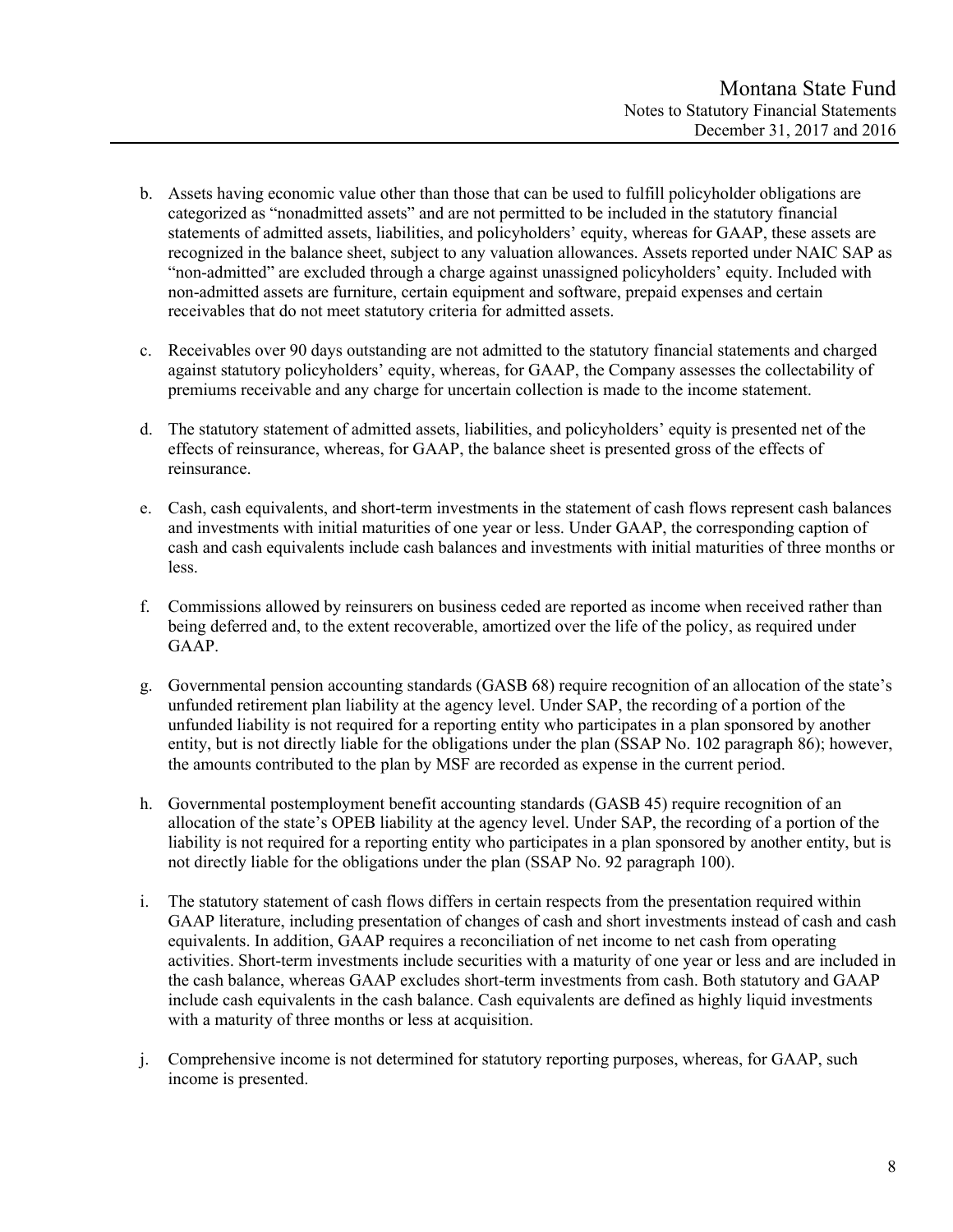- k. Incremental direct costs that result directly from and are essential to the contract acquisition transaction and would not have been incurred by the Company had the contract acquisition not occurred, are charged against statutory earnings as such costs are incurred, while, under GAAP, such costs, to the extent recoverable, would be deferred and amortized over the effective periods covered by the related policies.
- l. A statutory liability is calculated based on the age of the reinsurance recoverable and whether the reinsurer is authorized by the Company's state of domicile. This statutorily required provision for reinsurance is a direct charge to surplus. Under GAAP, no such liability is provided.
- m. The statutory financial statements are prepared in conformity with the Annual Financial Reporting Model Regulation # 205, which requires the audited financial statements to conform to the language and groupings used to prepare the Annual Statement filing as set out by the NAIC.

The differences between statutory accounting practices and GAAP are material. See Note 17 for a listing of significant differences.

MSF's financial statements are stated on a NAIC SAP basis except where certain differences are set out in the Montana Code Annotated (MCA). MCA references conformity with the Accounting Practices and Procedures Manual within section 33-2-701(1), and therefore, concludes that no legislation is necessary to adopt its use.

For the years ended December 31, 2017 and 2016, there were no differences of MSF's net income and policyholders' equity between NAIC SAP and practices prescribed and permitted by the State of Montana.

## **Significant Statutory Accounting Policies**

## Cash and Cash Equivalents

Cash, cash equivalents, and short-term investments are stated at net asset value. Cash constitutes a medium of exchange that a bank or other similar financial institution will accept for deposit and allow an immediate credit to the depositor's account. Savings accounts, certificates of deposits with maturity dates of one year or less, and cash equivalents are also classified as cash. Cash equivalents are investments with original maturities of three months or less; are readily convertible to known amounts of cash; and present insignificant risk of change in value due to changes in interest rates. The Montana State Treasury and the Montana Board of Investments (BOI) hold MSF's cash and cash equivalent balances. At times during the year, MSF's cash balances are in excess of federally insured limits. The Company does not consider this a significant credit risk. MSF participates in the Short-Term Investment Pool (STIP), maintained by the BOI. STIP balances are highly-liquid investments in a money market mutual fund. The fair value of the STIP materially approximates cost.

## Short-Term Investments

Short-term investments are those investments with remaining maturities of one year or less at the time of acquisition, excluding those investments classified as cash equivalents. Short-term investments include but are not limited to bonds, commercial paper, money market instruments, repurchase agreements, and collateral and mortgage loans that meet the above criteria.

## Investments

Equity securities, bonds, investments in partnerships and limited liability companies, and certificates of deposit with original maturities greater than one year are long-term investment securities. Long-term securities are held by BOI. State Street Bank is the custodial bank for BOI.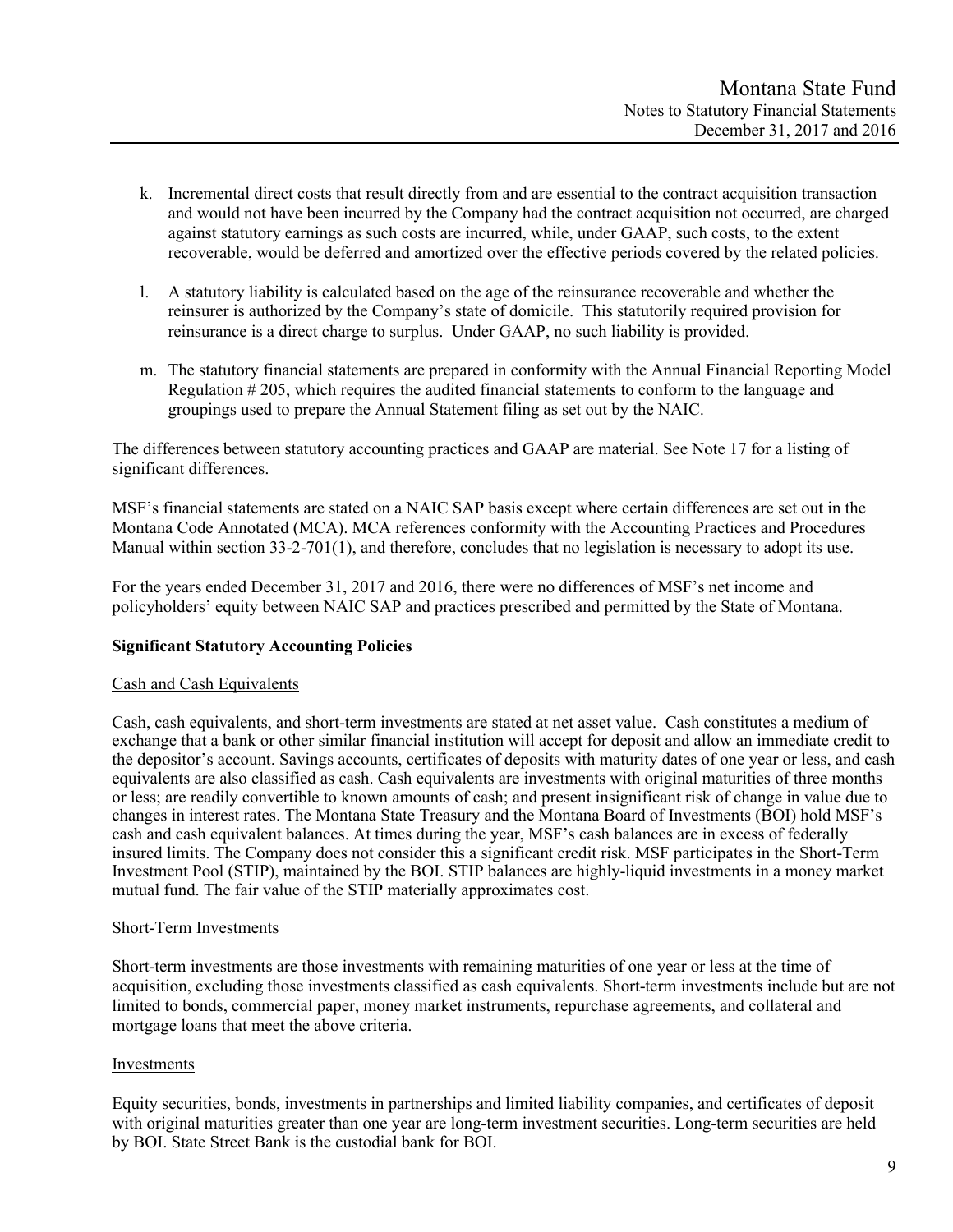Equity securities held through mutual funds are valued at net asset value (NAV) of shares held by MSF at year end, which is used as a practical expedient for fair market value. The Montana Constitution allows investing in equity securities, with the restriction that equity securities cannot exceed 25% of total investment book value. The BOI approved a policy statement to maintain the allocation to public equities at no more than 15% of total portfolio market value. Investments in equity securities are carried at NAV as determined by the fund manager, and the related unrealized capital gains (losses) are reported in policyholders' equity.

Bonds, excluding residential and commercial mortgage-backed securities, are rated and valued in accordance with the NAIC Securities Valuation Office (SVO) rating guidelines. Bonds with a SVO rating of 1 and 2 are valued at amortized cost using the scientific (constant yield) interest method. Bonds with a SVO rating of 3 or higher are valued at the lower of amortized cost or market.

Investments in residential and commercial mortgage-backed securities not guaranteed by federal or federallysponsored agencies utilize a financial model commissioned by the NAIC to determine credits ratings, and ultimately the NAIC designation/rating. This financial model requires a two-step process. MSF first determines the initial rating designation based upon each security's amortized cost in relation to security-specific prescribed break points. This initial rating designation determines whether the security will be stated at amortized cost or fair value, based on the same criteria noted in the preceding paragraph. The lower the amortized cost relative to par, the higher the NAIC designation, and more likely the security will be carried at amortized cost. If the security is to be carried at fair value, MSF then determines the final rating designation based upon each security's fair value in relation to the same security's specific prescribed break points used in the first step. If the security is to be carried at amortized cost, the final designation remains the same as what was determined in the first step.

The final designation is used for risk-based capital (RBC) purposes as well as for NAIC designation disclosure.

Investments in partnerships and limited liability companies are valued based on the net asset value (NAV) of the investment pool which is used as a practical expedient for fair market value. The related unrealized capital gains (losses) are reported in policyholders' equity.

MSF has no derivative investments.

Investments in Real Estate are comprised of property occupied by the Company. These investments are recorded at depreciable cost net of related debt obligation, which was zero as of December 31, 2017 and 2016. Depreciation is calculated on a straight-line basis over the estimated useful life of the property. Land is valued at historical cost.

Investment income consists of interest and dividends, net of related investment expenses. Interest is recognized on an accrual basis and dividends are recorded as earned at the ex-dividend date. Realized capital gains and losses are determined using the first-in first-out method at the time of disposition.

## Fair Values of Financial Instruments

Statement of Statutory Accounting Principles (SSAP) No. 100, "Fair Value Measurements" defines fair value as the price that would be received from selling an asset or paid to transfer a liability in an orderly transaction between market participants at the measurement date. When determining the fair value measurements for assets and liabilities required to be recorded at fair value, the Company considers the principal or most advantageous market in which it would transact and considers assumptions that market participants would use when pricing the asset or liability, such as inherent risk, transfer restrictions, and risk of nonperformance.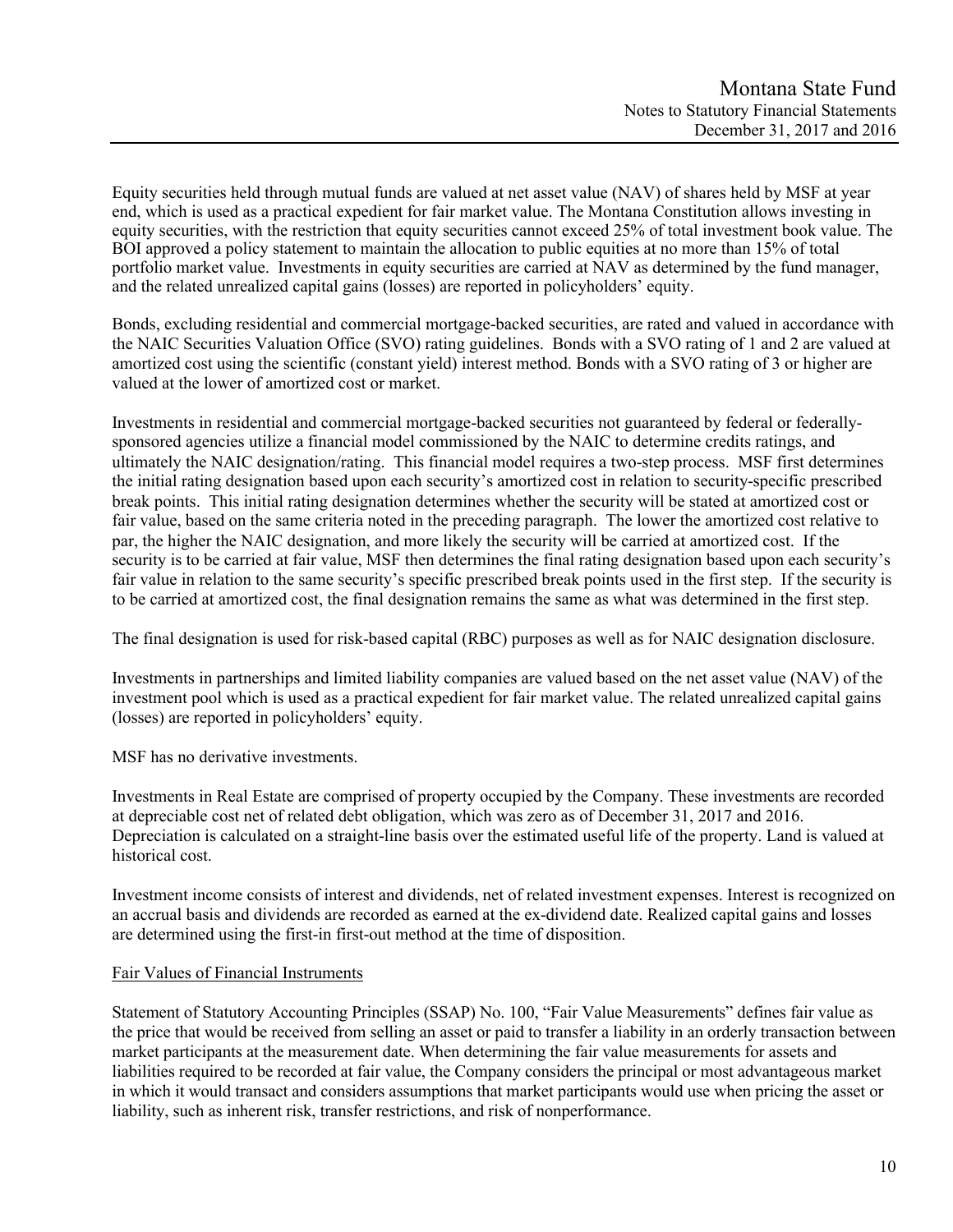The Company classified its investments based upon an established fair value hierarchy that prioritizes the inputs to valuation techniques used to measure fair value. SSAP No. 100 describes a fair value hierarchy based on three levels of inputs, of which the first two are considered observable and the last unobservable, that may be used to measure fair value, which are the following:

- Level 1—Quoted prices in active markets for *identical* assets or liabilities.
- Level 2—Inputs other than Level 1 that are observable, either directly or indirectly; such as quoted prices for *similar* assets or liabilities, quoted prices in markets that are not active; or other inputs that can be corroborated by observable market data for substantially the full term of the assets or liabilities.
- Level 3—Unobservable inputs that are supported by little or no market activity and that are significant to the fair value of the assets or liabilities.

The asset or liability's fair value measurement level within the fair value hierarchy is based on the lowest level of any input that is significant to the fair value measurement. Valuation techniques used need to maximize the use of observable inputs and minimize the use of unobservable inputs.

Following is a description of the valuation methodologies used for assets measured at fair value or for those assets not stated at fair value in the financial statements but whose estimated fair values are disclosed.

*Bonds – Issuer Obligations, including Industrial and Miscellaneous –* Valued based on market values. For those securities not actively traded, quoted market prices of comparable instruments or discounted cash flow analysis are used based upon inputs that are observable in the markets for similar securities. Inputs include benchmark yields, credit spreads, default rates, prepayments, and non-bonding broker quotes.

*Bonds – Mortgage and Other Asset-Backed Bonds –* Valued based on Commercial and Residential Mortgage-Backed Securities modeling file provided by Clearwater Analytics. The prepayment assumptions used for single class and multi-class mortgage-backed/asset-backed securities were obtained from broker/dealer survey values. These assumptions are consistent with the current interest rate and economic environment.

*Equity Securities – Unaffiliated and Mutual Funds –* Value is based on NAV as a practical expedient for fair value.

*Other Invested Assets –* Value is based on NAV as a practical expedient for fair value.

*Cash and Cash Equivalents –* The carrying amounts are reported at NAV as a practical expedient for fair value.

The preceding methods described may produce a fair value calculation that may not be indicative of net realizable value or reflective of the future fair values. Furthermore, although the Company believes its valuation methods are appropriate and consistent with other market participants, the use of different methodologies or assumptions to determine the fair value of certain financial instruments could result in a different fair value measurement at the reporting date.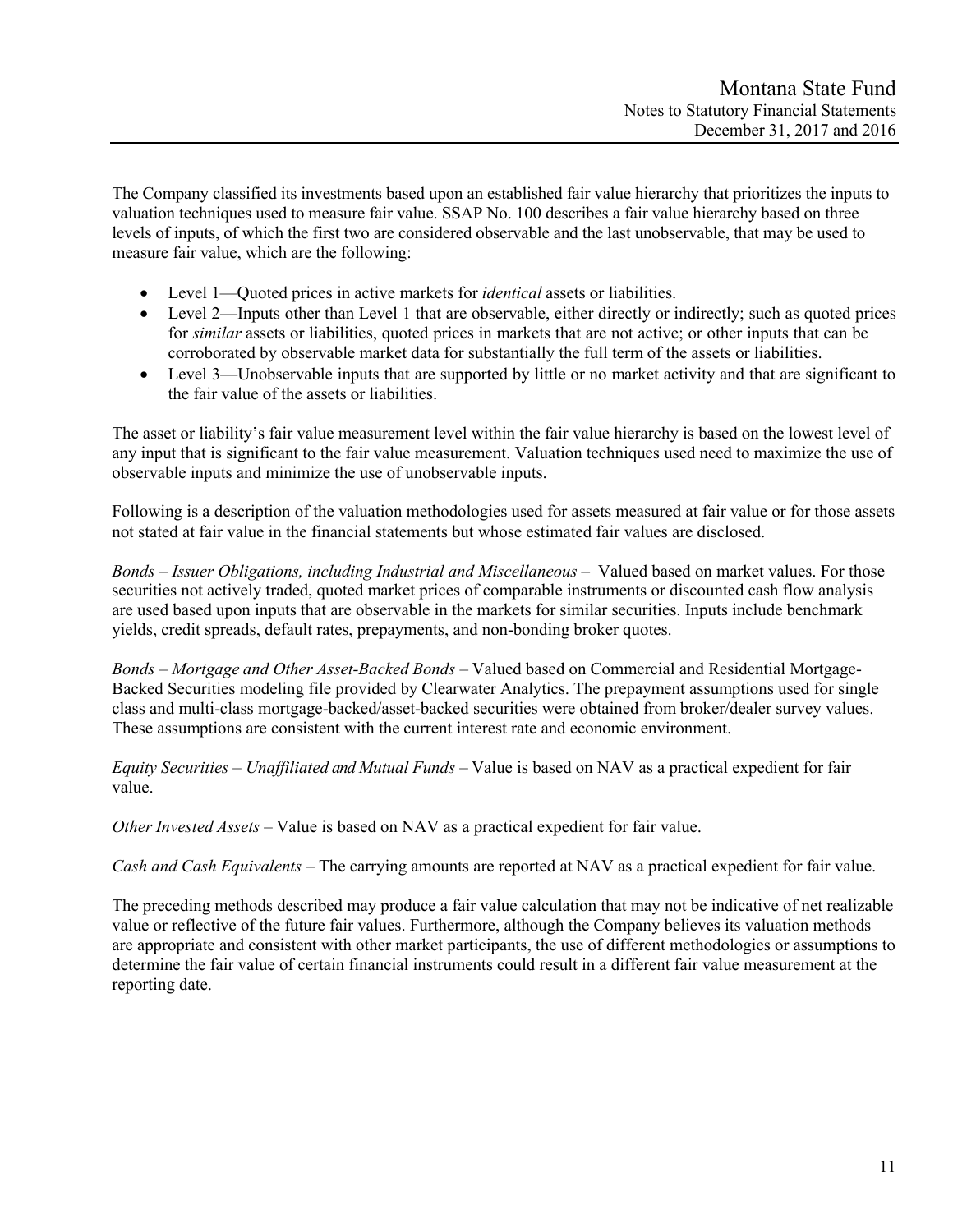## Other-Than-Temporary Declines in Fair Value

The Company regularly reviews its investment portfolio for factors that may indicate that a decline in fair value of an investment is other-than-temporary. Some factors considered in evaluating whether or not a decline in fair value is other-than-temporary include: the Company's ability and intent to retain the investment for a period of time sufficient to allow for a recovery in value; the duration and extent to which fair value has been less than cost; and the financial condition and prospects of the issuer. When other-than-temporary impairments are recognized, the security is written down to an estimated fair value, and the amount of the write-down is recorded as a realized loss.

## Cash Collateral and Liability for Securities on Loan

Under the provisions of state statutes, the Montana Board of Investments (BOI) has, by a Securities Lending Authorization Agreement, authorized the custodial bank, State Street Bank, to lend BOI's securities to brokerdealers and other entities with a simultaneous agreement to return the collateral for the same securities in the future. During the period the securities are on loan, BOI receives a fee and the bank must initially receive collateral equal to 102% of the market value of the securities on loan and must maintain collateral of at least 100% of the market value of the loaned security. BOI retains all rights of ownership during the loan period.

The cash collateral received on each loan was invested, together with the cash collateral of other qualified plan lenders, in a collective investment pool, the State Street Navigator Securities Lending Government Money Market Portfolio. The relationship between the average maturities of the investment pool and BOI's loans was affected by the maturities of the loans made by other plan entities that invested cash collateral in the collective investment pool, which BOI could not determine. On December 31, 2017 and 2016, BOI had no credit risk exposure to borrowers.

## Premium Receivable

Premium receivable balances with an amount due over 90 days are non-admitted assets. MSF evaluates the remaining admitted accounts receivable asset for impairment. If it is probable that any amounts are not collectible, the uncollectible receivable is written off and charged to income in the period the determination is made.

## Computer Equipment and Software

Computer equipment is capitalized if the actual or estimated historical cost exceeds \$5,000. Software is capitalized if the actual or estimated historical cost exceeds \$100,000. Computer equipment is depreciated on a straight-line basis over an estimated useful life of three years. Software is amortized on a straight-line basis using a three-year life for operating software and a five year life, or less, for application software. In accordance with statutory accounting principles, computer equipment and operating software are admitted assets, although Montana §33-2-501(11) limits admission of EDP equipment to a maximum of 1% of admitted assets. Application software is a non-admitted asset.

## Furniture, Equipment and Leasehold Improvements

Furniture and equipment are capitalized if the unit cost exceeds \$5,000, and are recorded at cost and depreciated on a straight-line basis using estimated useful lives, which range from five to ten years. There are no leasehold improvements. Statutory accounting principles require that furniture, equipment, and leasehold improvements be capitalized, depreciated, and non-admitted.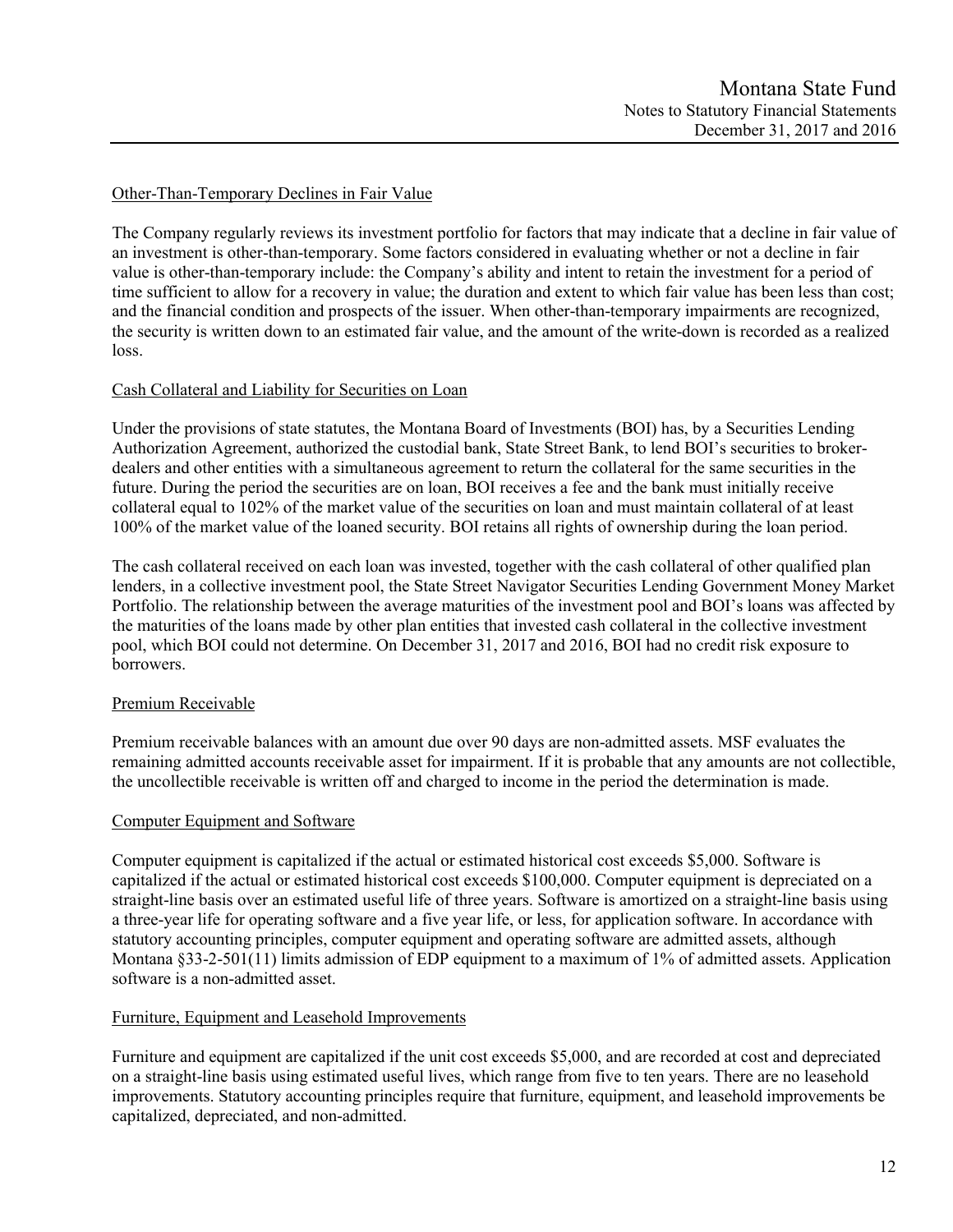## Other Assets

Other assets include advances for the Other States Coverage reinsurance contracts and prepaid reinsurance.

## Risks and Uncertainties

Risks and uncertainties existing as of the date of the financial statements are as follows:

*Credit Risk* – Credit risk is defined as the risk that an issuer or other counterparty to an investment will not fulfill its obligation. With the exception of the U.S. Government securities, fixed income instruments have credit risk as measured by major credit rating services. This risk is that the issuer of a fixed income security may default in making timely principal and interest payments. MSF investment policy requires fixed income investments, at the time of purchase, to be rated an investment grade as defined by Moody's (Baa3 or higher) and/or Standard & Poor's (BBB- or higher) rating services. The U.S. Government securities are guaranteed directly or indirectly by the U.S. Government. Obligations of the U.S. Government or obligations explicitly guaranteed by the U.S. Government are not considered to have credit risk. The NAIC regards U.S. Treasuries and agencies and all A ratings as Class 1 (highest quality), BBB ratings as Class 2 (high quality), BB ratings as Class 3 (medium quality), B ratings as Class 4 (low quality), C ratings as Class 5 (lower quality), and D ratings as Class 6 (in or near default).

The credit quality of the bond portfolio at December 31, 2017 is presented in the following chart:

| Class 1 - highest quality<br>Class 2 - high quality | <b>NAIC</b><br><b>Admitted Value</b> | Percentage         |
|-----------------------------------------------------|--------------------------------------|--------------------|
|                                                     | 905,181,347<br>236,598,914           | 79.278%<br>20.722% |
| Total bonds                                         | \$1,141,780,261                      | 100.000%           |

The credit quality of the bond portfolio at December 31, 2016 is presented in the following chart:

|                                                     | <b>NAIC</b><br><b>Admitted Value</b> | Percentage         |
|-----------------------------------------------------|--------------------------------------|--------------------|
| Class 1 - highest quality<br>Class 2 - high quality | 933,429,067<br>217,700,937           | 81.088%<br>18.912% |
| Total bonds                                         | \$1,151,130,004                      | 100.000%           |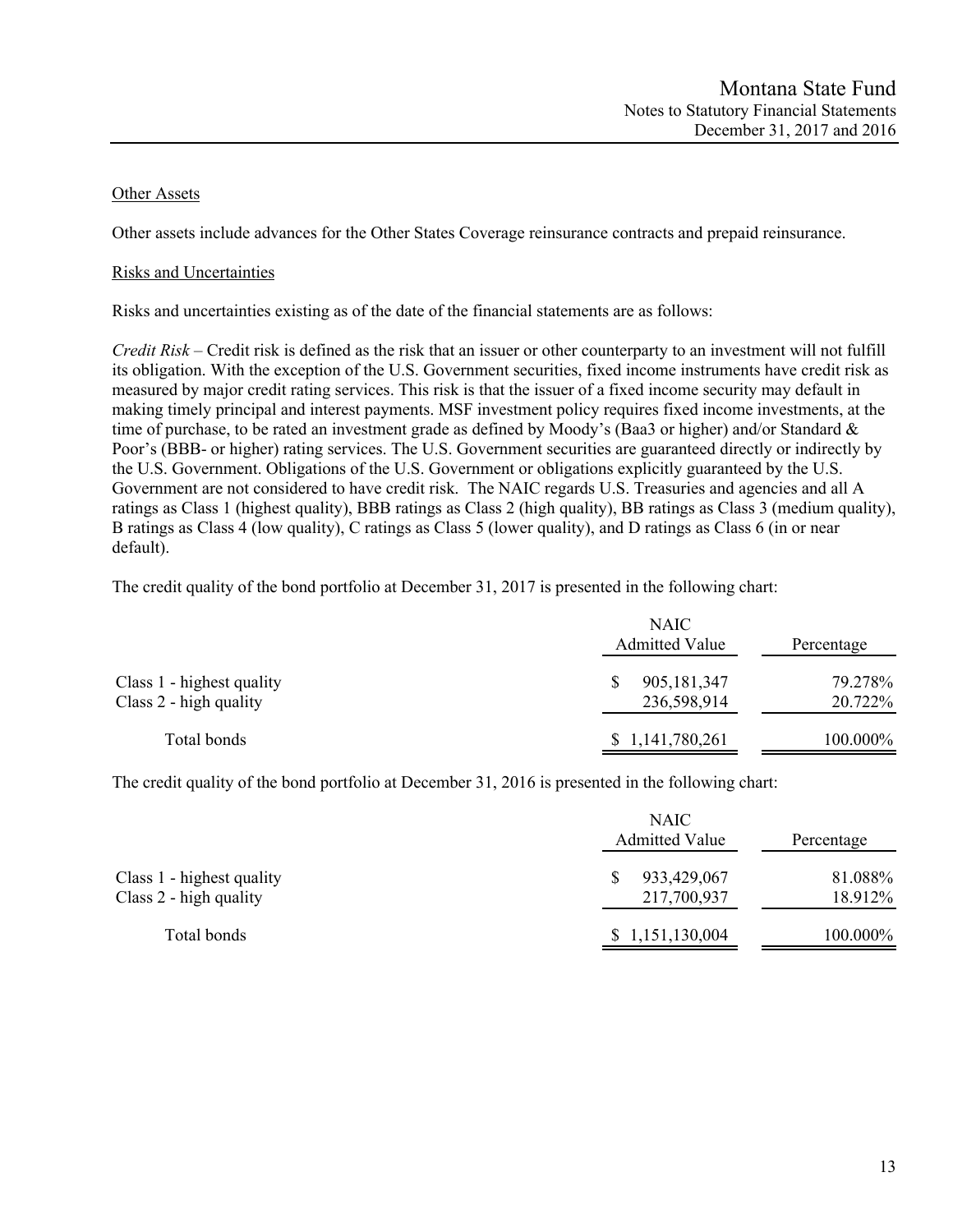*Custodial Credit Risk* – Custodial credit risk for investments is the risk that, in the event of the failure of the counterparty to a transaction, a company will not be able to recover the value of the investment or collateral securities that are in the possession of an outside party. As of December 31, 2017 and 2016, all the fixed income securities were registered in the nominee name of BOI and held in the possession of BOI's custodial bank, State Street Bank. All equity index funds and real estate partnership and limited liability companies were purchased and recorded in BOI's name.

*Concentration of Credit Risk* – Concentration of credit risk is the risk of loss attributed to the magnitude of a company's investment in a single issuer. The MSF Investment Policy requires credit risk to be limited to 3% of the total securities portfolio market value in any one name. Investments issued or explicitly guaranteed by the U.S. Government are excluded from the concentration of credit risk requirement.

*Interest Rate Risk* – Interest rate risk is the risk that changes in interest rates will adversely affect the fair value of an investment. The MSF Investment Policy sets an average portfolio duration range within 20% of the duration for the Barclays Capital Government/Credit Intermediate Term Index. BOI uses the effective duration method to calculate interest rate risk. The BOI's analytics software uses an option-adjusted measure of a bond's (or portfolio's) sensitivity to changes in interest rates.

Corporate asset-backed securities are based on cash flows from principal and interest payments on underlying automobile loan receivables, credit card receivables, and other assets. These securities, while sensitive to prepayments due to interest rate changes, have less credit risk than securities not backed by pledged assets.

MSF investments are categorized in Note 2 to disclose credit and interest rate risk as of December 31, 2017 and 2016.

*Uncertainty Due to Litigation* – In the ordinary course of business, MSF is a defendant in various litigation matters. Although there can be no assurances, as of December 31, 2017 and 2016, in the opinion of MSF's management based on information currently available, the ultimate resolution of these legal proceedings would not be likely to have a material adverse effect on its statutory results of revenue and expenses, admitted assets, liabilities, and policyholders' equity or liquidity. For further discussion, refer to Note 14 (Contingencies and Uncertainties).

*Vulnerability Due to Certain Concentrations* – MSF conducts its business primarily within the State of Montana and is susceptible to risk based on the economy of the geographic territory it serves. As of December 31, 2017 and 2016, approximately 72% of total premium was written through appointed agency producers, and about 28% was written directly by MSF. The PayneWest agency, which is one of the largest insurance brokerages in the United States, represented 39% of MSF's total premium as of December 31, 2017 and 2016.

*Use of Estimates –* The preparation of financial statements in conformity with Statutory Accounting Principles requires management to make estimates and assumptions that affect the reported amounts of assets and liabilities and disclosure of contingent assets and liabilities at the date of the financial statements and the reported amounts of revenue and expenses during the period. Actual results could differ from those estimates. Material estimates susceptible to significant change include loss and loss adjustment expense reserves, the fair value of investments, investment impairments, and cost allocation processes.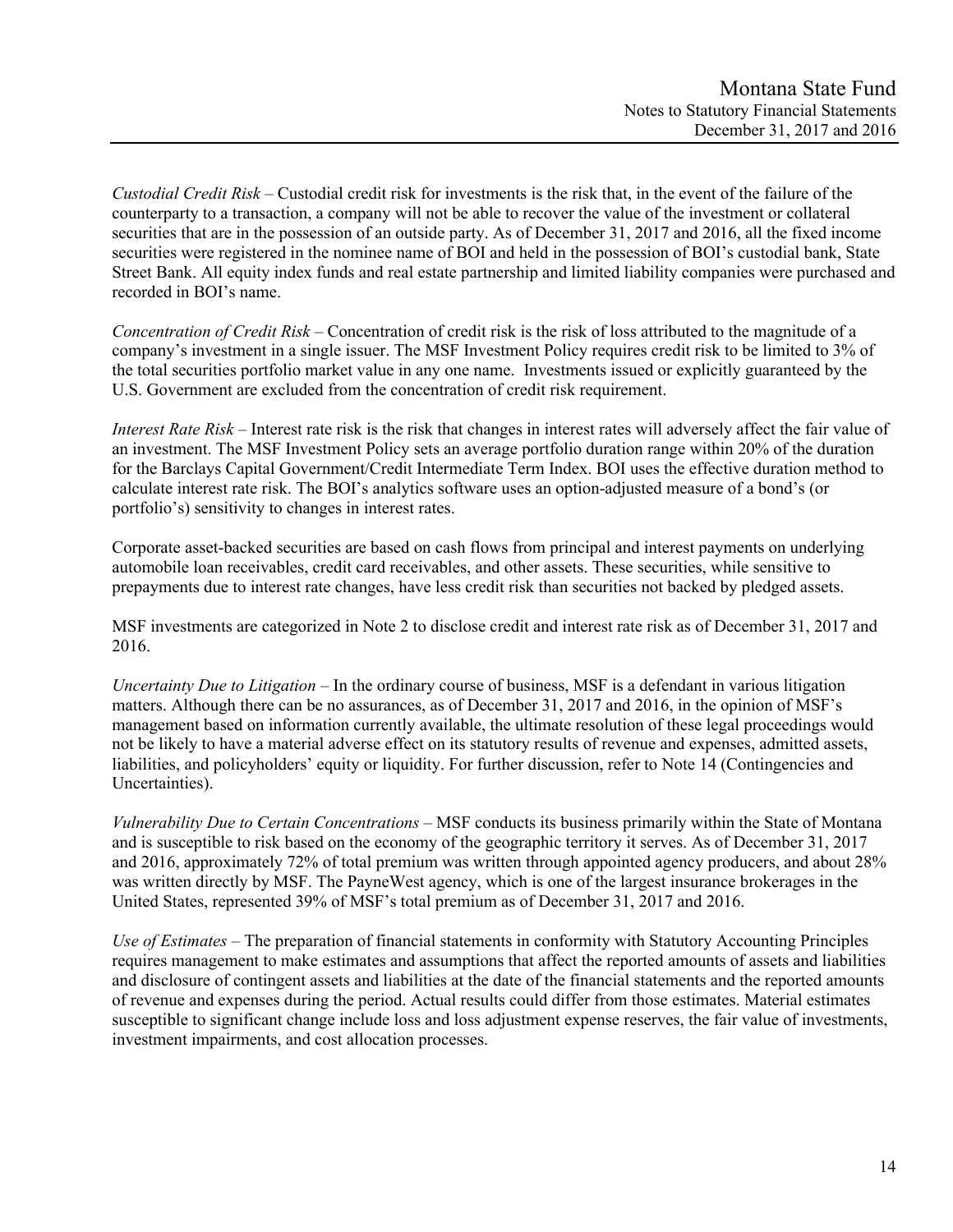*Reinsurance Risk –* Reinsurance contracts do not relieve the Company from its obligations to insureds. Failure of reinsurers to honor their obligations could result in losses to the Company. The Company evaluates the financial condition of its reinsurers to minimize its exposure to significant losses from reinsurer insolvencies. Management believes that any liability arising from this contingency would not be material to the Company's financial position.

*Risk-Based Capital* – Risk-based capital (RBC) is a method developed by the NAIC to measure the minimum amount of capital appropriate for an insurance company to support its overall business operations in consideration of its size and risk profile. The formulas for determining the amount of RBC specify various weighting factors that are applied to financial balances or various levels of activity based on the perceived degree of risk of such activities. The adequacy of the company's actual capital is measured by the RBC results as determined by the formulas. Companies below minimum RBC requirements are subject to specified corrective action. State law 33- 2-1902(10) requires that MSF have two times the capital level of other insurers as a more conservative measure to allow earlier regulatory intervention if necessary.

## Administrative Cost Allocation

State law (Section 39-71-2352, MCA) requires MSF to separately determine and account for administrative expenses and benefit payments on claims for injuries resulting from accidents occurring before July 1, 1990 (Old Fund) from those occurring on or after July 1, 1990 (MSF). The law also limits annual administrative costs of claims associated with the Old Fund to \$1.25M for periods prior to July 1, 2017 and \$625K for periods after that date. MSF received \$729K and \$814K from the State of Montana for the administration of the Old Fund for years ended December 31, 2017 and 2016, respectively.

## Losses Incurred and Loss Adjustment Expense Estimates

Loss and loss adjustment expense (LAE) reserves are established to provide for the estimated ultimate settlement cost of all claims incurred. Loss reserves are based on reported aggregate claim cost estimates combined with estimates for future development of such claim costs and estimates of incurred but not reported (IBNR) claims. Because actual claim costs depend on such complex factors as inflation and changes in the law, claim liabilities are recomputed periodically using a variety of actuarial and statistical techniques to produce current estimates that reflect recent settlements, claim frequency, and other economic and social factors. There can be no assurance that the ultimate settlement of losses may not vary materially from the estimate recorded. Since liabilities are based on estimates, the ultimate liability may be in excess of, or less than, the amounts provided. Adjustments to these estimates of reserves will be reflected in the Statutory Statement of Income in future years.

A provision for inflation and the calculation of estimated future claim costs is implicit in the calculation because reliance is placed both on actual historical data that reflect past inflation and on other factors that are considered to be appropriate modifiers of past experience.

Losses and loss adjustment expenses are presented at face value net of estimated reinsurance recoverable. For further discussion, refer to Note 8.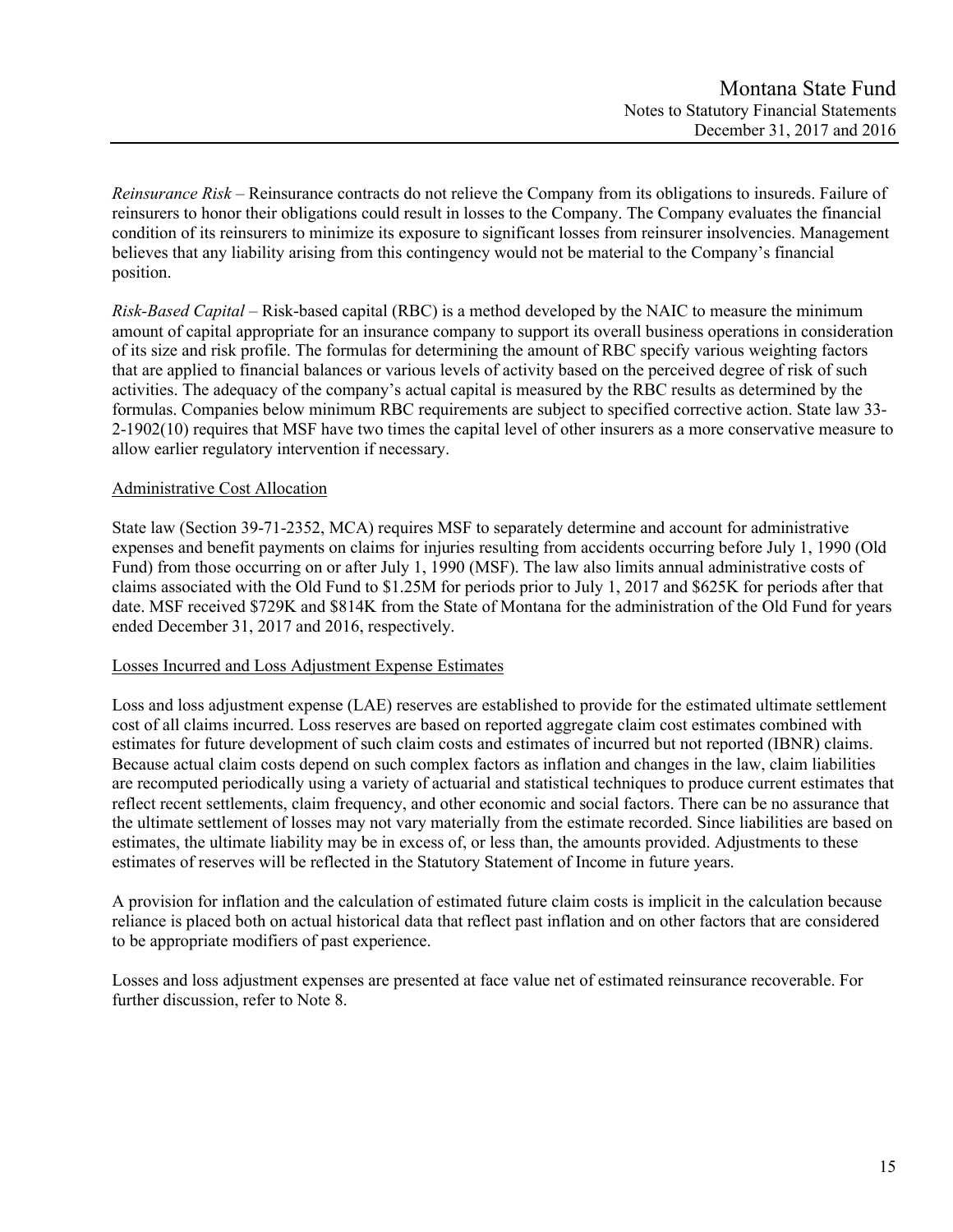## Reinsurance Recoverable on Paid and Unpaid Losses

Reinsurance recoverables are estimates of paid and unpaid losses collectible from MSF's reinsurers. The amounts ultimately collected may be more or less than these estimates. Any adjustments of these estimates are reflected in revenues and expenses as they are determined.

### Premium Deficiency Reserve

Premium deficiency reserves and the related expense are recognized when it is probable that losses, loss adjustment expense and policy maintenance costs under a group of existing contracts will exceed net earned premium, reinsurance recoveries and anticipated investment income. No such reserves were required at December 31, 2017 and 2016.

## Other Liabilities

- Security Deposits Security deposits are monies held on behalf of certain policyholders based on arranged payment terms or account history.
- Funds Withheld Funds withheld are premiums due to reinsurers on a contingent basis in accordance with the reinsurance contracts in place.
- Accounts Payable Accounts payable includes liabilities incurred on behalf of claimants, refunds, and dividends due to policyholders and amounts due to vendors.
- Compensated Absences MSF supports two leave programs, the State of Montana Leave Program, (Traditional Plan) and the MSF Personal Leave Program. Employees covered in the Traditional Plan accumulate both annual leave and sick leave and MSF pays employees 100% of unused annual leave and 25% of unused sick leave upon termination. MSF also pays 100% of unused compensatory leave credits upon termination to employees in the Traditional Plan. Employees in the Personal Leave Program accumulate personal leave and extended leave. MSF pays employees for 100% of unused personal leave and banked holiday leave upon termination but extended leave has no cash value at the time of termination.

#### Income and Premium Taxes Payable

MSF is a component unit of the State of Montana and is not subject to Federal or State premium or income tax.

#### Prepaid Expenses

The Company adopted an accounting policy for prepaid expenses which is to recognize costs that benefit several accounting periods as prepaid assets to the extent that an individual cost exceeds \$10,000. The Company has elected to immediately expense those prepaid costs that do not exceed \$10,000. Prepaid expenses are amortized and expensed over the period of use. Prepaid expenses that are unamortized at the end of a financial reporting period are nonadmitted and charged to policyholder equity in accordance with statutory accounting principles.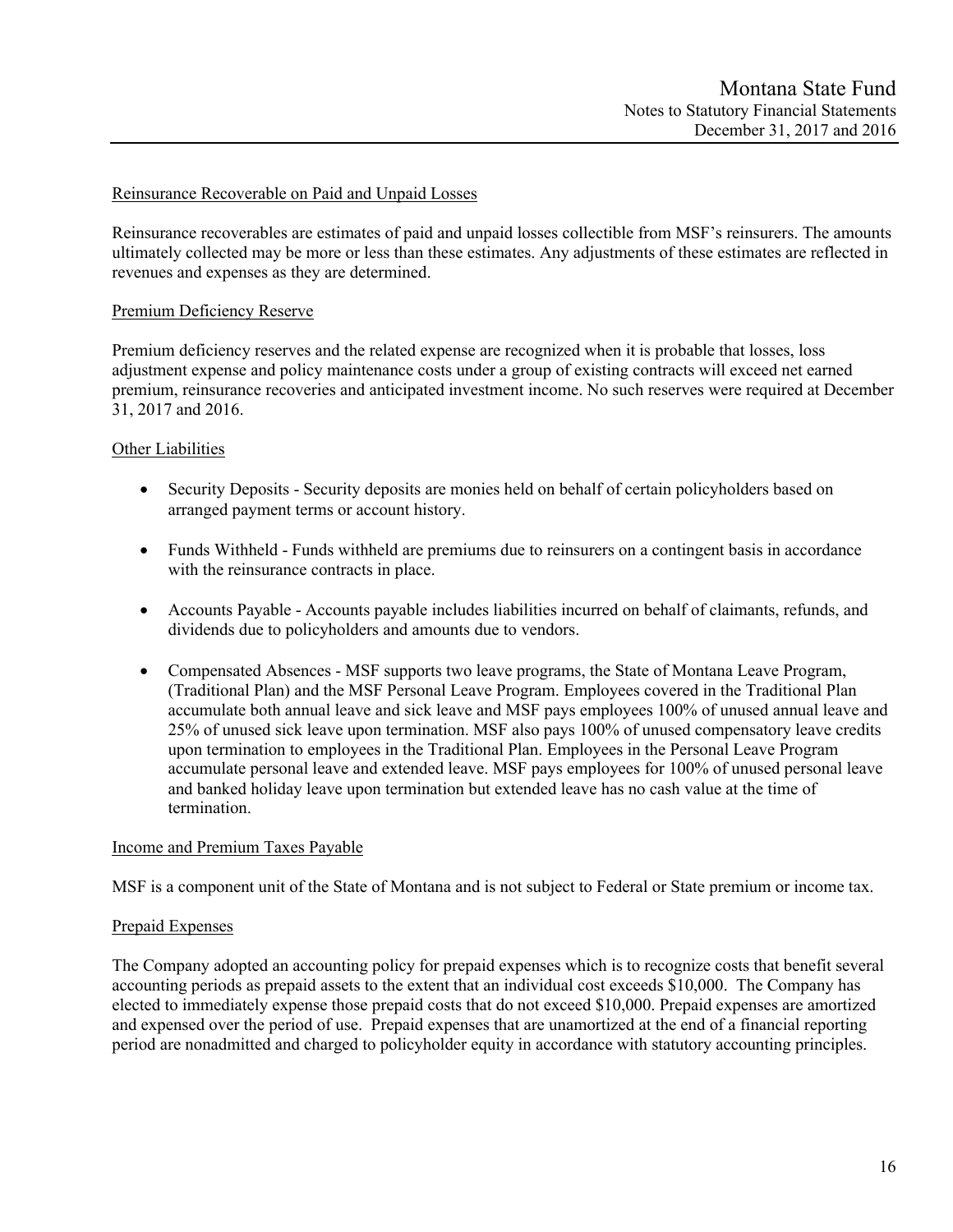## Restricted Assets

The Company reports assets which are not under the exclusive control of the Company. These assets represent funds deposited with reinsured companies. The balances at December 31, 2017 and 2016 were \$278K.

## Premium Revenue and Unearned Premium

Premiums are recognized as revenue on a pro-rata basis over the policy period, beginning on the effective date of the policy. MSF's Board of Directors approves premium rates annually. Effective January 1, 2016, MSF is subject to MDOI oversight and approval of rates under Title 33, Chapter 16, Part 10.

Policyholders, with the exception of State of Montana agencies, are contractually obligated to pay certain premiums to MSF in advance of the period in which the premiums are earned. Advance premiums are deferred until the effective date of the policy at which time they are recognized as revenue on a pro-rata basis over the term of the policy. Premium advances are refundable when the policyholder's coverage is canceled and MSF has credited all earned premiums. State agency premium is estimated and payments are received quarterly in arrears based on the actual reported payroll.

Unearned premium reflects premium that has been written but not yet earned. The unearned premium was \$67.0M and \$68.2M at December 31, 2017 and 2016, respectively.

## Retrospectively Rated Policies

MSF issues policies for which the premiums vary based on loss experience. Future premium adjustments for these retrospective policies are estimated and accrued at the end of each quarter. The premium adjustments are determined through the review of each individual retrospective rated policy, comparing actual losses with projected future losses, to arrive at the best estimates of return or additional retrospective premiums. MSF records retrospective premium accruals and receivables as written premium. Return premiums are recorded as liabilities and additional premiums are recorded as assets and 10% of all retrospective premium receivables are nonadmitted in accordance with SSAP No. 66.

## Policy Acquisition Costs

Expenses incurred in connection with acquiring new insurance business, including such acquisition costs as sales commissions, are charged to operations as incurred.

## Advertising Costs

All advertising costs are expensed when incurred. Advertising expense was \$814K and \$728K for the years ended December 31, 2017 and 2016, respectively.

## Policyholder Dividends

Dividends are discretionary and are accrued and expensed when declared and approved by the MSF Board of Directors. The aggregate amount of policyholders' dividends is based on the analysis of policyholder equity balances and the financial results for the policy year. For further discussion, refer to Note 10.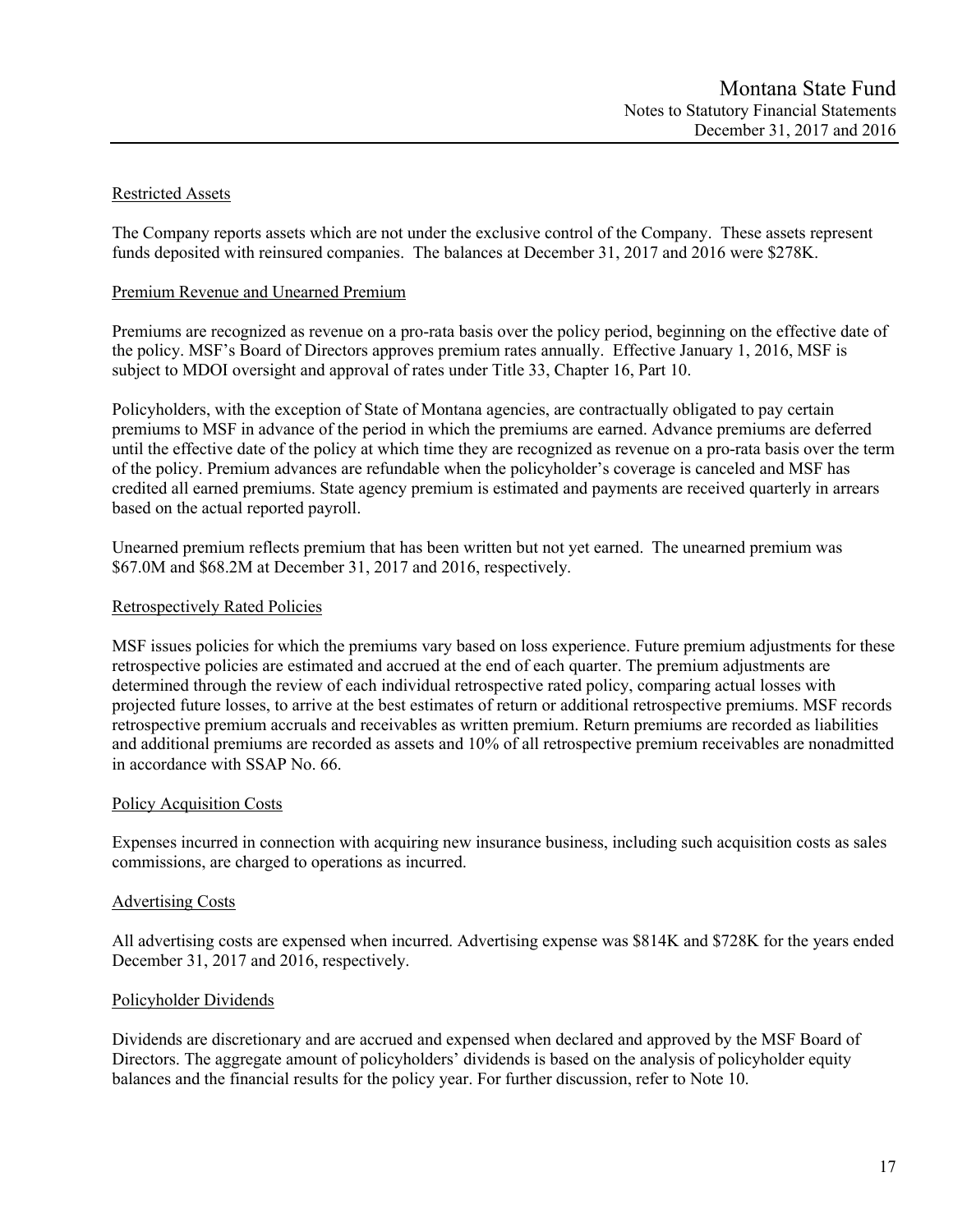## **Note 2 - Investments**

The investments of MSF at December 31, 2017 are as follows:

| December 31, 2017                                           | <b>Total Investment</b><br>Holdings | Percentage |  |  |
|-------------------------------------------------------------|-------------------------------------|------------|--|--|
| Bonds:                                                      |                                     |            |  |  |
| U.S. Government obligations                                 | $\mathbb{S}$<br>257,009,188         | 16.86%     |  |  |
| All other government obligations                            | 25,999,867                          | 1.71%      |  |  |
| U.S. Special revenue                                        | 178,688,978                         | 11.72%     |  |  |
| Agency mortgage-backed securities                           | 41,042,582                          | 2.69%      |  |  |
| Industrial and miscellaneous                                | 581,078,902                         | 38.11%     |  |  |
| Mortgage and other loan-backed securities                   | 57,960,744                          | 3.80%      |  |  |
| Total bonds                                                 | 1,141,780,261                       | 74.88%     |  |  |
| Equity securities                                           | 188,728,648                         | 12.38%     |  |  |
| Real Estate - Property occupied by the Company              | 25,054,904                          | 1.64%      |  |  |
| Cash and short-term investments                             | 50,398,301                          | 3.31%      |  |  |
| Other invested assets                                       | 97,755,954                          | 6.41%      |  |  |
| Securities lending collateral                               | 20,998,735                          | 1.38%      |  |  |
| Total invested assets                                       | 1,524,716,803                       | 100.00%    |  |  |
| The investments of MSF at December 31, 2016 are as follows: |                                     |            |  |  |
|                                                             | <b>Total Investment</b>             |            |  |  |
| December 31, 2016                                           | Holdings                            | Percentage |  |  |
| Bonds:                                                      |                                     |            |  |  |
| U.S. Government obligations                                 | $\mathbb{S}$<br>223,692,825         | 14.77%     |  |  |
| All other government obligations                            | 25,998,750                          | 1.72%      |  |  |
| U.S. Special revenue                                        | 198,626,850                         | 13.12%     |  |  |
| Agency mortgage-backed securities                           | 23,924,418                          | 1.58%      |  |  |
| Industrial and miscellaneous                                | 618,649,485                         | 40.86%     |  |  |
| Mortgage and other loan-backed securities                   | 60,237,676                          | 3.98%      |  |  |
| Total bonds                                                 | 1,151,130,004                       | 76.03%     |  |  |

| Equity securities                              | 165,474,113     | 10.93%   |
|------------------------------------------------|-----------------|----------|
| Real Estate - Property occupied by the Company | 25,585,789      | 1.69%    |
| Cash and short-term investments                | 35,091,741      | 2.32%    |
| Other invested assets                          | 91,394,518      | 6.04%    |
| Securities lending collateral                  | 45,360,715      | $3.00\%$ |
| Total invested assets                          | \$1,514,036,880 | 100.00%  |

MSF has investments in four companies, which have underlying characteristics of real estate and are classified as other invested assets.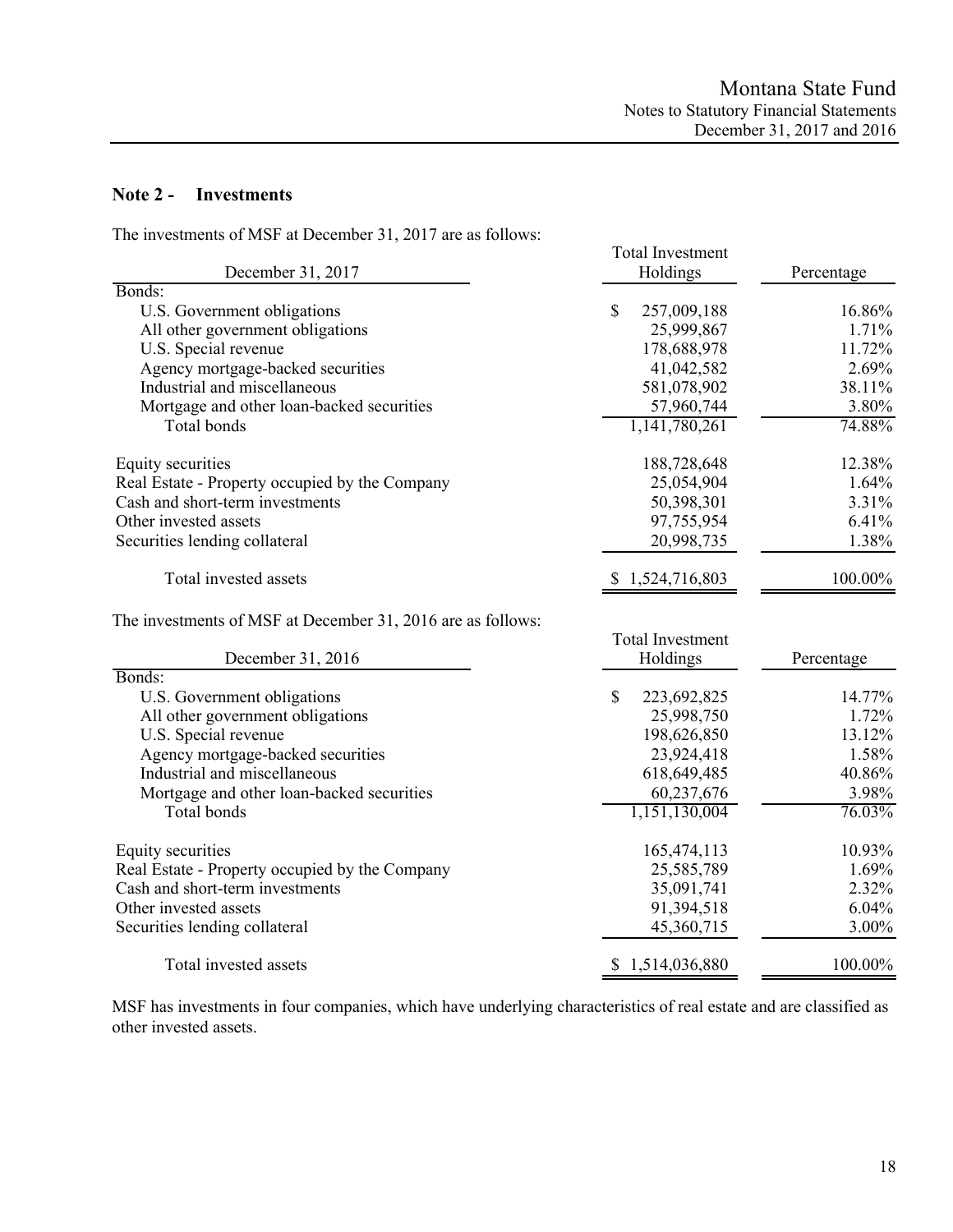| December 31, 2017                                                                                                 | Amortized<br>Cost                             | Gross<br>Unrealized<br>Gains           | Gross<br>Unrealized<br>Losses                | Estimated<br>Fair Value                           |  |  |
|-------------------------------------------------------------------------------------------------------------------|-----------------------------------------------|----------------------------------------|----------------------------------------------|---------------------------------------------------|--|--|
| U.S. Government obligations<br>All other government obligations<br>U.S. Special revenue<br>Agency mortgage-backed | 257,009,188<br>S<br>25,999,867<br>178,688,978 | S<br>1,567,505<br>177,632<br>1,840,752 | (2,340,791)<br>S<br>(18, 889)<br>(1,335,196) | 256,235,902<br>\$.<br>26,158,610<br>179, 194, 534 |  |  |
| securities<br>Industrial and miscellaneous<br>Mortgage and other loan-<br>backed securities                       | 41,042,582<br>581,078,902<br>57,960,744       | 75,134<br>11,803,482<br>5,765          | (673, 426)<br>(1,350,839)<br>(305, 599)      | 40,444,290<br>591,531,545<br>57,660,910           |  |  |
| Total bonds valued at<br>amortized cost                                                                           | 1,141,780,261<br>S.                           | 15,470,270                             | (6,024,740)<br>S                             | 1,151,225,791<br>S.                               |  |  |
| Money market mutual funds<br>Equity securities<br>Other invested assets                                           | \$<br>42,709,211<br>74,163,353<br>86,671,466  | S<br>427<br>114,565,295<br>11,084,488  | \$                                           | \$<br>42,709,638<br>188,728,648<br>97,755,954     |  |  |
| Total securities valued<br>at fair value                                                                          | 203,544,030                                   | \$125,650,210                          | \$                                           | 329,194,240                                       |  |  |

The cost or amortized cost, gross unrealized gains, gross unrealized losses, and estimated fair value of invested assets are as follows at December 31, 2017:

The cost or amortized cost, gross unrealized gains, gross unrealized losses, and estimated fair value of invested assets are as follows at December 31, 2016:

| December 31, 2016                                                                                                 | Amortized<br>Cost                              | Gross<br>Unrealized<br>Gains            | Gross<br>Unrealized<br>Losses                | Estimated<br>Fair Value                          |  |  |
|-------------------------------------------------------------------------------------------------------------------|------------------------------------------------|-----------------------------------------|----------------------------------------------|--------------------------------------------------|--|--|
| U.S. Government obligations<br>All other government obligations<br>U.S. Special revenue<br>Agency mortgage-backed | \$<br>223,692,825<br>25,998,750<br>198,626,850 | \$<br>4,648,543<br>183,672<br>3,301,733 | S<br>(2,736,298)<br>(35, 130)<br>(1,645,670) | \$<br>225,605,070<br>26, 147, 292<br>200,282,913 |  |  |
| securities<br>Industrial and miscellaneous<br>Mortgage and other loan-<br>backed securities                       | 23,924,418<br>618,649,485<br>60,237,676        | 168,519<br>14,731,251<br>52,022         | (735, 334)<br>(1,895,605)<br>(127,677)       | 23,357,603<br>631,485,131<br>60,162,021          |  |  |
| Total bonds valued at<br>amortized cost                                                                           | \$1,151,130,004                                | 23,085,740                              | (7, 175, 714)<br>S                           | 1,167,040,030<br>S                               |  |  |
| Equity securities<br>Other invested assets                                                                        | \$<br>68,791,220<br>75,000,000                 | \$<br>96,682,927<br>16,394,518          | \$<br>(34)                                   | \$<br>165,474,113<br>91,394,518                  |  |  |
| Total securities valued<br>at fair value                                                                          | 143,791,220                                    | \$113,077,445                           | (34)                                         | 256,868,631                                      |  |  |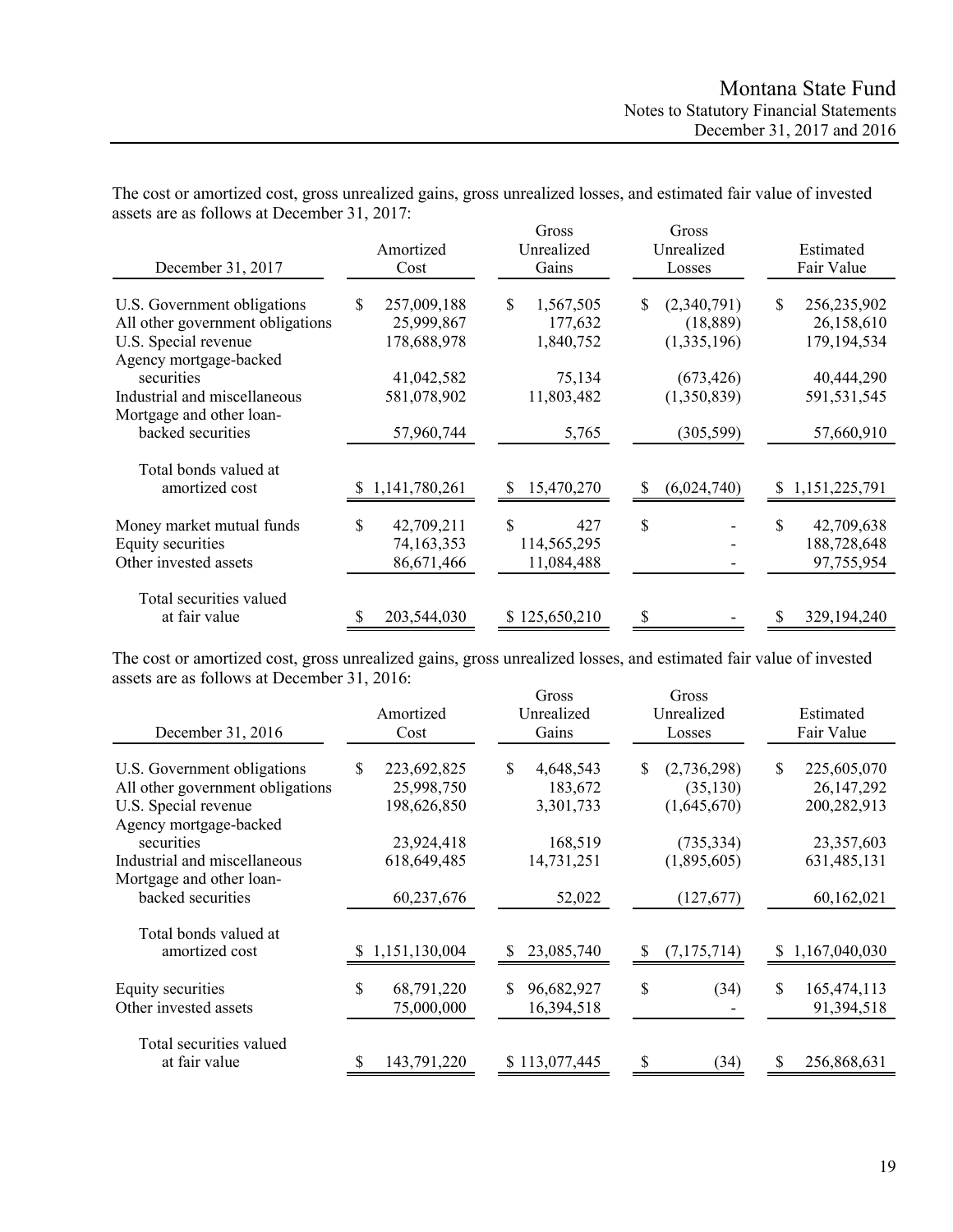The gross unrealized losses and fair value of the Company's investments, aggregated by investment category and length of time that individual securities have been in a continuous unrealized loss position, were as follows at December 31, 2017:

| December 31, 2017                | Less than 12 months |    |                      |   | 12 months or longer |    | Total                |                  |                      |             |
|----------------------------------|---------------------|----|----------------------|---|---------------------|----|----------------------|------------------|----------------------|-------------|
|                                  | Fair Value          |    | Unrealized<br>Losses |   | Fair Value          |    | Unrealized<br>Losses | Fair Value       | Unrealized<br>Losses |             |
| U.S. Government obligations      | \$119,399,940       | \$ | (1, 170, 812)        | S | 18.794.125          | S. | (1,169,979)          | \$138,194,065    | S.                   | (2,340,791) |
| All other government obligations | 5.010.600           |    | (3,206)              |   | 11,983,750          |    | (15,683)             | 16,994,350       |                      | (18, 889)   |
| U.S. Special revenue             | 97,823,804          |    | (1,080,430)          |   | 4,716,800           |    | (254,766)            | 102,540,604      |                      | (1,335,196) |
| Agency mortgage-backed           |                     |    |                      |   |                     |    |                      |                  |                      |             |
| securities                       | 27,860,182          |    | (177, 743)           |   | 10,695,718          |    | (495, 683)           | 38,555,900       |                      | (673, 426)  |
| Industrial and miscellaneous     | 129,142,410         |    | (614, 631)           |   | 26,355,920          |    | (736, 208)           | 155,498,330      |                      | (1,350,839) |
| Mortgage and other loan-         |                     |    |                      |   |                     |    |                      |                  |                      |             |
| backed securities                | 49,655,499          |    | (305, 599)           |   |                     |    |                      | 49,655,499       |                      | (305, 599)  |
|                                  | 428,892,435         |    | (3,352,421)          |   | 72,546,313          |    | (2,672,319)          | 501,438,748<br>S |                      | (6,024,740) |

The gross unrealized losses and fair value of the Company's investments were as follows for December 31, 2016:

| December 31, 2016                | Less than 12 months |   |             | Total<br>12 months or longer |            |    |                          |                  |            |               |
|----------------------------------|---------------------|---|-------------|------------------------------|------------|----|--------------------------|------------------|------------|---------------|
|                                  |                     |   | Unrealized  |                              |            |    | Unrealized               |                  | Unrealized |               |
|                                  | Fair Value          |   | Losses      |                              | Fair Value |    | Losses                   | Fair Value       |            | Losses        |
| U.S. Government obligations      | 91,934,565<br>S.    | S | (2,736,298) | \$                           | ۰          | S  | $\overline{\phantom{a}}$ | \$<br>91,934,565 | S          | (2,736,298)   |
| All other government obligations | 11.961.873          |   | (35, 130)   |                              |            |    |                          | 11.961.873       |            | (35, 130)     |
| U.S. Special revenue             | 59,455,515          |   | (1,645,670) |                              |            |    |                          | 59,455,515       |            | (1,645,670)   |
| Agency mortgage-backed           |                     |   |             |                              |            |    |                          |                  |            |               |
| securities                       | 20,459,354          |   | (735, 334)  |                              |            |    |                          | 20,459,354       |            | (735, 334)    |
| Industrial and miscellaneous     | 134,067,812         |   | (1,895,605) |                              |            |    |                          | 134,067,812      |            | (1,895,605)   |
| Mortgage and other loan-         |                     |   |             |                              |            |    |                          |                  |            |               |
| backed securities                | 27,114,731          |   | (126,040)   |                              | 5,998,029  |    | (1,637)                  | 33,112,760       |            | (127,677)     |
| Mutual Fund                      |                     |   |             |                              | 537        |    | (34)                     | 537              |            | (34)          |
|                                  | \$344,993,850       | S | (7,174,077) |                              | 5,998,566  | \$ | (1,671)                  | \$350,992,416    |            | (7, 175, 748) |

MSF closely monitors its investment portfolio and considers relevant facts and circumstances in evaluating whether the impairment of a security is other than temporary. Relevant facts and circumstances that are considered include: (1) the length of time the fair value has been below cost; (2) the financial position and access to capital of the issuer, including the current and future impact of any specific events; and (3) MSF's ability and intent to hold the security to maturity or until it recovers in value. To the extent the Company determines that a security is deemed other-than-temporarily impaired, the difference between amortized cost and fair value is charged to earnings. Based on the Company's evaluation and ability and intent to hold these securities to maturity or market value recovery, the impairment of the securities identified above is deemed to be temporary.

The amortized cost and estimated statutory fair value of MSF's fixed maturity securities as of December 31, 2017, is shown below at effective maturity. Expected maturities will differ from contractual maturities because borrowers may have the right to call or prepay obligations with or without call or prepayment penalties. Maturities of mortgage-backed securities depend on the repayment characteristics and experience of the underlying mortgage loans.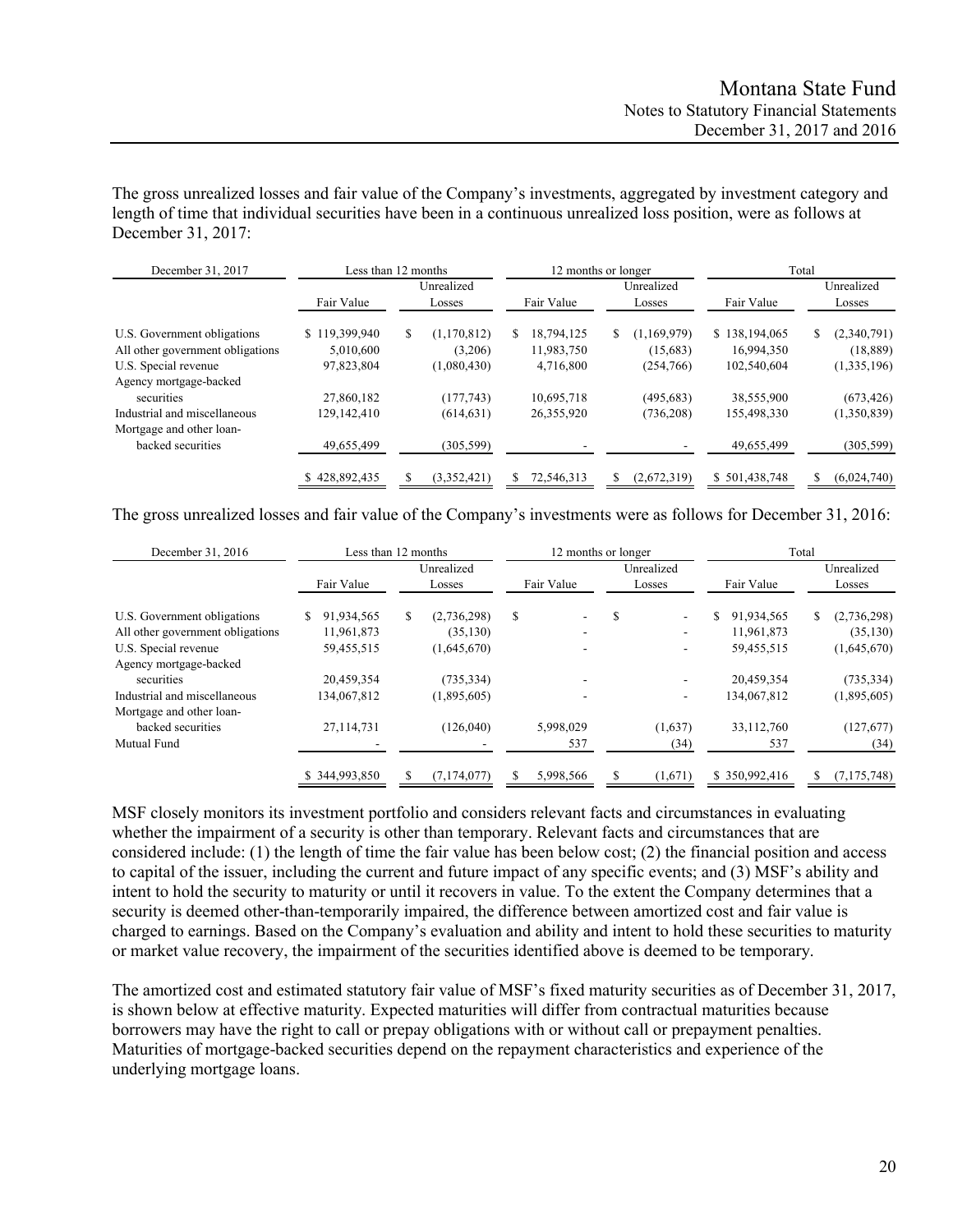| December 31, 2017                                                                                                       | Amortized<br>Cost                          | Estimated<br>Fair Value                  |
|-------------------------------------------------------------------------------------------------------------------------|--------------------------------------------|------------------------------------------|
| Due one year or less (excludes STIP)<br>Due after one year through five years<br>Due after five years through ten years | 73,378,095<br>602, 263, 863<br>466,138,303 | 73,573,796<br>608,736,176<br>468,915,819 |
|                                                                                                                         | \$1,141,780,261                            | \$1,151,225,791                          |

The amortized cost and estimated statutory fair value of MSF's fixed maturity securities as of December 31, 2016 was:

| December 31, 2016                                                                                                       | Amortized<br>Cost                        | Estimated<br>Fair Value                    |
|-------------------------------------------------------------------------------------------------------------------------|------------------------------------------|--------------------------------------------|
| Due one year or less (excludes STIP)<br>Due after one year through five years<br>Due after five years through ten years | 92,362,346<br>641,744,280<br>417,023,378 | 93, 361, 686<br>655,494,318<br>418,184,026 |
|                                                                                                                         | \$1,151,130,004                          | \$1,167,040,030                            |

Proceeds from sales of invested assets and gross realized gains and gross realized losses on the sales of invested assets were as follows for the years ended December 31, 2017 and 2016:

|                                                                                                                                                                        |    | 2017                                               | 2016                                      |
|------------------------------------------------------------------------------------------------------------------------------------------------------------------------|----|----------------------------------------------------|-------------------------------------------|
| Proceeds from sales of debt securities<br>Proceeds from sales of common stock<br>Proceeds from sales of other invested assets                                          | S  | 309,698,709<br>29,000,000<br>35, 133, 435          | 252,132,570<br>15,000,000                 |
| Net gains on cash, cash equivalents, and short-term investments                                                                                                        |    |                                                    | 9,228                                     |
| Total proceeds from sales of invested assets                                                                                                                           |    | 373,832,144                                        | 267, 141, 798                             |
| Gross realized gains of debt securities<br>Gross realized losses of debt securities<br>Gross realized gains of common stock<br>Gross realized gains of invested assets | \$ | 4,357,352<br>(887, 384)<br>19,370,408<br>6,806,734 | \$<br>2,364,355<br>(347,516)<br>8,521,568 |
| Net realized capital gains of invested assets                                                                                                                          | S  | 29,647,110                                         | 10,538,407                                |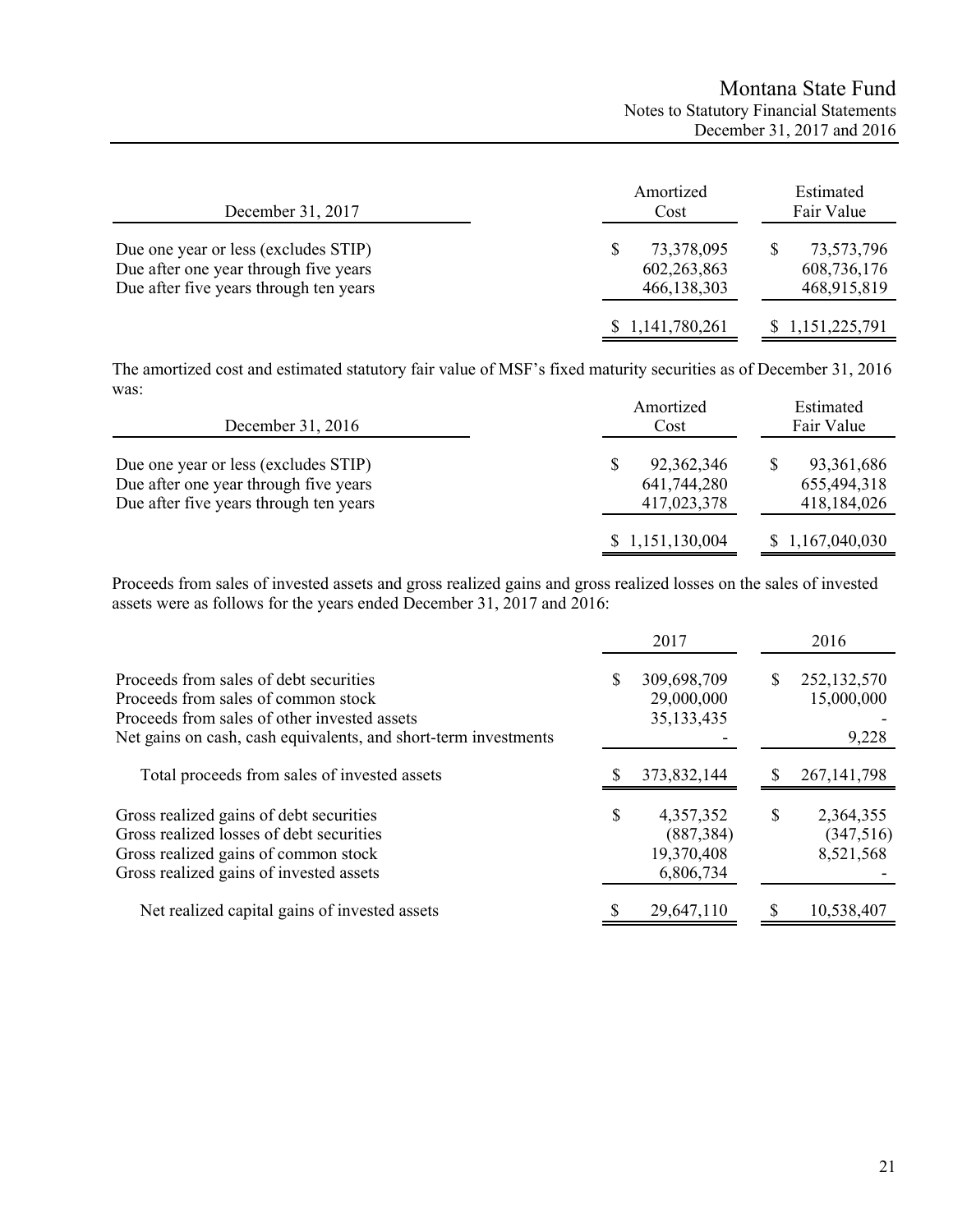|                                 |    | 2017       |    | 2016       |
|---------------------------------|----|------------|----|------------|
| Investment income               |    |            |    |            |
| Interest                        |    |            |    |            |
| <b>B</b> onds                   | \$ | 32,689,140 | \$ | 35,895,093 |
| Cash and short-term investments |    | 352,438    |    | 236,595    |
| Real estate                     |    | 1,697,777  |    | 1,697,777  |
| Equities                        |    | 922        |    |            |
| Other invested assets           |    | 3,881,596  |    | 4,117,150  |
| Securities lending income       |    | 216,900    |    | 242,104    |
| Total investment income         |    | 38,838,773 |    | 42,188,719 |
| Investment expenses             |    |            |    |            |
| Investment expenses             |    | 1,257,987  |    | 1,189,444  |
| Depreciation on real estate     |    | 530,885    |    | 523,434    |
| Total investment expenses       |    | 1,788,872  |    | 1,712,878  |
| Net investment income           | S  | 37,049,901 | S  | 40,475,841 |

Investment income and related expenses were as follows for the years ended December 31, 2017 and 2016:

MSF's investment in property occupied by the Company is as follows at December 31:

|                                                 | 2017                    | 2016                    |
|-------------------------------------------------|-------------------------|-------------------------|
| Land<br>Properties occupied by the Company, net | 1,139,460<br>23,915,444 | 1,139,460<br>24,446,329 |
| Total real estate                               | 25,054,904              | 25,585,789              |

## **Note 3 - Cash Collateral and Liability for Securities on Loan**

The following table presents the carrying and market values of the securities on loan and the total collateral held as of December 31, 2017 and 2016:

|                                     | 2017 |               | 2016        |
|-------------------------------------|------|---------------|-------------|
| Securities on loan - carrying value |      | 120, 158, 143 | 165,046,468 |
| Securities on loan - market value   |      | 121, 105, 760 | 166,283,927 |
| Total cash collateral held          |      | 20,998,735    | 45,360,715  |
| Total non-cash collateral held      |      | 102,468,863   | 124,520,060 |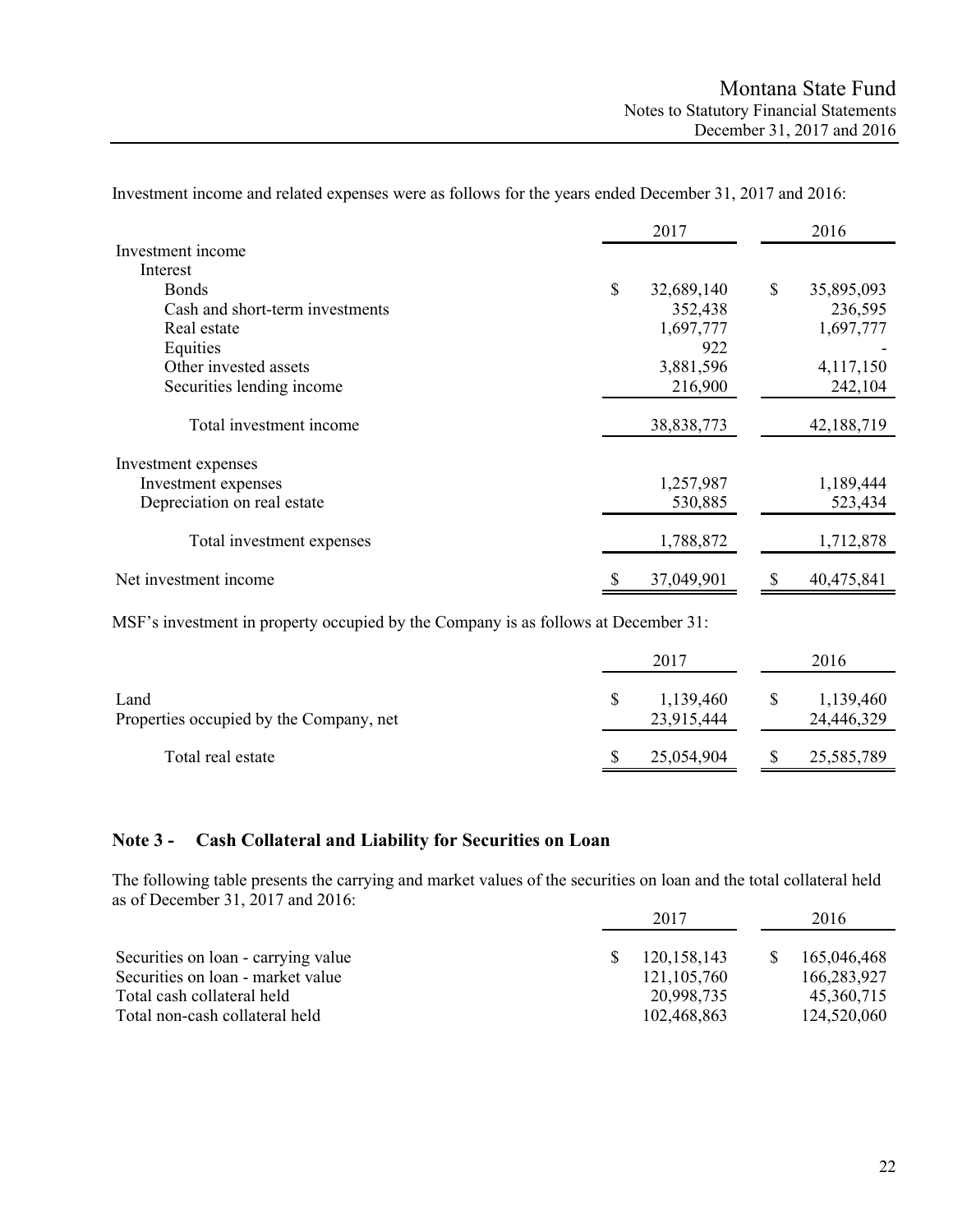## **Note 4 - Fair Value of Financial Instruments**

Certain financial instruments are reported at fair value or net asset value as a practical expedient, and others are stated at cost or amortized cost, as shown below. For those assets carried at fair value or net asset value in the financial statements and for those assets not stated at fair value in the financial statements but whose estimated fair values are disclosed, the following table indicated the inputs used to estimate fair value measurements.

Statement Fair Value Value (Level 1) (Level 2) (Level 3) Assets reported at amortized cost: Bonds \$ 1,141,780,261 \$ 1,151,225,791 \$ 256,235,902 \$ 894,989,889 \$ - Assets reported at fair value: Money market mutual funds  $\begin{array}{cccc} \text{S} & 42,709,638 & \text{S} & 42,709,638 & \text{S} & \text{S} & \text{S} & \text{S} & \text{S} & \text{S} & \text{S} & \text{S} & \text{S} & \text{S} & \text{S} & \text{S} & \text{S} & \text{S} & \text{S} & \text{S} & \text{S} & \text{S} & \text{S} & \text{S} & \text{S} & \text{S} & \text{S} & \text{S} & \text{S} & \text$ Equity securities 188,728,648 188,728,648 188,728,648 - 188,728,648 Other invested assets 97,755,954 97,755,954 - 97,755,954 **-** Total assets reported at fair value \$ 329,194,240 \$ 329,194,240 \$ - \$ 329,194,240 \$ 2017 Statement Fair Value Value (Level 1) (Level 2) (Level 3) Assets reported at amortized cost: Bonds 5 1,151,130,004 \$ 1,167,040,030 \$ 225,605,070 \$ 941,434,960 \$ Assets reported at fair value: Equity securities \$ 165,474,113 \$ 165,474,113 \$ 165,474,113 \$ - \$ Other invested assets 91,394,518 91,394,518 - - **(A)** Total assets reported at fair value  $$ 256,868,631 \quad $ 256,868,631 \quad $ 165,474,113 \quad $$ 2016

The statement values, fair values, and related inputs for financial instruments at December 31 are:

(A) – These investments are accounted for using the equity method. For purposes of this disclosure, the equity method is presumed to approximate fair value. If management were to determine fair value for its equity method investments, it would use level 3 inputs.

Equity mutual funds consist of institutional investment funds which invest in domestic and international equities and are structured to mimic the returns of the S&P 500 and All Country World Index ex-U.S. (ACWI) indices, respectively. Unit values are based on the fair market values of the underlying securities held in each fund. These funds are highly liquid and units can be sold upon request.

Other invested assets represent investors primarily in core real estate, which makes equity investments in operating and substantially-leased institutional quality real estate in traditional property types. The primary investment objectives of these funds are to invest in real estate which will generate income from predictable sources of revenue and not realized gains on the underlying assets. Values are determined through an independent appraisal process of the underlying real estate properties and reflect MSF's ownership interest in the partners' capital of the fund. Redemption of these investments is restricted based on the availability of cash flow arising from investment transactions, sales, and other fund operations occurring in the ordinary course of business. Therefore, requested redemptions from a fund will be redeemed as funds become available.

There were no liabilities reported at fair value as of December 31, 2017 and 2016.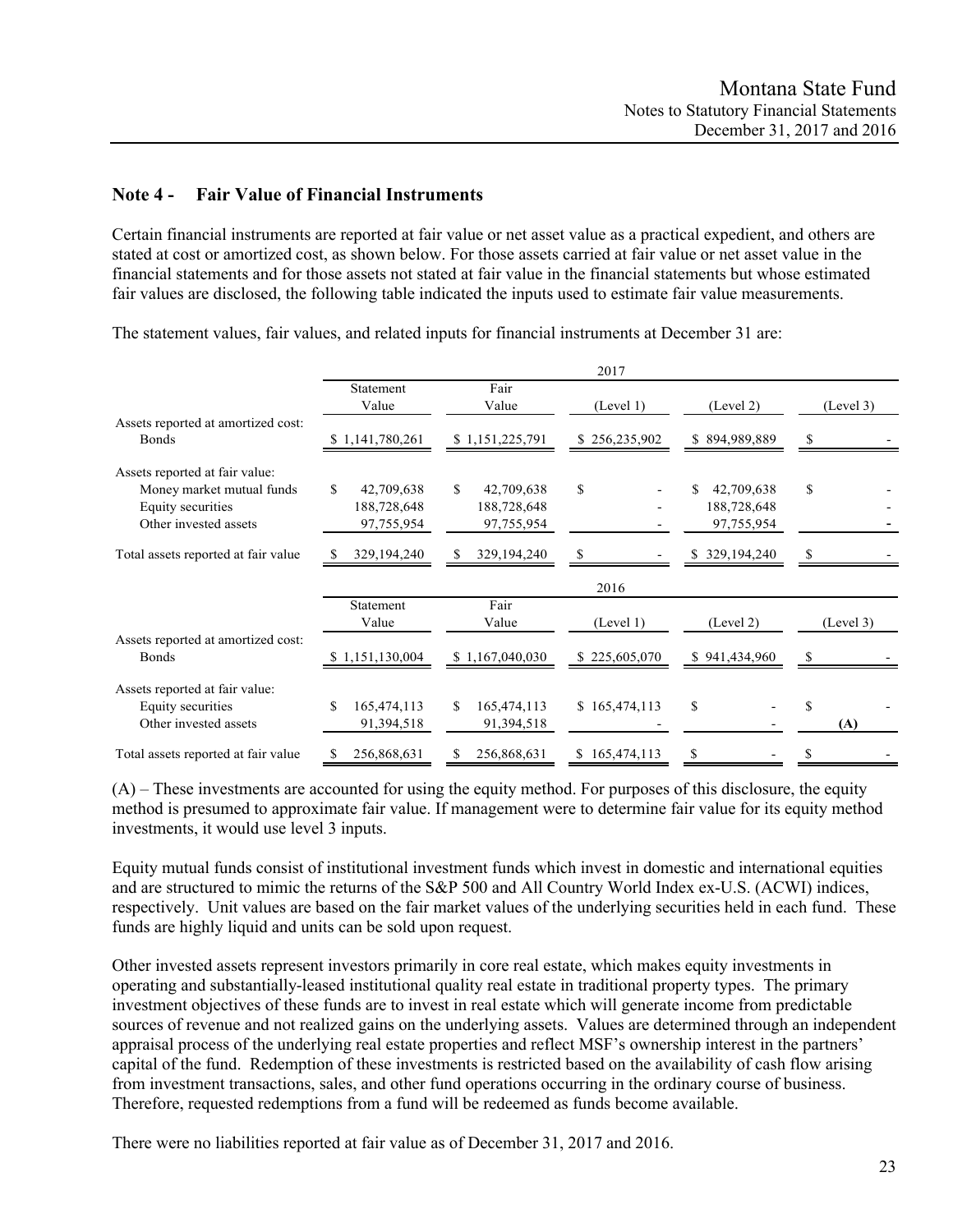# **Note 5 - Cash, Cash Equivalents, and Short-Term Investments**

MSF participates in the Short-Term Investment Pool (STIP), a money market mutual fund maintained by BOI. STIP balances are highly liquid investments. The net asset value (NAV) of STIP approximates cost and is used as a practical expedient for fair market value. The STIP investments' credit risk is measured by investment grade ratings given individual securities. BOI's policy requires that STIP investments have the highest rating in the short-term category by one and/or any Nationally Recognized Statistical Rating Organizations (NRSRO). The three NRSRO's include Standard and Poor's, Moody's Investors Service, and Fitch, Inc. STIP is reported at NAV based on the underlying values of the assets held.

Cash, cash equivalents, and short-term investments consist of the following at December 31:

|                                 | 2017                    |  | 2016                    |  |  |
|---------------------------------|-------------------------|--|-------------------------|--|--|
| Cash in bank<br>STIP investment | 7,688,663<br>42,709,638 |  | 4,631,305<br>30,460,436 |  |  |
|                                 | 50,398,301              |  | 35,091,741              |  |  |

## **Note 6 - Receivables, Net**

Net receivables consist of the following at December 31:

|                                                                                                                |    | 2017                                 |               | 2016                                  |
|----------------------------------------------------------------------------------------------------------------|----|--------------------------------------|---------------|---------------------------------------|
| Uncollected premiums<br>Nonadmitted uncollected premiums                                                       | S  | 10,733,932<br>(949, 725)             | <sup>\$</sup> | 9,017,592<br>(473, 694)               |
| Net uncollected premiums                                                                                       |    | 9,784,207                            |               | 8,543,898                             |
| Unbilled premiums and installments<br>Earned but unbilled premiums<br>Nonadmitted earned but unbilled premiums | \$ | 61,929,343<br>3,940,928<br>(394,093) | \$            | 63,133,150<br>5,556,450<br>(555, 645) |
| Net unbilled premiums                                                                                          |    | 65,476,178                           | -S            | 68, 133, 955                          |
| Accrued retrospective premiums<br>Nonadmitted retrospective premiums                                           | \$ | 22,239<br>(2,224)                    | S             | 133,058<br>(13,306)                   |
| Net accrued retrospective premiums                                                                             |    | 20,015                               |               | 119,752                               |
| Healthcare and other amounts receivable<br>Nonadmitted healthcare and other receivables                        | S  | 1,467,533<br>(1,467,533)             | \$.           | 1,735,423<br>(1,734,626)              |
| Net healthcare and other receivables                                                                           |    |                                      |               | 797                                   |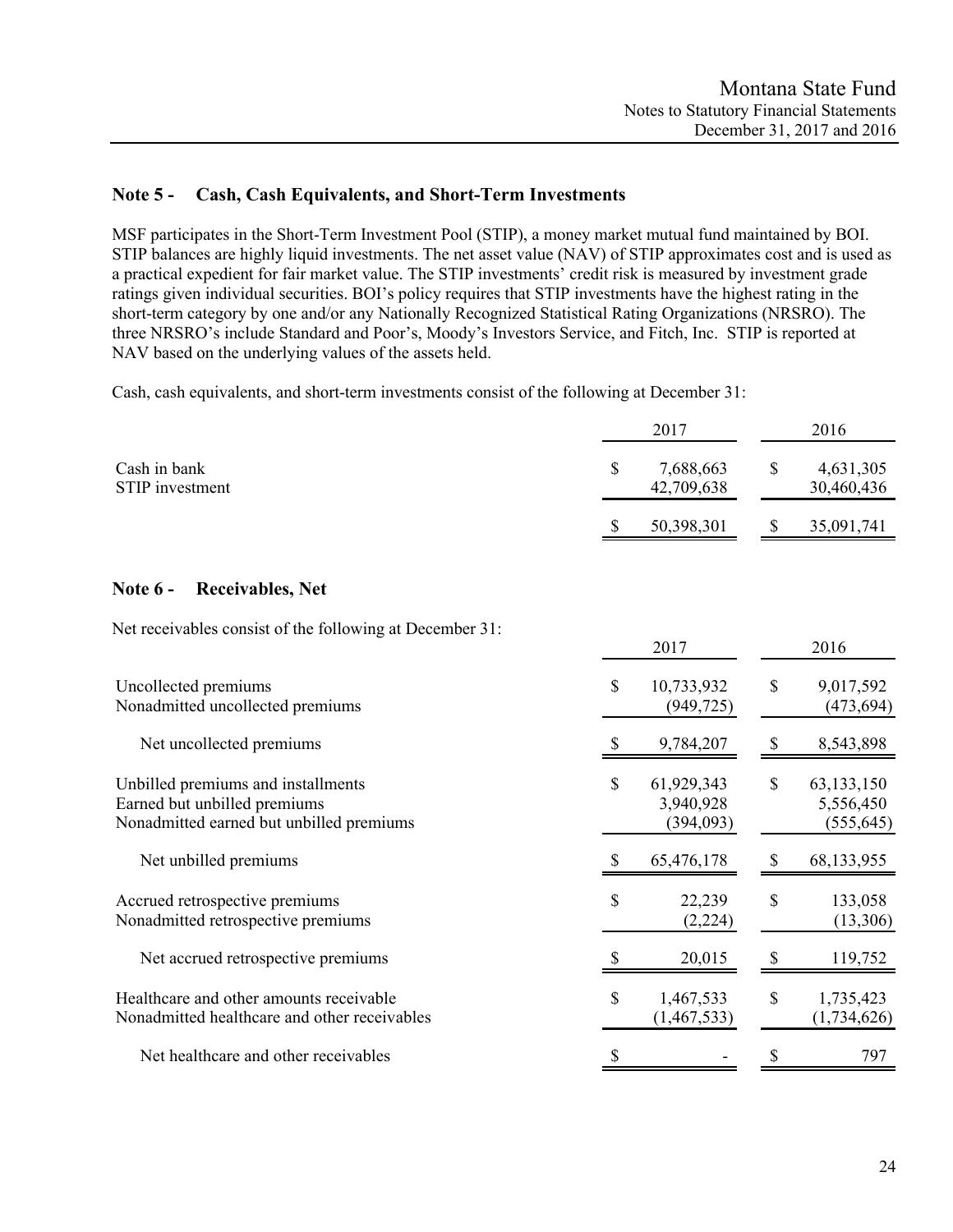## **Note 7 - Equipment, Net**

Equipment and software are recorded at cost net of accumulated depreciation and admitted or non-admitted in accordance with statutory accounting principles as follows:

| December 31, 2017                                                               | Computer<br>Equipment and<br>Operating<br>Software | Vehicles,<br>Furniture and<br>Office<br>Equipment       | Application<br>Software                                     | Total                                                           |
|---------------------------------------------------------------------------------|----------------------------------------------------|---------------------------------------------------------|-------------------------------------------------------------|-----------------------------------------------------------------|
| Assets<br>Accumulated depreciation<br>Subtotal<br>Less: Net assets non-admitted | \$<br>3,902,955<br>(3,091,217)<br>811,738          | \$<br>3,354,275<br>(2,506,134)<br>848,141<br>(848, 141) | 15,599,004<br>S<br>(14,094,795)<br>1,504,209<br>(1,504,209) | 22,856,234<br>S<br>(19,692,146)<br>3,164,088<br>(2,352,350)     |
| Net assets admitted                                                             | 811,738                                            | \$                                                      |                                                             | 811,738                                                         |
| Depreciation expense                                                            | 362,275<br>S                                       | $\mathcal{S}$<br>248,525                                | \$<br>110,462                                               | \$<br>721,262                                                   |
| December 31, 2016                                                               | Computer<br>Equipment and<br>Operating<br>Software | Vehicles,<br>Furniture and<br>Office<br>Equipment       | Application<br>Software                                     | Total                                                           |
| Assets<br>Accumulated depreciation<br>Subtotal<br>Less: Net assets non-admitted | \$<br>4,125,887<br>(3,240,520)<br>885,367          | \$<br>3,257,884<br>(2,271,961)<br>985,923<br>(985, 923) | 14,214,462<br>\$<br>(13, 984, 332)<br>230,130<br>(230, 130) | 21,598,233<br>\$.<br>(19, 496, 813)<br>2,101,420<br>(1,216,053) |
| Net assets admitted                                                             | 885,367<br>S                                       | \$                                                      |                                                             | 885,367                                                         |
| Depreciation expense                                                            | \$<br>383,767                                      | \$<br>246,134                                           | 128,783<br>\$                                               | 758,684<br>\$                                                   |

## **Note 8 - Loss and Loss Adjustment Expense Reserves**

Loss and loss adjustment expense (LAE) reserves are established to provide for the estimated ultimate settlement cost of all claims incurred. Willis Towers Watson, an external independent actuarial firm, prepares an actuarial study used to estimate liabilities and the ultimate cost of settling claims reported but not settled and IBNR as of December 31, 2017 and 2016. The study provides a range of potential costs associated with the reported claims, the future development of those claims and IBNR. MSF management has recorded an estimate within that range as the estimated loss reserves. Because actual claim costs depend on such complex factors as inflation and changes in the law, claim liabilities are recomputed periodically using a variety of actuarial and statistical techniques to produce current estimates that reflect recent settlements, claim frequency, and other economic and social factors. No significant changes to the reserving methodology were made during the reporting period. The reserves are reported on an undiscounted basis.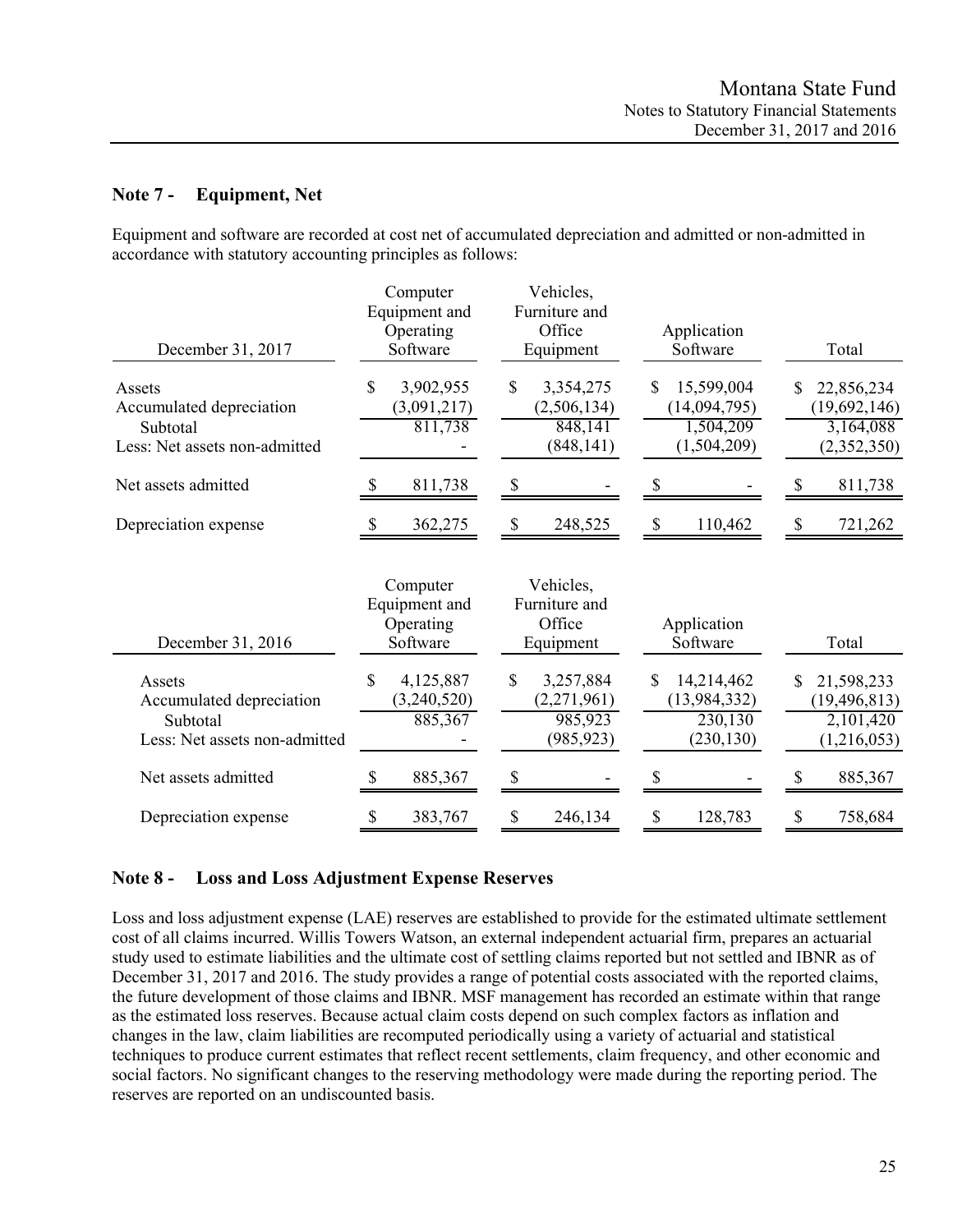| The following analysis provides a reconciliation of the activity in the reserve for losses and loss adjustment |  |  |
|----------------------------------------------------------------------------------------------------------------|--|--|
| expenses for the year ended December 31:                                                                       |  |  |

|                                                                                                                                |    | 2017<br>(in 000's)     |    | 2016<br>(in 000's)    |  |
|--------------------------------------------------------------------------------------------------------------------------------|----|------------------------|----|-----------------------|--|
| At beginning of the period:<br>Gross liability for unpaid losses and loss adjustment expenses<br>Less reinsurance recoverables | \$ | 939,775<br>(18,243)    | \$ | 933,538<br>(33,242)   |  |
| Net liability for unpaid losses and loss adjustment expenses                                                                   |    | 921,532                |    | 900,296               |  |
| Losses and loss expenses incurred during the period related to:<br>Current period<br>Prior years                               |    | 145,418<br>(6, 448)    |    | 147,194<br>(65)       |  |
| Total losses and loss adjustment expenses incurred                                                                             |    | 138,970                |    | 147,129               |  |
| Losses and loss expenses paid during the period related to:<br>Current period<br>Prior years                                   |    | (32,793)<br>(108, 019) |    | (31,040)<br>(94, 853) |  |
| Total losses and loss adjustment expenses paid                                                                                 |    | (140, 812)             |    | (125, 893)            |  |
| At end of the period:<br>Gross liability for unpaid losses and loss adjustment expenses<br>Less reinsurance recoverables       |    | 933,167<br>(13, 477)   |    | 939,775<br>(18,243)   |  |
| Net liability for unpaid losses and loss adjustment expenses                                                                   |    | 919,690                |    | 921,532               |  |

Changes in the reserve for loss and loss adjustment expenses related to prior years are due to ongoing analysis of loss development trends, re-estimation of unpaid claims, and reinsurance recovery adjustments.

Included in the amounts above are reserves for asbestos exposure. MSF's exposure to asbestos claims arose from the direct sale of workers' compensation policies to companies with incidental exposure to asbestos. There are no differences between the case reserving methodology used for asbestos claims and other claims. Case reserves related to these claims are as follows as of December 31:

|                                                                                                   | 2017 |                                       |  | 2016                                  |  |  |
|---------------------------------------------------------------------------------------------------|------|---------------------------------------|--|---------------------------------------|--|--|
| Beginning case reserves (including LAE)<br>Losses and LAE incurred<br>Payments for losses and LAE |      | 2,866,627<br>1,244,646<br>(1,967,019) |  | 6,837,440<br>1,797,096<br>(5,767,909) |  |  |
| Ending case reserves (including LAE)                                                              |      | 2,144,254                             |  | 2,866,627                             |  |  |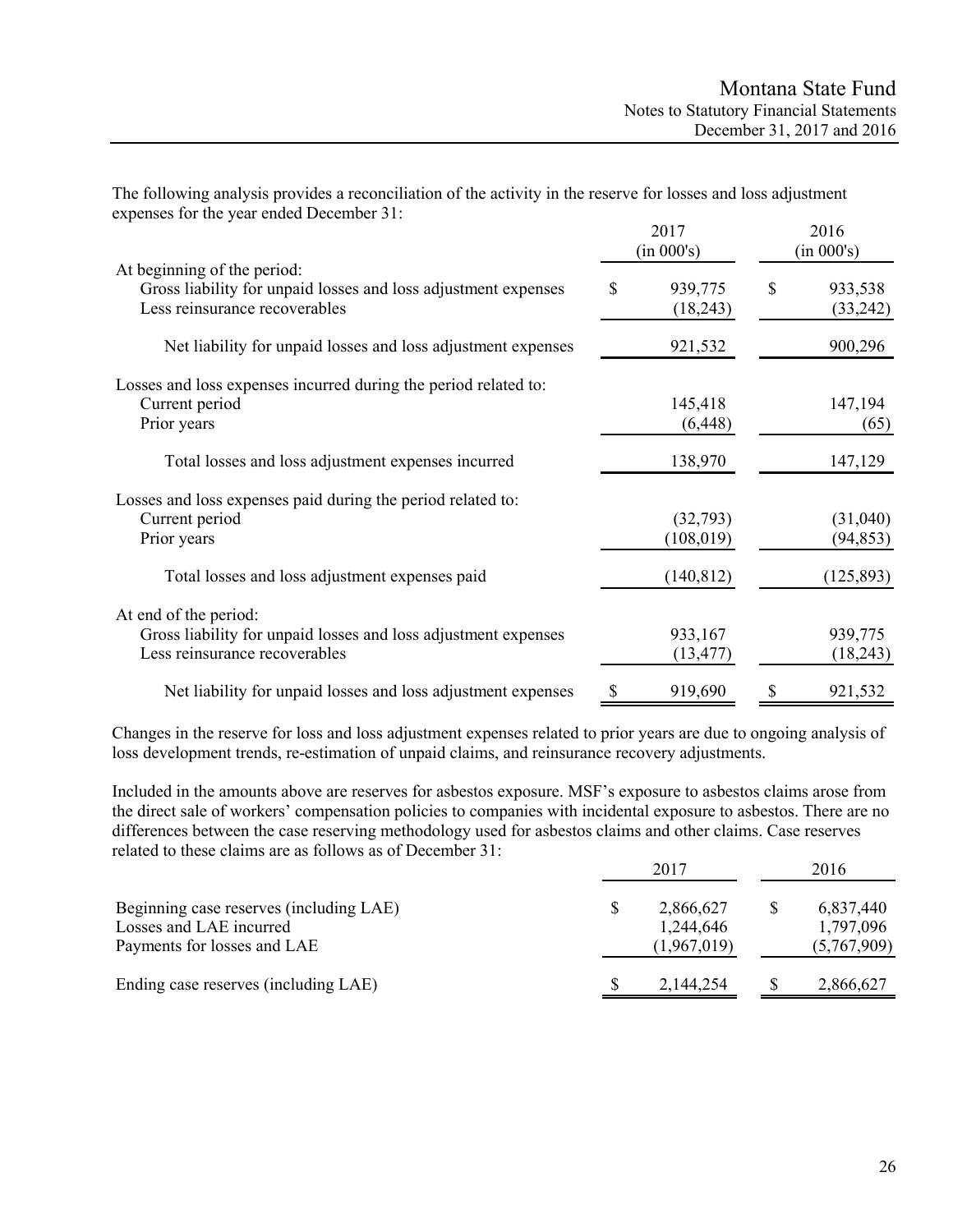## **Note 9 - Retirement Plans, Deferred Compensation and Postretirement Plans**

MSF and its employees contribute to the Montana Public Employees Retirement System (PERS), which offers two types of retirement plans administered by the Public Employees' Retirement Board (PERB). The first plan is the Defined Benefit Retirement Plan (DBRP), a multiemployer pension plan for the benefit of State employees that provides retirement, disability, and death benefits to plan members and their beneficiaries. MSF is only responsible for the current expense paid each year and has no legal obligation for future pension liabilities under this plan. However, MSF is required to record an allocated amount of the DBRP's unfunded liability on its GAAP financial statements. The amount of that liability is \$28.1M and \$23.6M as of December 31, 2017 and 2016, respectively. As stated previously, NAIC SAP does not require the unfunded liability to be recognized in the statutory financial statements.

The second plan is the Defined Contribution Retirement Plan (DCRP), a multiemployer plan that also provides retirement, disability, and death benefits to plan members and their beneficiaries. Benefits are based on the balance in the member's account, which includes the total contributions made and the investment earnings less administrative costs.

MSF contributed a total of \$1.8M and \$1.7M to both plans during the year ended December 31, 2017 and 2016, respectively. The required employer contribution rate for both plans was 8.47% for the first half of the year ended December 31, 2017, and 8.57% for the second half. For the year ended December 31, 2016, the first half rate for was 8.37% and the second half rate was 8.47%. The liability for unpaid contributions at December 31, 2017 and 2016 is \$107K and \$101K, which was paid in January 2018 and January 2017, respectively.

Other postemployment benefit (OPEB) obligations for retiree healthcare are sponsored and administered by the State of Montana. MSF is not financially responsible for the plan as retirees pay the full amount of required premiums. However, MSF is required to record an allocated amount of the plan's implied rate subsidy liability on its GAAP financial statements. The amount of that liability is \$6.9M and \$6.3M as of December 31, 2017 and 2016, respectively. NAIC SAP does not require the OPEB liability to be recognized in the statutory financial statements.

MSF and its employees are eligible to participate in the State of Montana Deferred Compensation Plan (457 plan) administered by the PERB. The Deferred Compensation plan is a voluntary, tax-deferred retirement plan designed as a supplement to other retirement plans. Under the plan, eligible employees elect to defer a portion of their salary until future time periods. MSF incurs no costs for this plan.

MSF employees and dependents are eligible to receive health care through the State Employee Group Benefits Plan administered by the State of Montana Department of Administration. The State of Montana provides optional post-employment medical, vision, and dental health care benefits to qualified employees and dependents that elect to continue coverage and pay administratively established premiums.

## **Note 10 - Policyholder Dividends**

During the year ended December 31, 2017, the MSF Board of Directors authorized dividends of \$40M to eligible policyholders for the policy year 2015. As of December 31, 2017, \$38.6M had been paid. During the year ended December 31, 2016, the MSF Board of Directors authorized dividends of \$35M to eligible policyholders for the policy year 2014. As of December 31, 2016, \$34.1M had been paid.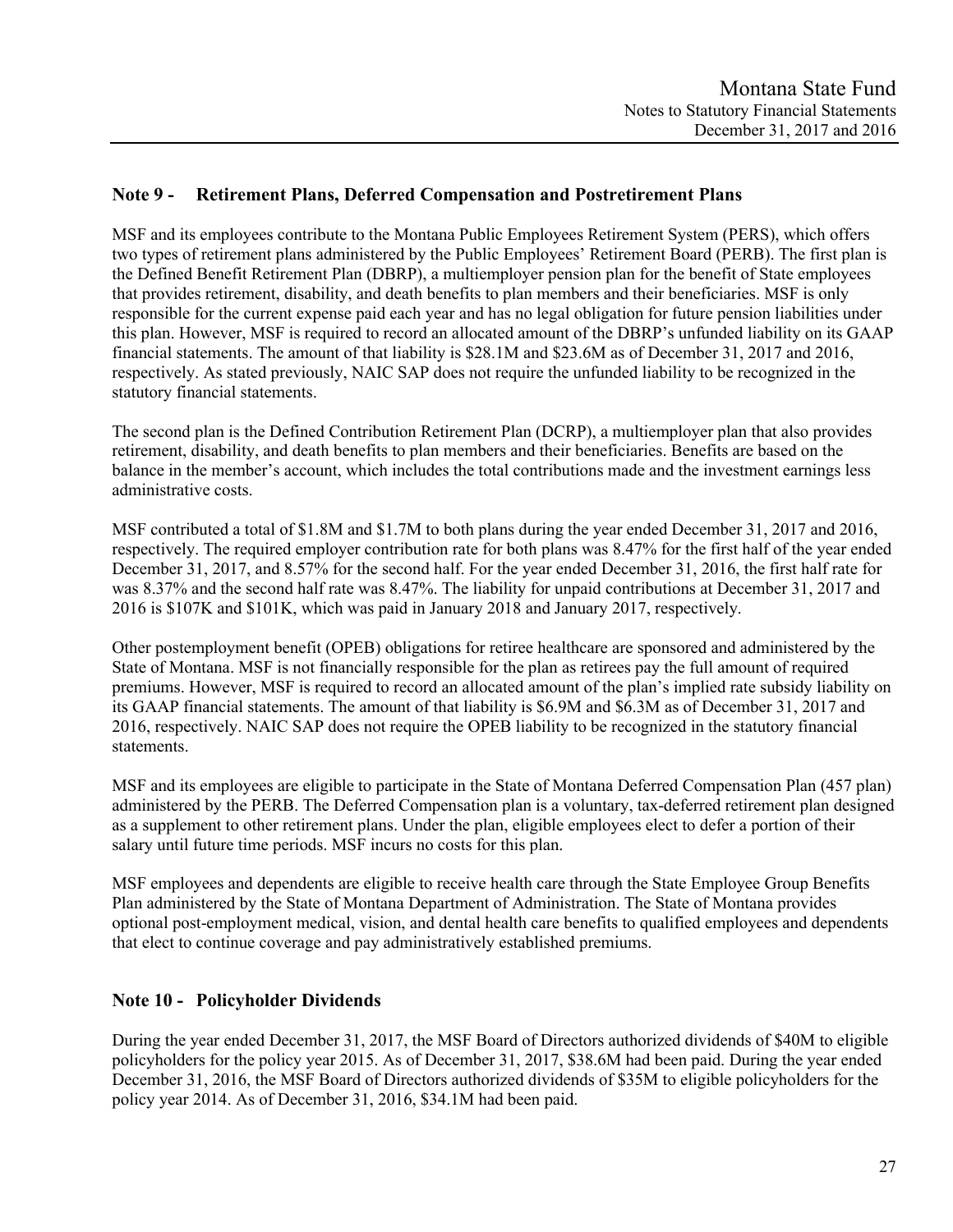# **Note 11 - Reinsurance Assumed and Ceded**

For the years ended December 31, 2017 and 2016, MSF ceded risk to other reinsurance companies to limit the exposure arising from large losses. These arrangements consist of excess of loss contracts that protect against occurrences over stipulated amounts and aggregate stop loss contracts. The excess of loss contract provides peroccurrence coverage up to \$100M with a \$5M maximum-any-one-loss clause. MSF retains the first \$5M for each occurrence.

The current aggregate stop loss contract provides coverage based on MSF's premium levels not to exceed 15% of subject net earned premium. In the event reinsurers are unable to meet their obligations under either the excess of loss contracts or aggregate stop loss contract, MSF would remain liable for all losses, as the reinsurance agreements do not discharge MSF from its primary liability to the policyholders. The Company had no overdue reinsurance recoverables at December 31, 2017 and 2016.

Direct, assumed, and ceded activity included the following for the year ended December 31:

|                                                  |          | 2017       |               | 2016       |
|--------------------------------------------------|----------|------------|---------------|------------|
| Written premiums:                                |          | (in 000's) |               | (in 000's) |
| Direct                                           | <b>S</b> | 172,299    | S             | 177,018    |
| Assumed                                          |          | 3,093      |               | 2,976      |
| Ceded                                            |          | (9, 841)   |               | (10, 447)  |
| Net written premiums                             | -S       | 165,551    | -S            | 169,547    |
| Earned premiums:                                 |          |            |               |            |
| Direct                                           |          | 173,534    |               | 177,245    |
| Assumed                                          |          | 3,074      |               | 2,879      |
| Ceded                                            |          | (9, 841)   |               | (10, 447)  |
| Net earned premiums                              |          | 166,767    | $\mathcal{S}$ | 169,677    |
| Unearned premiums:                               |          |            |               |            |
| Direct                                           |          | 66,391     |               | 67,626     |
| Assumed                                          |          | 572        |               | 554        |
| Ceded                                            |          |            |               |            |
| Net unearned premiums                            |          | 66,963     |               | 68,180     |
| Incurred losses and loss adjustment expenses     |          |            |               |            |
| Direct                                           |          | 132,917    |               | 145,290    |
| Assumed                                          |          | 2,245      |               | 1,485      |
| Ceded                                            |          | 3,808      |               | 331        |
| Net incurred losses and loss adjustment expenses |          | 138,970    | -SS           | 147,106    |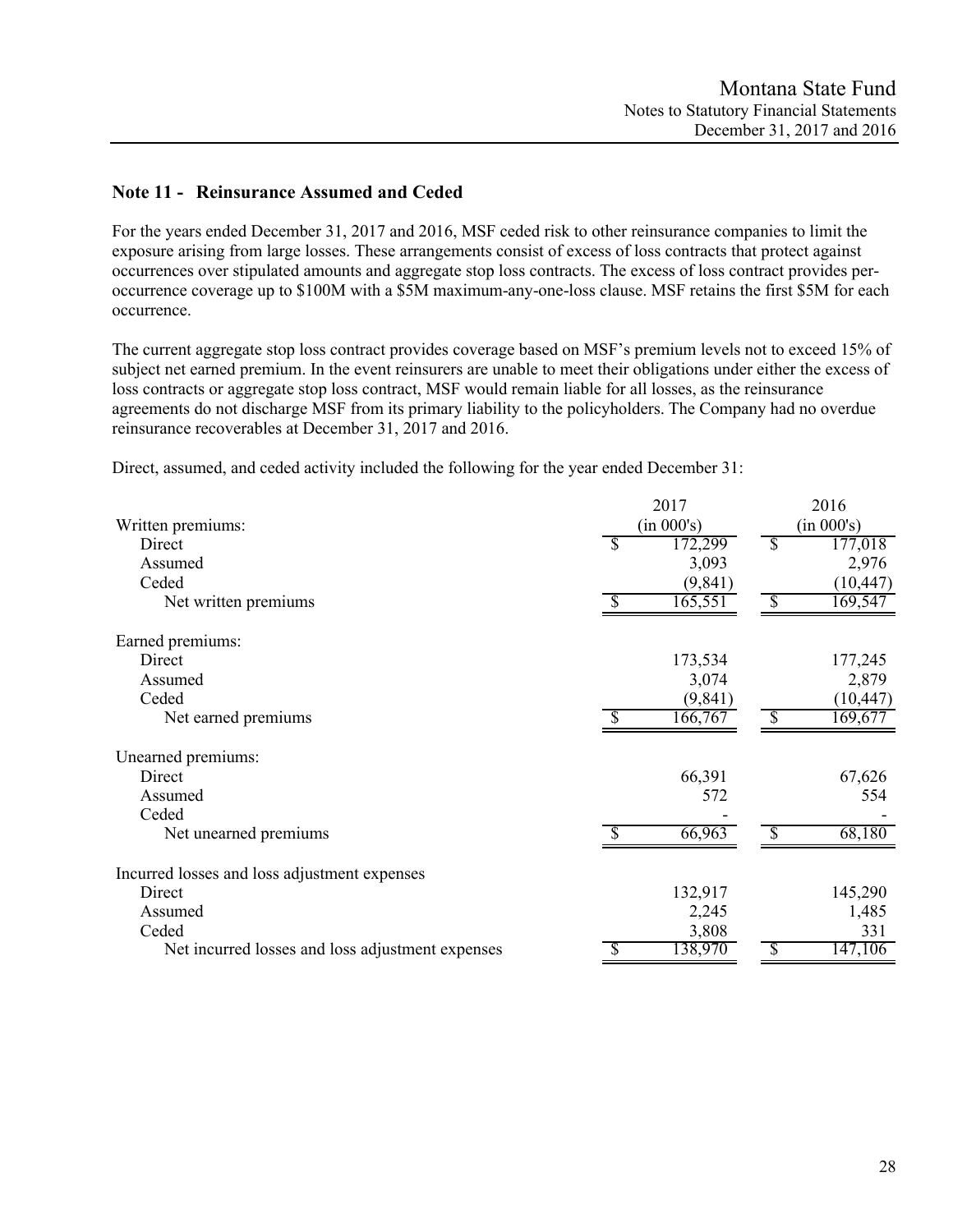MSF's ceded aggregate stop loss contracts contain a contingent commission that provides for additional or return commission based on the actual loss experience of the ceded business. The amount of accrued commission as of December 31, 2017 and 2016 is \$73.8M and \$62.6M, respectively.

During the year ended December 31, 2016, MSF commuted one of its outstanding aggregate stop loss contracts covering the period of July 1, 2002 through July 1, 2005. MSF received \$100K from Imagine International Reinsurance Ltd. and removed \$9.4M of reinsurance recoverables from its reserves, as well as \$17.5M of funds withheld liability and \$8.1M of accrued contingent commission. This commutation resulted in losses incurred of (\$100K). In addition, MSF commuted ten of its outstanding excess of loss contracts with Reliastar Life Insurance Company. The contracts covered the period July 1, 1992 to July 31, 2002. MSF received \$5.1M and removed \$6.8M of reinsurance recoverables from its reserves, resulting in losses incurred of \$1.7M and loss adjustment expenses incurred of \$10K. Accrued reinstatement premium related to one of the contracts was reversed, resulting in earned premium of \$90K.

## **Note 12 - Leases and Commitments**

MSF leases office facilities and equipment under various operating leases that expire through September 2022. Rental expense for the years ended December 31, 2017 and 2016 were \$84K and \$75K, respectively.

MSF has a lease for 350 parking spaces in a parking garage built by the City of Helena adjacent to the MSF offices which expires June 30, 2040. The cost of the parking spaces will be the same monthly rate as equivalent parking passes sold by the City. Parking costs for the years ended December 31, 2017 and 2016 were \$294K and \$291K, respectively.

Future minimum rental payments are as follows for the years ending December 31:

| 2018       | \$<br>393,643   |
|------------|-----------------|
| 2019       | 364,493         |
| 2020       | 332,801         |
| 2021       | 318,354         |
| 2022       | 315,150         |
| Thereafter | 5,365,500       |
|            |                 |
|            | \$<br>7,089,941 |

During a 2017 special session of the Montana Legislature, legislators passed Senate Bill 4 (SB4) which requires the Montana Board of Investments to make a transfer of MSF assets to the Fire Suppression Fund within the Montana Department of Natural Resources and Conservation. The amount to be transferred is 3% of MSF's average invested asset balance in excess of \$1 billion. The bill stipulates that one transfer be made by April 1, 2018 based on the results of 2017 and another be made by April 1, 2019 based on the results of 2018. The expense recorded in 2017 to be transferred in early 2018 is \$14.7M, and the expense to be recorded in 2018 and paid in early 2019 is estimated at \$15.1M.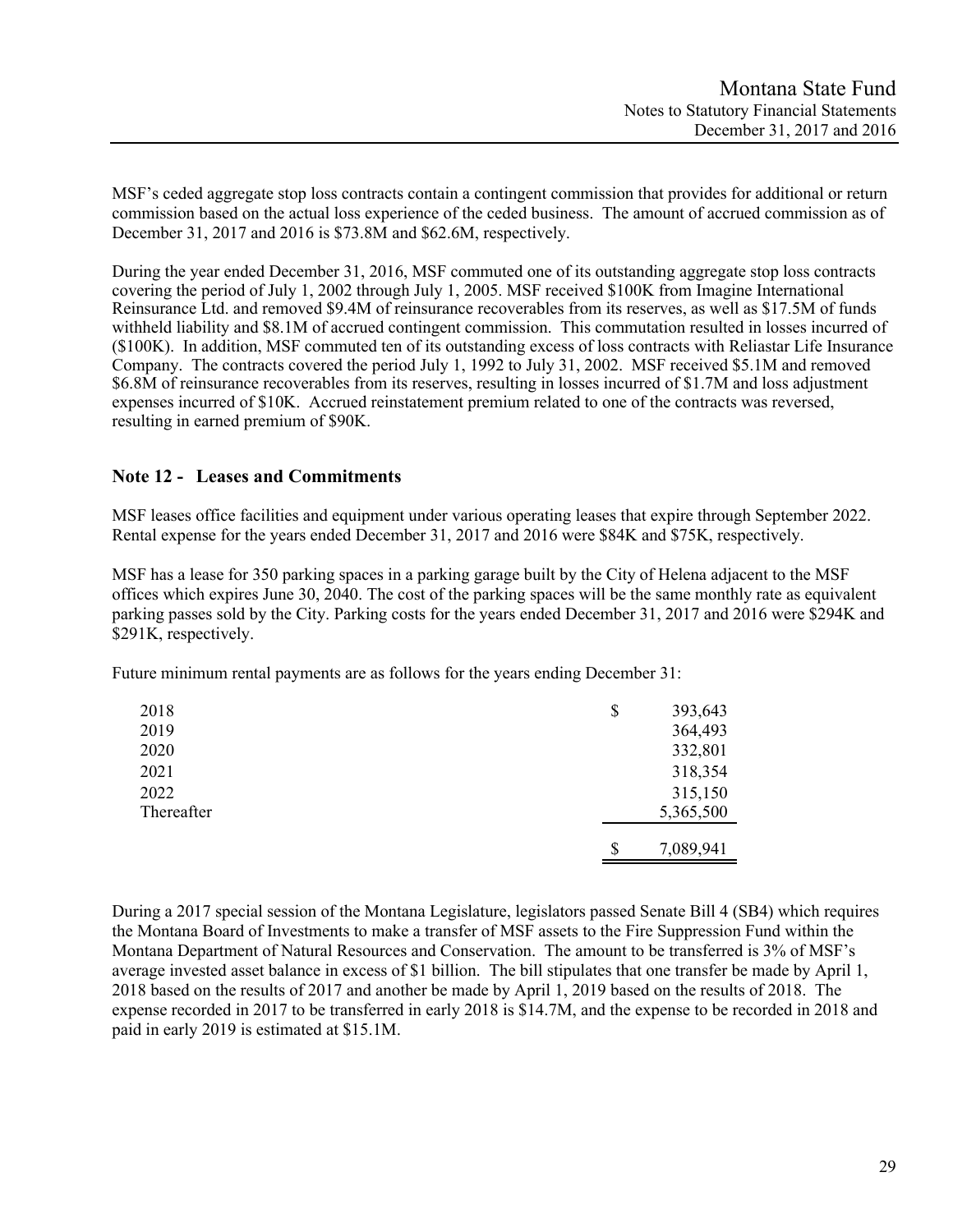MSF is under contract for the first phase of a multi-year project to replace its legacy policy management system. Phase I, which represents the development of core functionality, is estimated to cost about \$10M with milestones scheduled from January 2018 to September 2019. The total system replacement that includes additional project phases and change management is estimated to be almost \$20M. Vendor payments are based on successful completion of terms and an agreed payment schedule. Costs during the application development phase will be capitalized and treated as a non-admitted asset.

# **Note 13 - Subsequent Events**

Subsequent events were evaluated through March 22, 2018, which is the same date the audited financial statements were available to issue.

On January 22, 2018, a group of MSF policyholders filed suit against the State of Montana, MSF, and the Board of Investments, in Lake County District Court, in an effort to prevent the Board of Investments from transferring MSF's assets in accordance with SB4, as referenced in Note 12. MSF does not expect an adverse financial impact as result of this lawsuit.

# **Note 14 - Contingencies and Uncertainties**

*Susan Hensley v. Montana State Fund* - Montana State Fund received a Petition for Hearing that was filed before the Workers' Compensation Court in October 2013. The matter is Susan Hensley v. Montana State Fund, WCC No. 2013-3235. The matter is fully briefed and is submitted for a decision. Under HB 334, as passed by the legislature in 2011 and codified in 39-71-703 (2), MCA, when a claimant receives a Class I impairment, it is not payable unless the claimant has an actual wage loss as a result of the compensable injury or occupational disease. The law was effective July 1, 2011 and applicable to claims that occurred on or after that date. The petitioner in this matter is challenging the constitutionality of 39-71-703 (2), MCA. State Fund anticipates the chances are remote, but as with any litigated matter there is the possibility of an adverse decision. Should the statute be held unconstitutional, determined to be applicable to other claims and also determined to be retroactively applicable, potential liability is estimated to be at least \$2.2M per year, as based on NCCI initial pricing, and current estimated business volumes. However, based on experience, costs may be substantially higher than the estimate of \$2.2M per year.

Montana State Fund received another Petition for Hearing that was filed before the Workers' Compensation Court. The matter is Steven Hanson vs. Montana State Fund, WCC No. 2014-3398. This is a companion case to Susan Hensley v. Montana State Fund and has been held in abeyance pending a decision in Hensley.

Montana State Fund also is involved in other litigation in the areas of workers' compensation and disputes with policyholders. These are of a generally routine nature and there are no known matters at this time that will have a material adverse financial impact to the Company.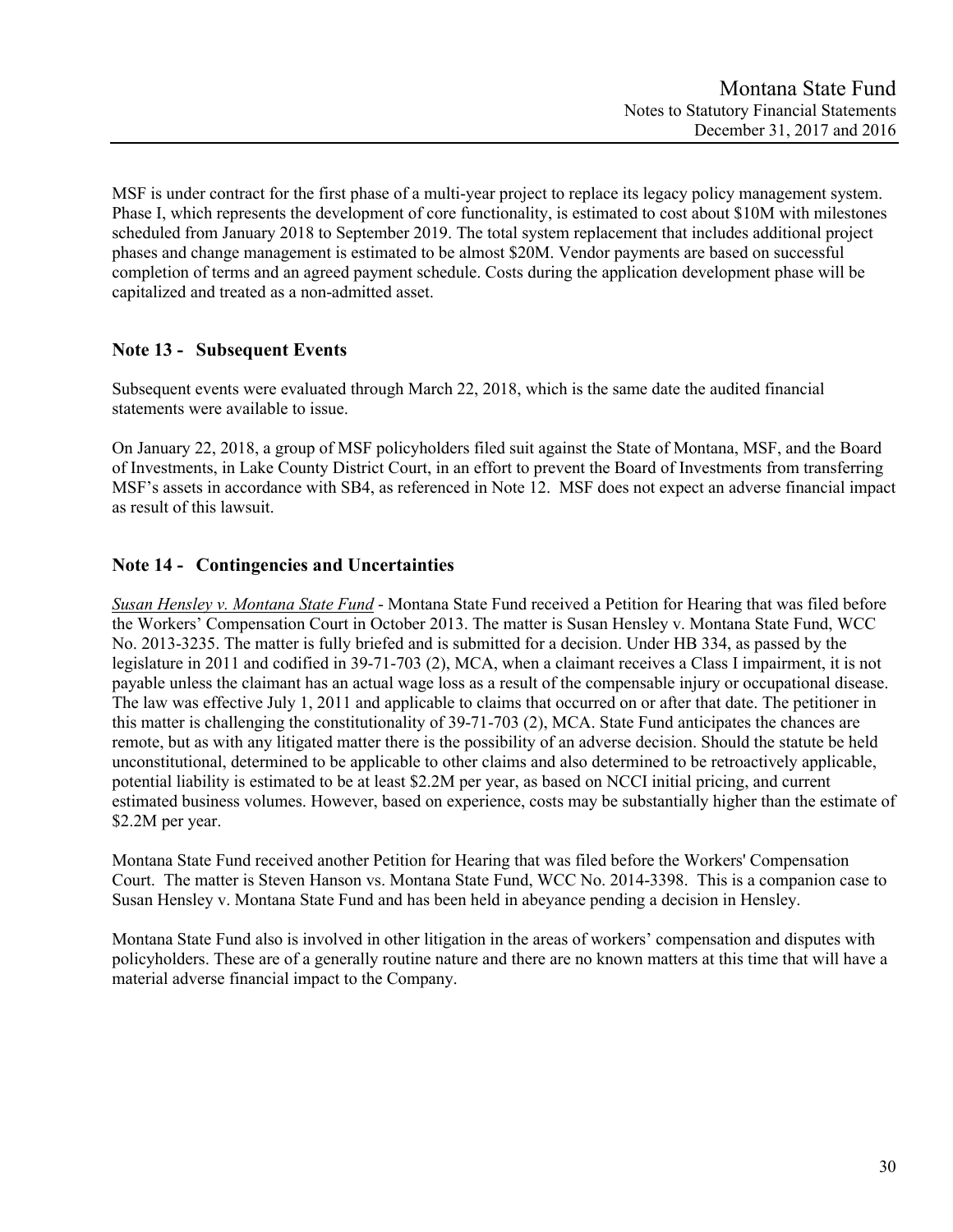## **Note 15 - Related Party Transactions**

Montana State Fund's administrative attachment to the State of Montana requires that certain processes and transactions be conducted with various state agencies. The Constitution of the State of Montana, Part VIII, Article 13, requires that the Montana Board of Investments invest the assets of MSF. Under Montana statute, state agencies are required to purchase workers' compensation insurance from MSF and the laws define other administrative relationships that require MSF to pay specific services charges.

The following significant transactions occurred with state agencies during the year ended December 31:

|                                                    |             | 2017        | 2016             |
|----------------------------------------------------|-------------|-------------|------------------|
| Income:                                            |             |             |                  |
| State of Montana agencies                          |             |             |                  |
| Premium                                            | $\mathbf S$ | 12,655,639  | \$<br>11,963,139 |
| Retrospective premium                              |             | 420,000     | 380,000          |
| Dividends                                          |             | (1,386,295) | (915,070)        |
| Old fund administrative cost allocation            |             | 728,766     | 814,081          |
| Net premium income from State of Montana agencies  |             | 12,418,110  | 12,242,150       |
| Expenses:                                          |             |             |                  |
| Montana Department of Administration               |             |             |                  |
| Support services costs                             | \$          | 1,463,059   | \$<br>1,243,557  |
| Benefits Bureau: group insurance                   |             | 3,614,334   | 3,356,449        |
| PERS retirement contributions                      |             | 1,819,231   | 1,684,683        |
| Montana Department of Labor & Industry -           |             |             |                  |
| unemployment insurance                             |             | 43,066      | 30,488           |
| Montana Board of Investments - transaction fees    |             | 380,275     | 410,944          |
| Montana Department of Justice - worker's           |             |             |                  |
| comp fraud investigation services                  |             | 384,043     | 457,161          |
| Montana Commissioner of Securities and Insurance - |             |             |                  |
| regulation fees                                    |             | 221,864     | 229,966          |
| Montana Fire Suppression Fund-SB4 mgmt. fee        |             | 14,690,912  |                  |
| Montana - various other                            |             | 37,273      | 29,529           |
| Expenses paid to State of Montana agencies         |             | 22,654,057  | 7,442,777        |

The SB4 management fee expense of \$14.7M shown above is expected to be paid by April 1, 2018. See Note 12 for further information.

MSF, under a group plan agreement with state agencies, writes policies for which the premiums vary based on loss experience. Future premium adjustments for these retrospective policies are estimated and accrued through a review comparing actual losses with projected future losses, to arrive at the estimate of return premium. The State of Montana agencies are considered a retrospectively rated group and the estimated accrual at December 31, 2017 and 2016 were \$0 and \$420K, respectively. Other amounts due to and from other State of Montana agencies are settled regularly and were not material as of December 31, 2017 and 2016.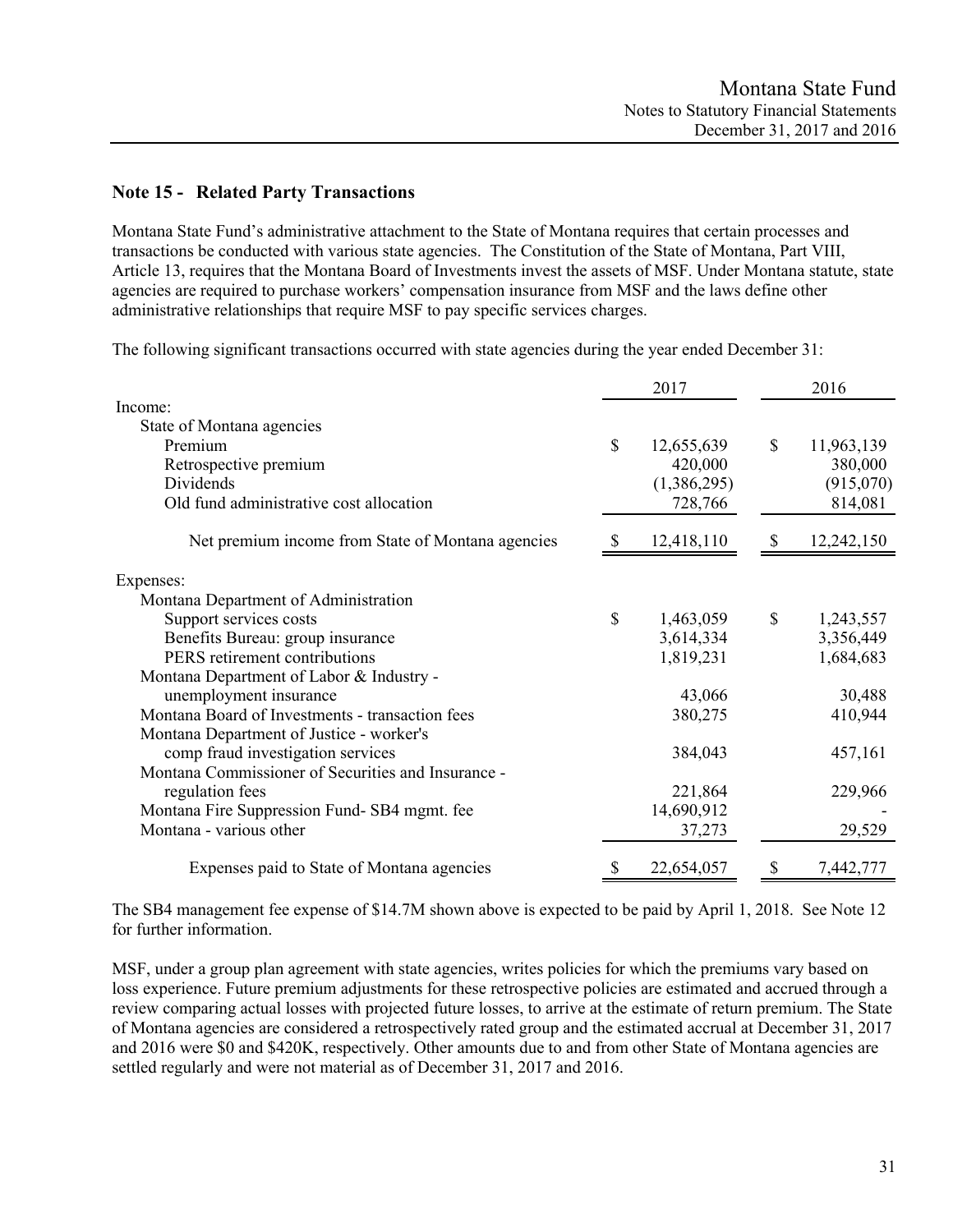# **Note 16 - Policyholders' Equity – Change in Non-Admitted Assets**

The following is an accounting of the changes in non-admitted assets included in the Statement of Changes in Policyholders' Equity for the year ended December 31, 2017:

|                                            | Balance of<br>non-admitted<br>assets.<br>beginning of<br>year |   | Balance of<br>non-admitted<br>assets.<br>end of<br>year | Change        |
|--------------------------------------------|---------------------------------------------------------------|---|---------------------------------------------------------|---------------|
| Increase (decrease) in non-admitted assets |                                                               |   |                                                         |               |
| Uncollected premiums                       | \$<br>473,694                                                 | S | 949,725                                                 | \$<br>476,031 |
| Deferred premiums                          | 555,645                                                       |   | 394,093                                                 | (161, 552)    |
| Accrued retrospective premiums             | 13,306                                                        |   | 2,224                                                   | (11,082)      |
| EDP and software                           | 230,130                                                       |   | 1,504,209                                               | 1,274,079     |
| Furniture and equipment                    | 985,923                                                       |   | 848,141                                                 | (137, 782)    |
| Healthcare and other amounts receivable    | 1,734,626                                                     |   | 1,467,533                                               | (267,093)     |
| Other non-admitted assets                  | 1,970,192                                                     |   | 2,125,691                                               | 155,499       |
| Balance of non-admitted assets             | 5,963,516                                                     |   | 7,291,616                                               | 1,328,100     |

The following is an accounting of the changes in non-admitted assets included in the Statement of Changes in Policyholders' Equity for the year ended December 31, 2016:

|                                            |   | Balance of<br>non-admitted<br>assets.<br>beginning of<br>year |   | Balance of<br>non-admitted<br>assets.<br>end of<br>year | Change       |
|--------------------------------------------|---|---------------------------------------------------------------|---|---------------------------------------------------------|--------------|
| Increase (decrease) in non-admitted assets |   |                                                               |   |                                                         |              |
| Uncollected premiums                       | S | 428,465                                                       | S | 473,694                                                 | \$<br>45,229 |
| Deferred premiums                          |   | 373,263                                                       |   | 555,645                                                 | 182,382      |
| Accrued retrospective premiums             |   | 15,481                                                        |   | 13,306                                                  | (2,175)      |
| EDP and software                           |   | 358,913                                                       |   | 230,130                                                 | (128, 783)   |
| Furniture and equipment                    |   | 1,126,313                                                     |   | 985,923                                                 | (140, 390)   |
| Healthcare and other amounts receivable    |   | 1,863,484                                                     |   | 1,734,626                                               | (128, 858)   |
| Other non-admitted assets                  |   | 1,995,899                                                     |   | 1,970,192                                               | (25,707)     |
| Balance of non-admitted assets             |   | 6,161,818                                                     |   | 5,963,516                                               | (198, 302)   |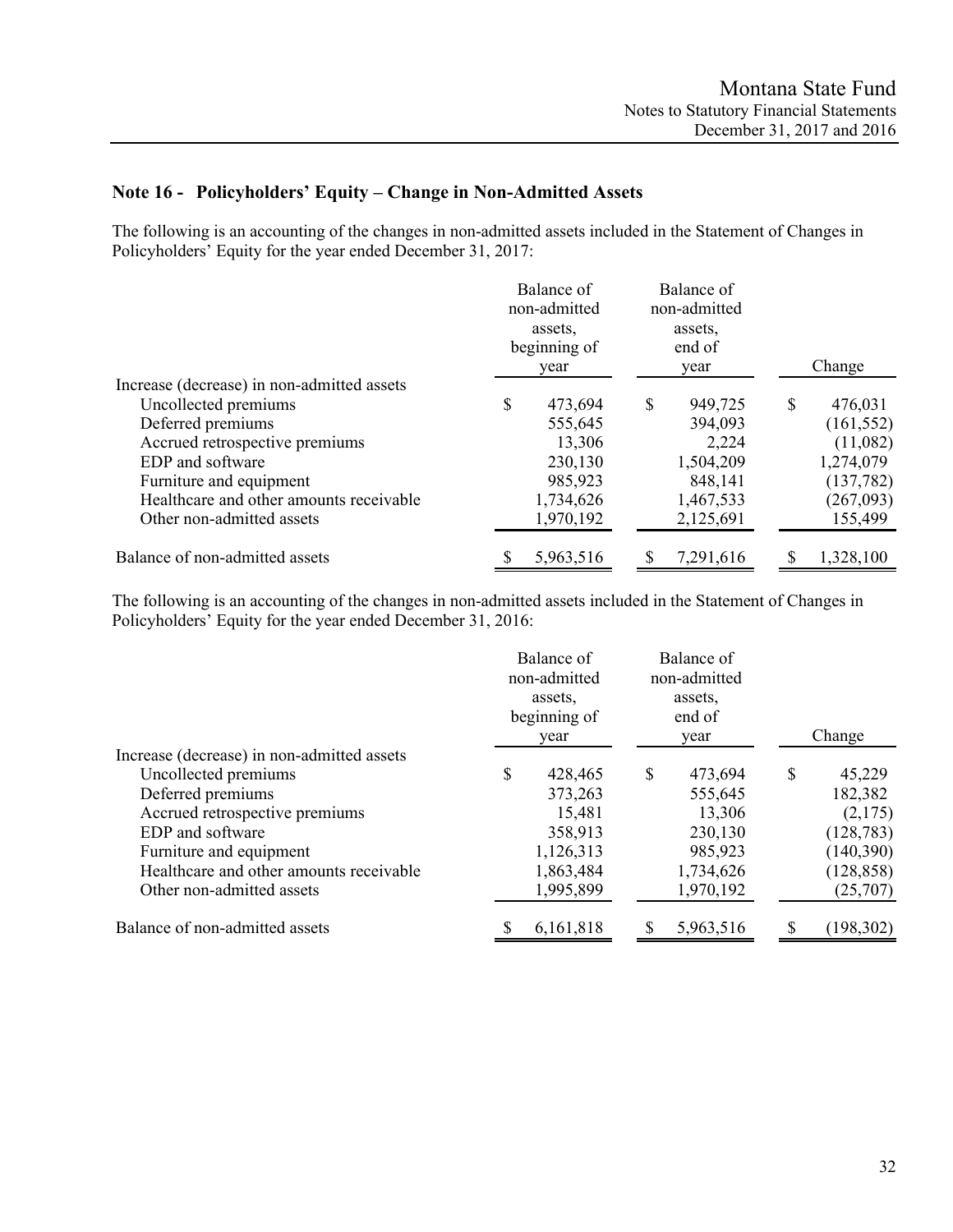# **Note 17 - Policyholders' Equity – Reconciliation of Statutory Equity to GASB Net Position**

The following schedule reconciles statutory policyholders' equity calculated in accordance with NAIC SAP to GASB Net Position as determined by governmental accounting principles generally accepted in the United States of America at December 31, 2017 and 2016. The audited GASB financial statements were not available as of the date of this report, and, therefore the information below was prepared by management and is unaudited.

|                                                          | 2017             | 2016           |
|----------------------------------------------------------|------------------|----------------|
| Statutory policyholders' equity (NAIC)                   | \$554,701,083    | \$526,466,458  |
| Add:                                                     |                  |                |
| Non-admitted assets as shown above                       | 7,291,616        | 5,963,516      |
| Change in investment value of bonds to fair market value | 8,299,923        | 15,910,026     |
| Change in investment lot inventory method                | 1,064,628        | 71,766         |
| Change in investment value of other invested assets to   |                  |                |
| equity method                                            | (1,020,265)      | (924, 764)     |
| Change in allowance for doubtful accounts                | (2,116,392)      | (1,879,304)    |
| Effect of differences in pension accounting              |                  |                |
| standards on income and policyholders' equity            | (22, 223, 956)   | (20, 303, 727) |
| Effect of differences in OPEB accounting                 |                  |                |
| standards on income and policyholders' equity            | (6,905,704)      |                |
| Rounding differences                                     | $\left(1\right)$ |                |
| GASB net position                                        | \$539,090,932    | \$525,303,971  |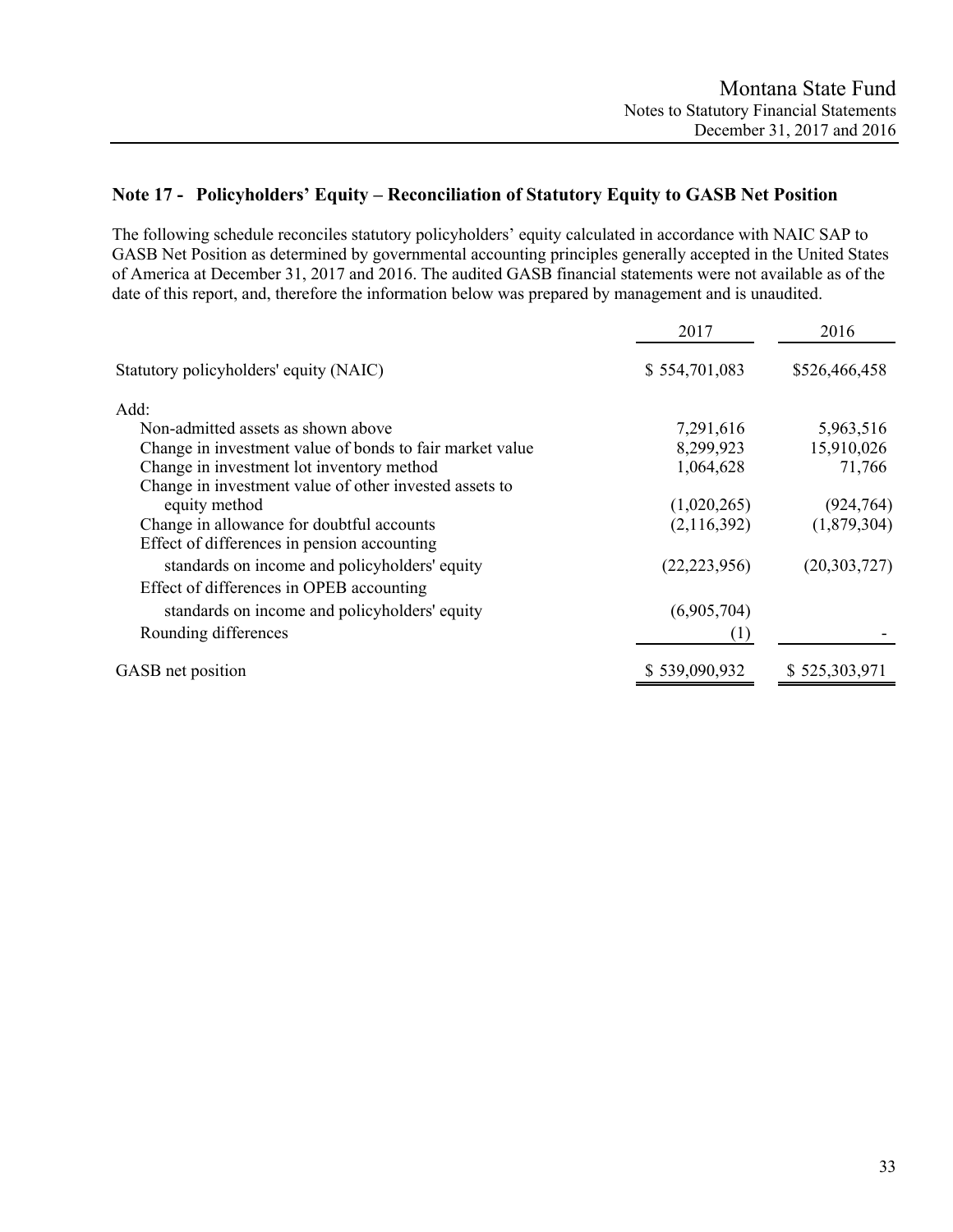

Supplementary Information December 31, 2017

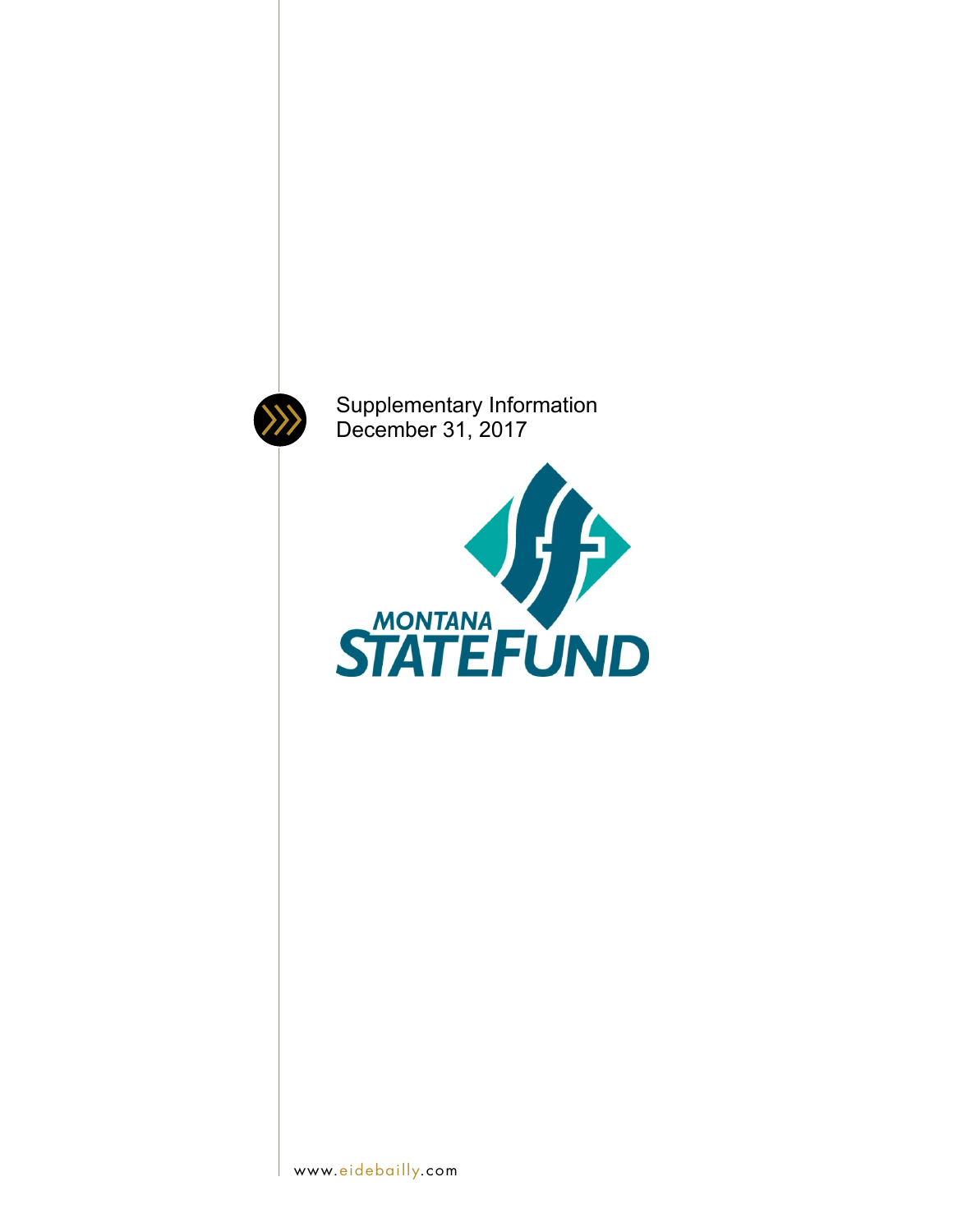

CPAs & BUSINESS ADVISORS

### **Independent Auditor's Report on Supplementary Information**

To the Board of Directors Montana State Fund Helena, Montana

We have audited the statutory financial statements of Montana State Fund as of December 31, 2017 and for the year then ended, and our report thereon dated March 22, 2018, which expressed an unmodified opinion on those financial statements, appears on page 1. Our audit was conducted for the purpose of forming an opinion on the basic statutory-basis financial statements taken as a whole. The accompanying supplementary information included in the *Supplemental Schedule of Investment Risk Interrogatories*, *Summary Investment Schedule, and Supplemental Reinsurance Interrogatories* on pages 30 through 36 are required to be presented to comply with the National Association of Insurance Commissioners' Annual Statement Instructions and the National Association of Insurance Commissioners' Accounting Practices and Procedures Manual and are not a required part of the basic statutory-basis financial statements. Such information included in the schedules referred to above is the responsibility of management, is presented for purposes of additional analysis and was derived from and relates directly to the underlying accounting and other records used to prepare the financial statements. The information has been subjected to the auditing procedures applied in the audit of the financial statements and certain additional procedures, including comparing and reconciling such information directly to the underlying accounting and other records used to prepare the financial statements or to the financial statements themselves, and other procedures in accordance with the auditing standards generally accepted in the United States of America. In our opinion, the information is fairly stated in all material respects in relation to the basic statutory-basis financial statements taken as a whole.

Sailly LLP<br>Fargo, North Dakota

March 22, 2018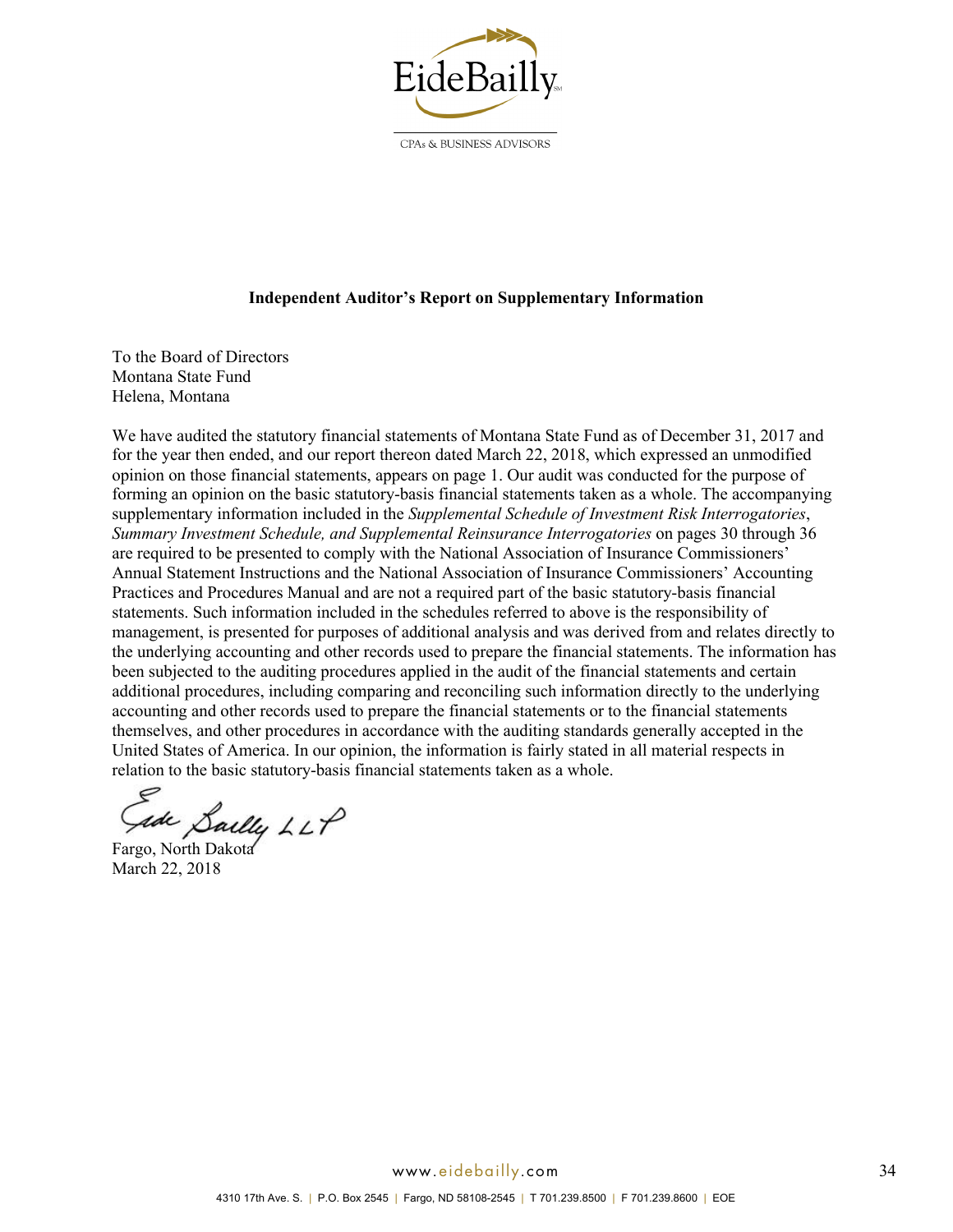## **Basis of Presentation**

The following supplemental disclosures present selected statutory-basis financial data as of December 31, 2017, and for the year then ended, for purposes of complying with the National Association of Insurance Commissioners' *Accounting Practices and Procedures Manual* and agree to or are included in the amounts reported in the Company's 2017 Statutory Annual Statement.

## **Supplemental Investment Risk Interrogatories**

- 1. The Company's total admitted assets as of December 31, 2017 are \$1.7B.
- 2. The Company's ten largest exposures to a single issuer/borrower/investment are as follows:

|                                                 |                  | Percentage<br>of Total |
|-------------------------------------------------|------------------|------------------------|
|                                                 | Amount           | <b>Admitted Assets</b> |
| Federal Home Loan Banks Office of Finance       | \$<br>83,880,988 | 4.98%                  |
| <b>Federal National Mortgage Association</b>    | 74,875,045       | $4.44\%$               |
| Montana Board of Investments                    | 42,709,627       | 2.54%                  |
| <b>American Realty Advisors</b>                 | 30,555,618       | 1.81%                  |
| Citigroup Inc.                                  | 27,013,141       | $1.60\%$               |
| <b>TIAA CREF Asset Management</b>               | 26, 342, 227     | 1.56%                  |
| <b>UBS Trumbell Property Fund</b>               | 25,610,560       | $1.52\%$               |
| Farm Credit Banks Consolidated Systemwide Bonds |                  |                        |
| and Discount Notes                              | 24,949,142       | 1.48%                  |
| Federal Home Loan Mortgage Corporation          | 21,001,887       | 1.25%                  |
| AT&T Inc.                                       | 18,971,184       | 1.13%                  |

3. The amounts and percentages of the Company's total admitted assets held in bonds by NAIC rating are as follows:

|                  | Amount                     | Percentage<br>of Total<br><b>Admitted Assets</b> |
|------------------|----------------------------|--------------------------------------------------|
| NAIC-1<br>NAIC-2 | 905,181,347<br>236,598,914 | 53.735%<br>14.045%                               |
| Total Bonds      | \$1,141,780,261            | 67.780%                                          |

4. The amount of assets held in foreign investments is \$122.5M, which is 7.27% of the Company's total admitted assets. None of that amount is denominated in a foreign currency.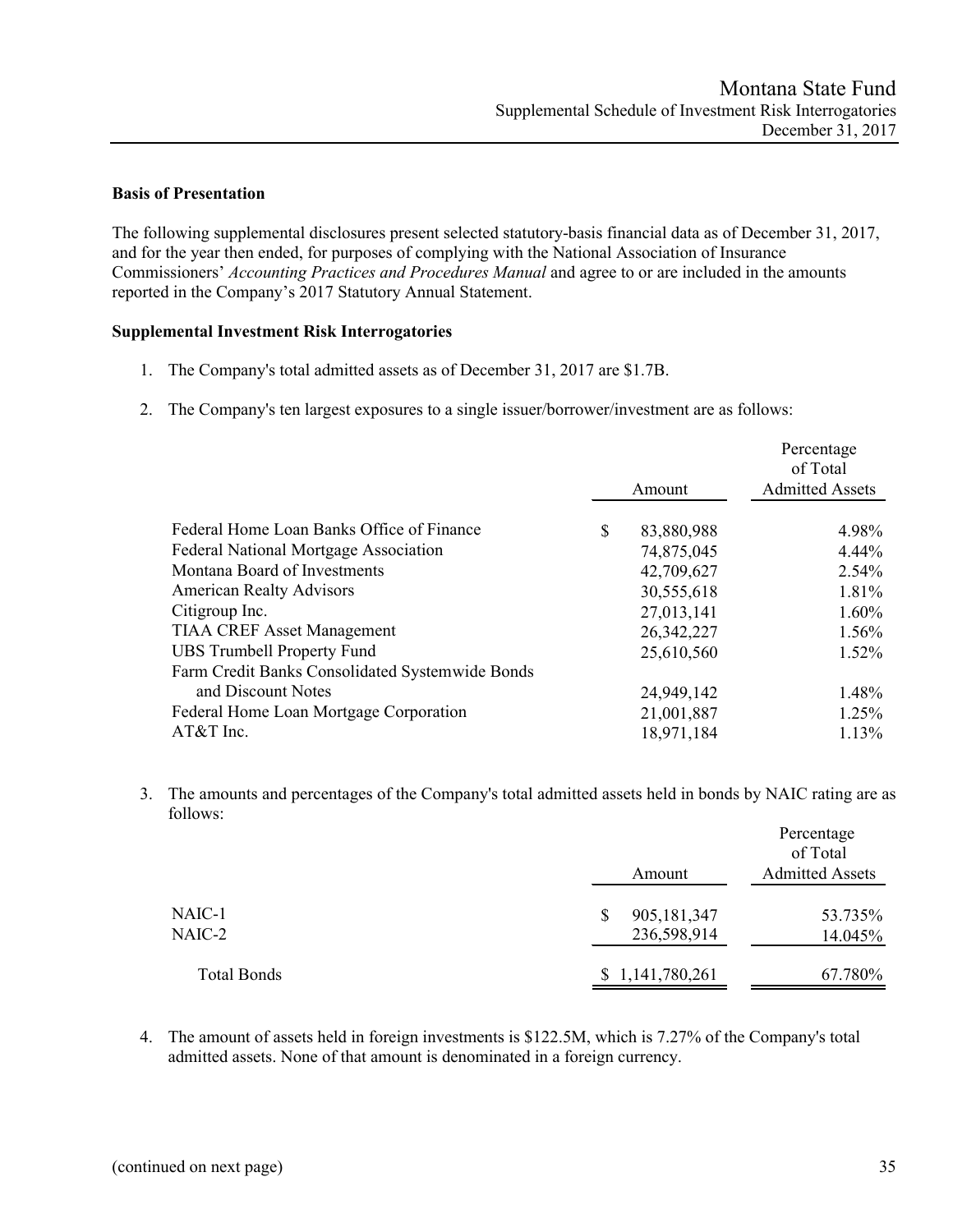- 5. All foreign investment exposure is related to countries designated as NAIC-1.
- 6. The largest foreign investment exposures by country, categorized by the country's NAIC sovereign designation are as follows:

|                               |                          | Percentage<br>of Total |
|-------------------------------|--------------------------|------------------------|
| December 31, 2017             | Amount                   | <b>Admitted Assets</b> |
| United Kingdom<br>Switzerland | 43,880,767<br>22,822,070 | 2.60%<br>1.35%         |

7. The ten largest non-sovereign foreign issues as of December 31, 2017 were as follows:

|                                            | <b>NAIC</b><br>Designation | Amount           | Percentage<br>of Total<br><b>Admitted Assets</b> |
|--------------------------------------------|----------------------------|------------------|--------------------------------------------------|
| UBS Trumbull Property Fund                 | n/a                        | \$<br>25,610,560 | $1.52\%$                                         |
| Shell International Finance B.V            | 1FE                        | 14,962,488       | $0.89\%$                                         |
| Credit Suisse Group Funding (Guernsey) Ltd | 2FE                        | 14,824,986       | 0.88%                                            |
| Total Capital International                | 1FE                        | 9.990.230        | $0.59\%$                                         |
| Niagara Mohawk Power Corporation           | 1FE                        | 8,265,088        | $0.49\%$                                         |
| Toyota Motor Credit Corporation            | 1FE                        | 7,000,000        | $0.42\%$                                         |
| Anheuser-Busch Inbey Finance Inc.          | 1FE                        | 5,030,898        | $0.30\%$                                         |
| Jackson National Life Global Funding       | 1FE                        | 5,025,395        | $0.30\%$                                         |
| Novartis Securities Investment Ltd.        | 1FE                        | 4,998,881        | $0.30\%$                                         |
| Swedbank AB                                | 1FE                        | 4.997.988        | $0.30\%$                                         |

- 8. The amount of assets held in Canadian investments is less than 2.5% of the Company's total admitted assets.
- 9. The Company does not hold any assets with contractual sales restrictions.
- 10. The amounts and percentages of the Company's total admitted assets held in equity interests are as follows:

| <b>Admitted Assets</b><br>Amount                | Percentage<br>of Total |
|-------------------------------------------------|------------------------|
|                                                 |                        |
| <b>Blackrock</b><br>188,728,648                 | 11.204%                |
| <b>American Realty Advisors</b><br>30,555,618   | 1.814%                 |
| <b>TIAA CREF Asset Management</b><br>26,342,227 | 1.564%                 |
| <b>UBS Trumbull Property Fund</b><br>25,610,560 | 1.520\%                |
| 15,247,549<br>Prisa LP                          | $0.905\%$              |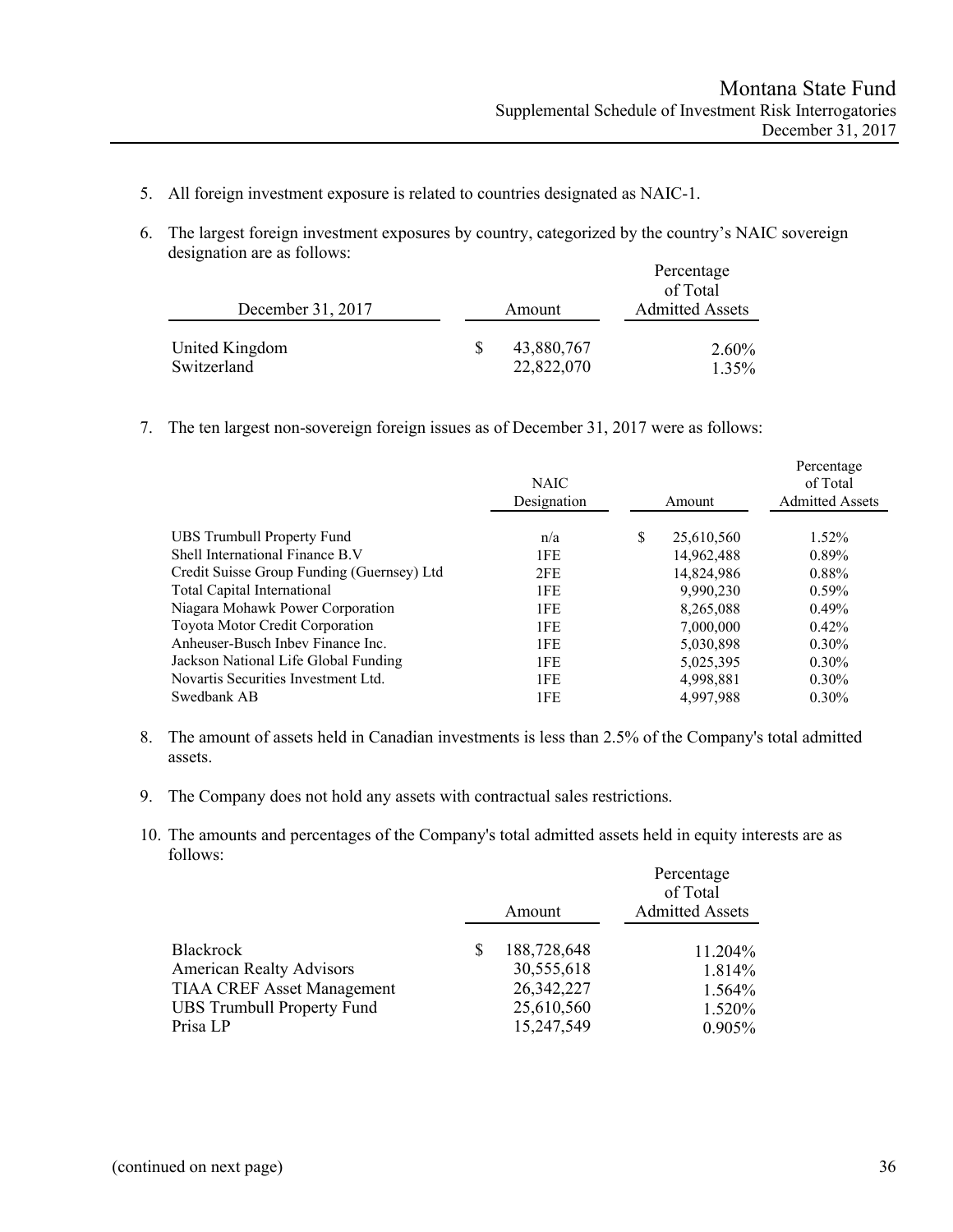- 11. The Company does not hold any privately placed equities.
- 12. The Company does not hold any general partnership interests.
- 13. The Company does not hold any mortgage loans.
- 14. The amount of assets held in real estate is less than 2.5% of the Company's total admitted assets.
- 15. The Company does not hold any mezzanine real estate loans.
- 16. The amounts and percentages of the Company's total admitted assets subject to securities lending agreements are as follows: Percentage

|                               |    |               | <b>Percentage</b><br>of Total |
|-------------------------------|----|---------------|-------------------------------|
|                               |    | Amount        | <b>Admitted Assets</b>        |
| Securities lending agreements | S. | 120, 158, 143 | 7.133%                        |

- 17. The Company does not hold any warrants.
- 18. The Company does not have any exposure for collars, swaps, or forwards.
- 19. The Company does not have any exposure for futures contracts.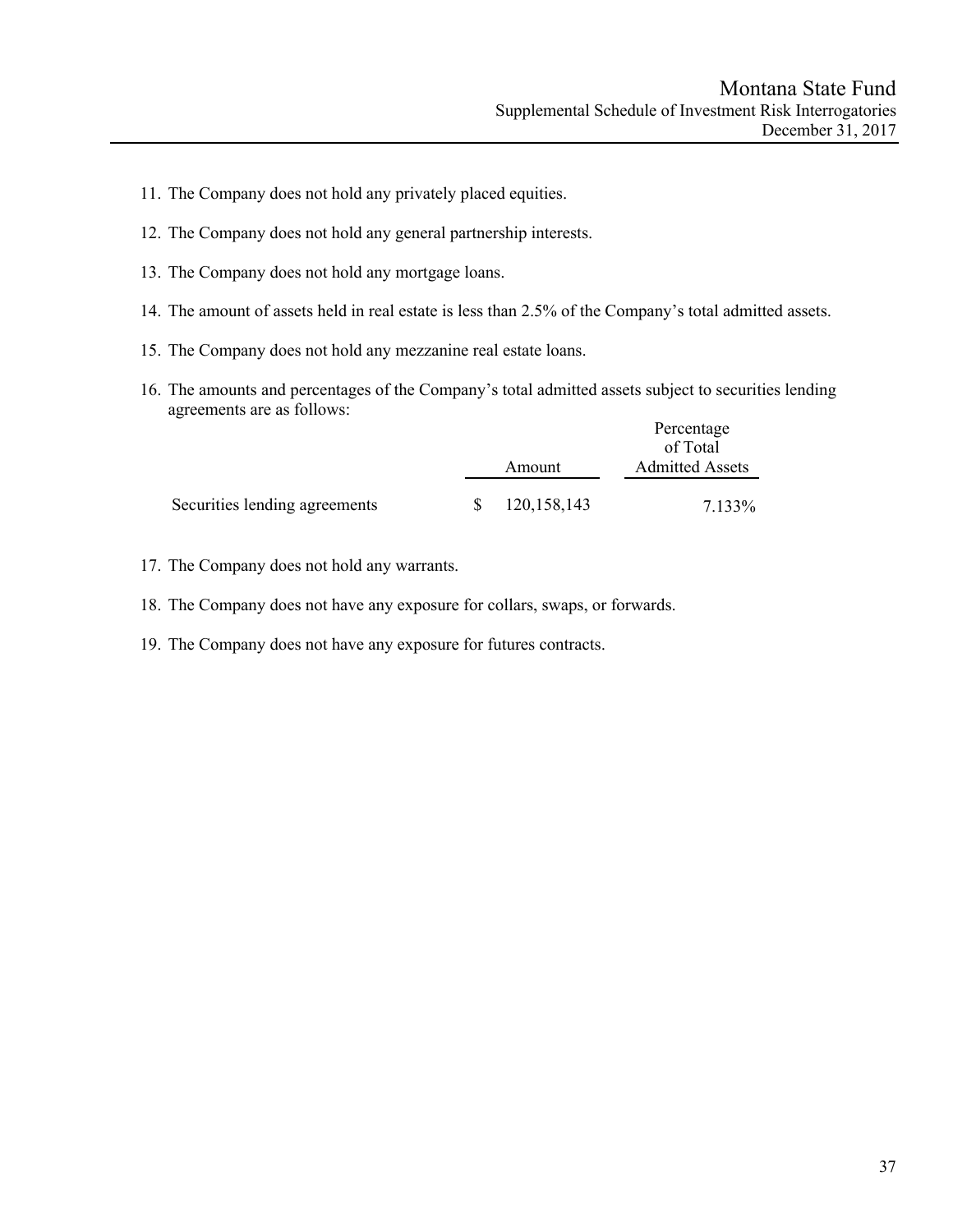# Montana State Fund Summary Investment Schedule December 31, 2017

|                                                   |   | Gross investment holdings |               | Admitted Assets as Reported<br>in the Annual Statement |                 |               |
|---------------------------------------------------|---|---------------------------|---------------|--------------------------------------------------------|-----------------|---------------|
|                                                   |   | Amount                    | $\frac{0}{0}$ |                                                        | Amount          | $\frac{0}{0}$ |
| Bonds:                                            |   |                           |               |                                                        |                 |               |
| U.S. Treasury securities                          | S | 257,009,188               | 16.86%        |                                                        | 257,389,317     | 16.88%        |
| U.S. government agency obligations (excluding     |   |                           |               |                                                        |                 |               |
| mortgage-backed securities):                      |   |                           |               |                                                        |                 |               |
| Issued by U.S. government agencies                |   |                           | $0.00\%$      |                                                        |                 | $0.00\%$      |
| Issued by U.S. government sponsored agencies      |   | 178,688,978               | 11.72%        |                                                        | 180,882,189     | 11.86%        |
| Non-U.S. government (including Canada,            |   |                           |               |                                                        |                 |               |
| excluding mortgage-backed securities)             |   | 25,999,867                | 1.71%         |                                                        | 25,999,867      | 1.71%         |
| Mortgage-backed securities (includes              |   |                           |               |                                                        |                 |               |
| residential and commercial MBS):                  |   |                           |               |                                                        |                 |               |
| Pass-through securities:                          |   |                           |               |                                                        |                 |               |
| Issued or guaranteed by GNMA                      |   |                           | $0.00\%$      |                                                        |                 | $0.00\%$      |
| Issued or guaranteed by FNMA and                  |   |                           |               |                                                        |                 |               |
| <b>FHLMC</b>                                      |   | 41,042,582                | 2.69%         |                                                        | 41,042,582      | 2.69%         |
| All other                                         |   | 17,071,898                | 1.12%         |                                                        | 17,071,898      | 1.12%         |
| CMOs and REMICs:                                  |   |                           |               |                                                        |                 |               |
| All other                                         |   |                           | $0.00\%$      |                                                        |                 | $0.00\%$      |
| Other debt and other fixed income securities      |   |                           |               |                                                        |                 |               |
| (excluding short-term):                           |   |                           |               |                                                        |                 |               |
| Unaffiliated domestic securities (includes credit |   |                           |               |                                                        |                 |               |
| tenant loans and hybrid securities)               |   | 517,642,863               | 33.95%        |                                                        | 517,642,863     | 33.95%        |
| Unaffiliated non-U.S. securities (including       |   |                           |               |                                                        |                 |               |
| Canada)                                           |   | 104,324,885               | 6.84%         |                                                        | 104,324,885     | 6.84%         |
| Affiliated securities                             |   |                           | $0.00\%$      |                                                        |                 | $0.00\%$      |
| Equity interests:                                 |   |                           |               |                                                        |                 |               |
| Investments in mutual funds                       |   | 188,728,648               | 12.38%        |                                                        | 188,728,648     | 12.38%        |
| Real estate investments:                          |   |                           |               |                                                        |                 |               |
| Properties occupied by the company                |   | 25,054,904                | 1.64%         |                                                        | 25,054,904      | 1.64%         |
| Securities lending                                |   | 20,998,735                | 1.38%         |                                                        |                 | $0.00\%$      |
| Cash, cash equivalents and short-term investments |   | 50,398,301                | 3.31%         |                                                        | 68,823,696      | 4.51%         |
| Other invested assets                             |   | 97,755,954                | 6.41%         |                                                        | 97,755,954      | 6.41%         |
| Total invested assets                             |   | \$1,524,716,803           | 100.0%        |                                                        | \$1,524,716,803 | 100.0%        |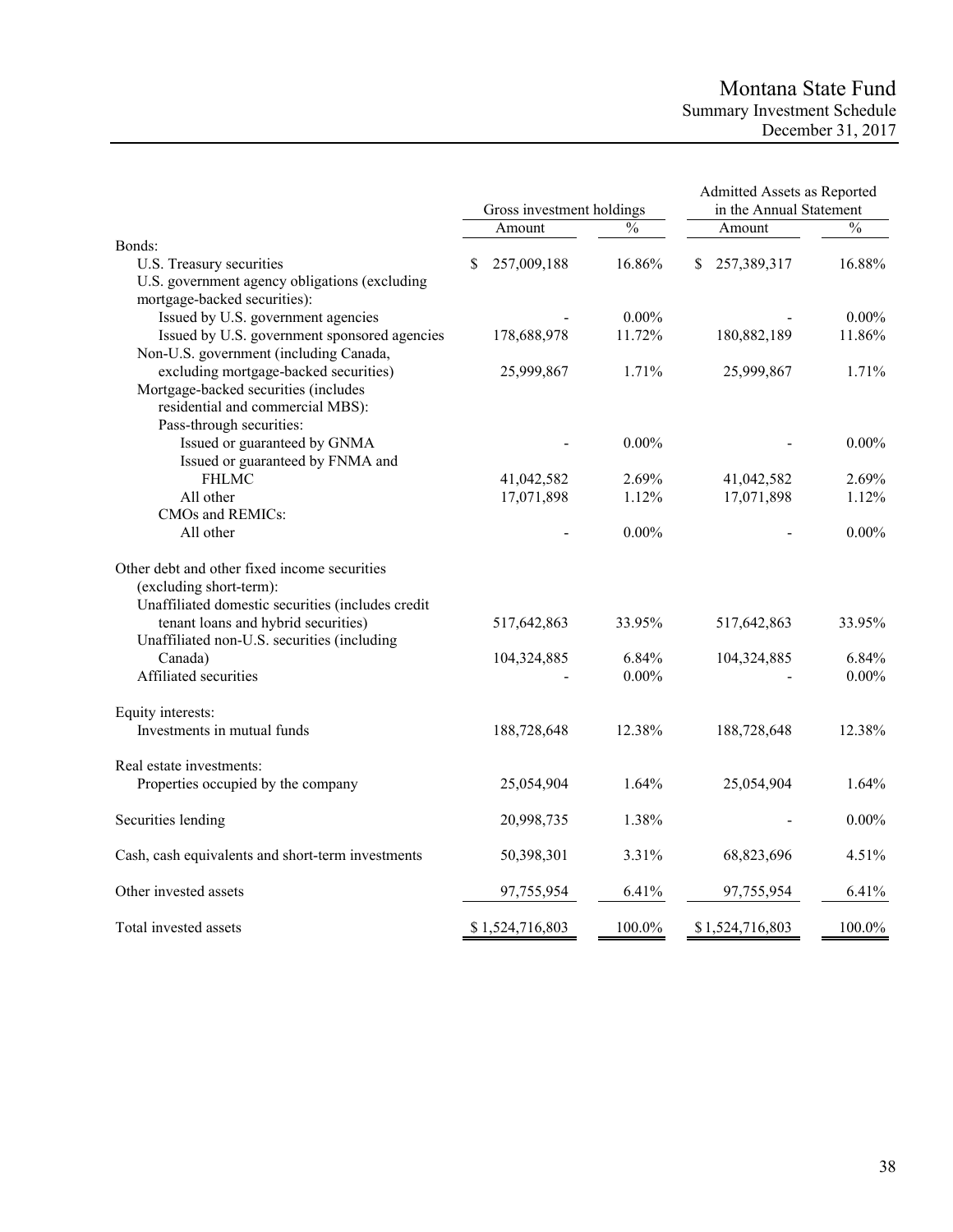The following interrogatories are included in accordance with SSAP No. 62R:

7.1 Has the reporting entity reinsured any risks under a quota share reinsurance contract with any other entity that includes a provision that would limit the reinsurer's losses below the stated quota share percentage (e.g. deductible, a loss ratio corridor, loss cap)? If yes, indicate the number of reinsurance contracts containing such provision and if the amount of reinsurance credit taken reflects the reduction in quota share coverage caused by any applicable limiting provision(s).

 $Yes \Box No \boxtimes$ 

8.1 Has the reporting entity reinsured any risk with any other entity and agreed to release such entity from liability, in whole or in part, from any loss that may occur on this risk, or portion thereof, reinsured?



9.1 Has the reporting entity ceded any risk under any reinsurance contract (or under multiple contracts with the same reinsurer or its affiliates) for which during the period covered by the statement: (i) it recorded a positive or negative UW result greater than 5% of prior year-end surplus as regards to policyholders or it reported calendar year written premium ceded or year-end loss and loss expense reserves ceded greater than 5% of prior year-end surplus as regards policyholders; (ii) it accounted for that contract as reinsurance and not as a deposit; and (iii) the contract(s) contain one or more of the following features or other features that would have similar results:

- a. A contract term longer than two years and the contract is non-cancellable by the reporting entity during the contract term;
- b. A limited or conditional cancellation provision under which cancellation triggers an obligation by the reporting entity, or an affiliate of the reporting entity, to enter into a new reinsurance contract with the reinsurer, or an affiliate of the reinsurer;
- c. Aggregate stop loss reinsurance coverage;
- d. An unconditional or unilateral right by either party to commute the reinsurance contract, except for such provisions which are only triggered by a decline in the credit status of the other party;
- e. A provision permitting reporting of losses, or payment of losses, less frequently than on a quarterly basis (unless there is no activity during the period); or
- f. Payment schedule, accumulating retention from multiple years or any features inherently designed to delay timing of the reimbursement to the ceding entity.

 $Yes \Box No \boxtimes$ 

9.2 Has the reporting entity during the period covered by the statement ceded any risk under any reinsurance contract (or under multiple contracts with the same reinsurer or affiliates), excluding cessions to approved pooling arrangements or to captive insurance companies that are directly or indirectly controlling, controlled by, or under commune control with (i) one or more unaffiliated policyholders of the reporting entity, or (ii) an association of which one or more unaffiliated policyholders or the reporting entity is a member, where:

- a. The written premium ceded to the reinsurer by the reporting entity or its affiliates represents 50% or more of the entire direct and assumed premium written by the reinsurer based on its most recently available financial statement; or
- b. 25% or more of the written premium ceded to the reinsurer has been retroceded back to the reporting entity or its affiliates.

Yes  $\Box$  No  $\boxtimes$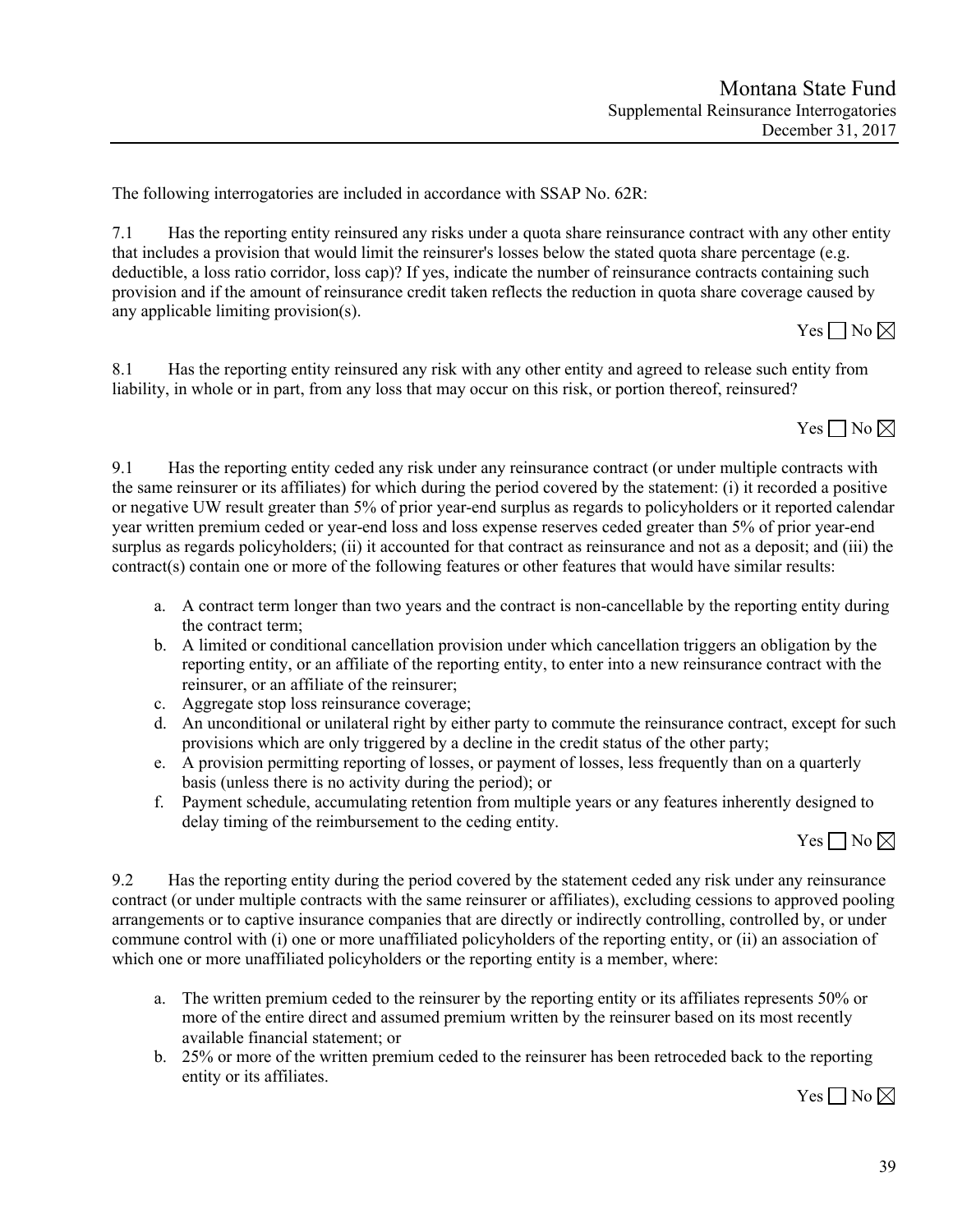- 9.4 Except for transactions meeting the requirements of paragraph 30 of SSAP No. 62R, has the reporting entity ceded any risk under any reinsurance contract during the period covered by the financial statements, and either:
	- a. Accounted for that contract as reinsurance (either prospective or retroactive) under SAP and as a deposit under GAAP; or
	- b. Accounted for that contract as reinsurance under GAAP and as a deposit under SAP.

Yes  $\Box$  No  $\boxtimes$